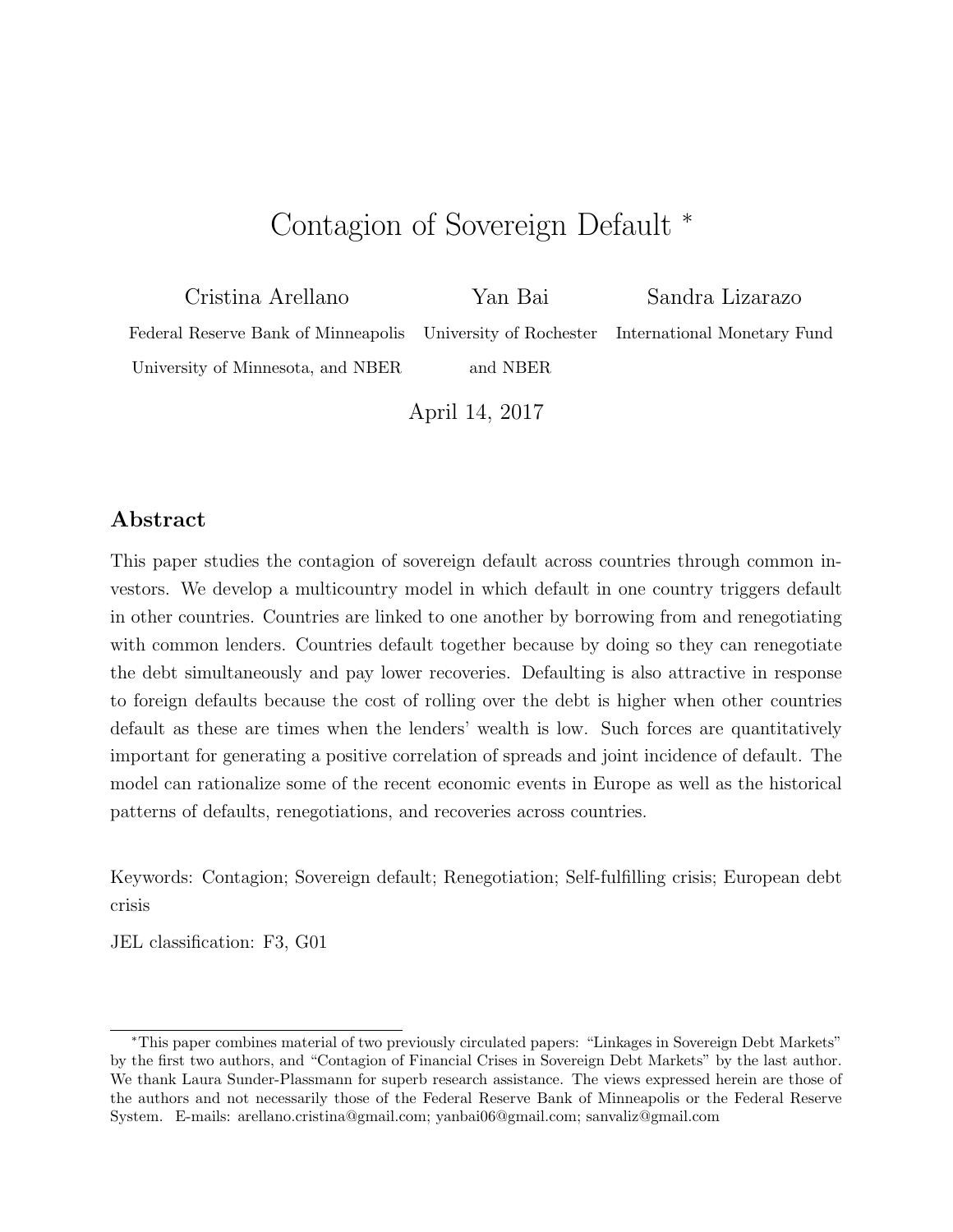# 1 Introduction

Sovereign debt crises tend to occur in tandem. During the 1980s, almost all Latin American countries defaulted and subsequently renegotiated their sovereign debt. Greece, Ireland, Italy, Portugal, and Spain struggled with their sovereign debt throughout the recent European debt crises, and Greece defaulted in  $2012<sup>1</sup>$  Yet, despite sovereign debt crises occurring in tandem, theoretical work on sovereign default has mainly studied countries in isolation.

We present a theory of contagion of sovereign default based on financial links between countries arising from common lenders. We develop a multicountry model in which default in one country triggers default in other countries. Countries default together because by doing so they can renegotiate the debt simultaneously and pay lower recoveries. Defaulting is also attractive in response to foreign defaults because the cost of rolling over the debt is higher when other countries default as these are times when lenders' wealth is low. Such forces are quantitatively important for generating a positive correlation of spreads and joint incidence of default. We show that the main empirical implications of the model are borne in historical cross-country data: recoveries are lower when many countries renegotiate, renegotiation probabilities are higher when many countries are renegotiating, and default probabilities are higher when many countries are defaulting.<sup>2</sup>

The model economy is dynamic and consists of two symmetric countries that borrow, default, and renegotiate their debt with competitive lenders that have concave payoffs. The price of debt reflects the risk-adjusted compensation for the loss that lenders face in case of default. Default entails costs in terms of access to financial markets and direct output costs. After default, countries can renegotiate with a committee of lenders through Nash bargaining and pay the debt recovery. When multiple countries renegotiate, they do it simultaneously with lenders.

Countries are connected because the recovery and the price of debt are determined jointly and depend on countries' choices to default, borrow, and renegotiate, as well as on their states of debt, credit standing, and income. Importantly, borrowing countries are strategically large players and understand that their choices impact all recoveries and bond prices. They engage in Cournot competition when optimizing. We consider a dynamic recursive Markov equilibrium.

A foreign default increases incentives to default at home because it makes default less

<sup>&</sup>lt;sup>1</sup>The clustering of default crises is studied at length in Reinhart and Rogoff  $(2011)$ .

<sup>2</sup>The Brady Plan of the early 1990s is an example in which many Latin American countries renegotiated together and received an unusually good deal. These countries were able to exchange their defaulted debt for new Brady bonds with principal collateralized by the U.S. government.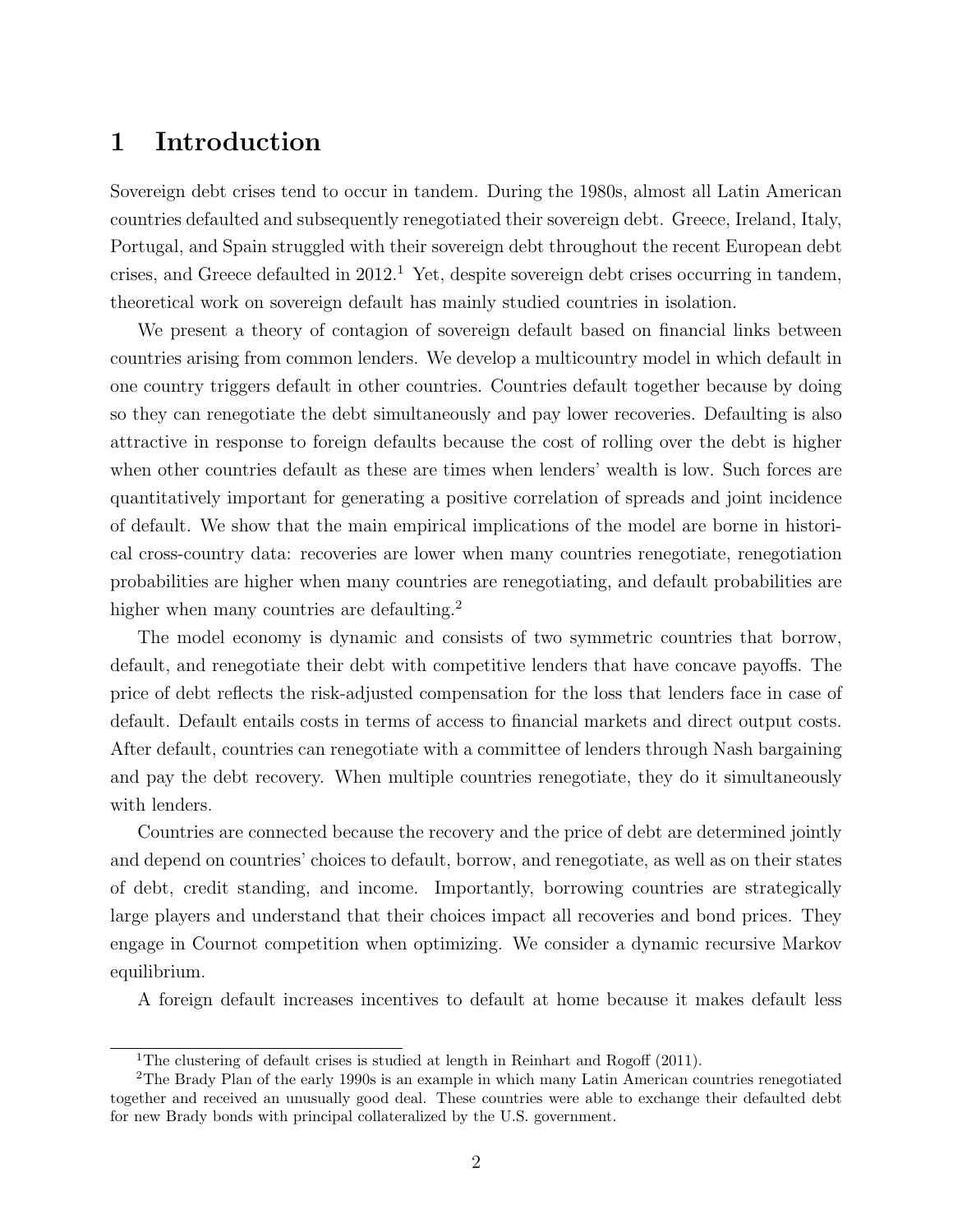costly and new borrowing more expensive. Foreign defaults make home default less costly by lowering future recoveries because countries can extract more surplus if they renegotiate simultaneously. Foreign defaults also make it more difficult for the home country to service the debt because these defaults lower lenders wealth, which in turn tighten bond prices at home. This dependency arises during fundamental foreign defaults, where the foreign country defaults because of high debt and low income, and also during self-fulfilling defaults, where both countries default only because the other is defaulting.

Recoveries crucially depend on whether one or the two countries renegotiate, because all parties renegotiating in a given period do it simultaneously. If two countries renegotiate with lenders, their recoveries are lower than when only one renegotiates because they collude and exert a larger bargaining power. Hence, a foreign renegotiation increases the incentives to renegotiate at home. This desire to renegotiate together in turn gives incentives for both countries to default together and take advantage of the lower recovery during renegotiation.

The bond price schedule incorporates the lenders' cost of funds and the risk-adjusted default probability and recovery rate. When the foreign country defaults, the bond price schedule worsens at home because lenders' marginal valuation rises, which increases the cost of funds, and because of higher future default probabilities and lower future recovery rates at home. Such tightening of the price schedule increases incentives to default at home.

We parameterize the model to Europe. To focus on our mechanisms, in the benchmark parametrization we study the case of uncorrelated income shocks across countries. The important parameters that determine the extent of financial links are those controlling the bargaining process and the curvature of lenders' payoff function. We calibrate these parameters to the observed average recovery rate of 0.60, the lower recovery observed during multiple-country renegotiations of 0.44, and volatility of the risk-free rate of 1.4. Other parameters of the model are calibrated to match observed spreads in Greece.

The model predicts that country interest rate spreads and borrowing comove. The crosscountry correlation of spreads across countries in the model is 0.43, which implies that about half of the correlation of spreads between Italy and Greece of 0.97 can be attributed to financial links in their debt markets. Our model also predicts that the correlation of countries' borrowing is positive, as shown in the data of Greece and Italy, and equal to 0.30 and 0.56 in the model and data, respectively.

Through comparative static exercises, we find that the majority of the linkages across countries' debt markets arises because strategic countries renegotiate together to take advantage of lower recoveries. This effect alone would deliver a correlation across spreads of 0.28 and an even higher correlation in default, as shown in an exercise in which lenders have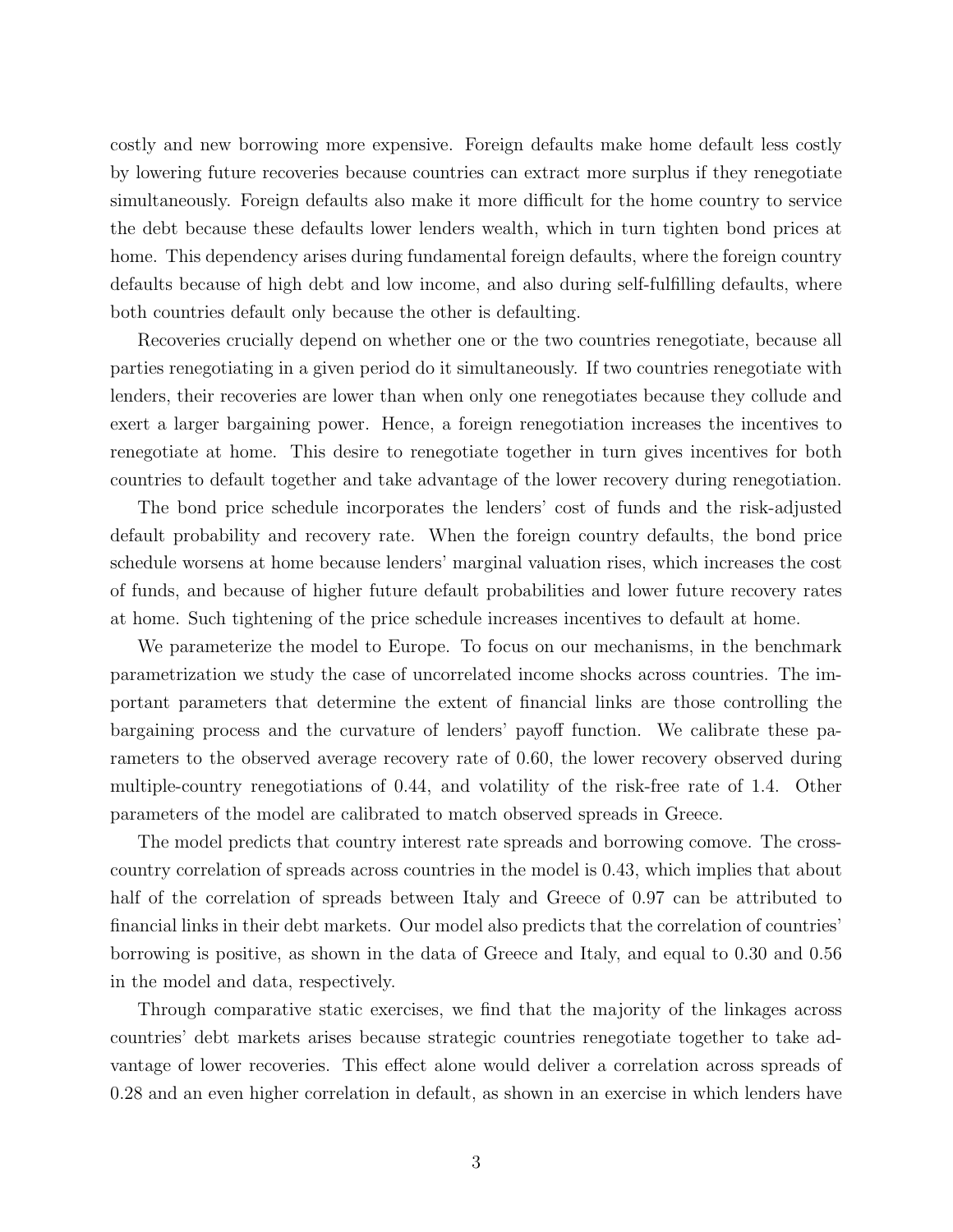linear payoffs. Concavity in the lenders' payoff function does increase the correlation across spreads to the benchmark of 0.43 because the bond price functions at home respond not only to foreign defaults but also to the level of foreign borrowing.

Another important reason why countries experience debt crises are common fundamental shock. We also consider quantitative this channel with a parametrization of the model with correlated income shocks. We use the joint process for output for Italy, Greece, and Spain to calibrate the model's stochastic structure. We find that in our model with correlated shocks, the correlation of spreads increases from 0.42 in the benchmark to 0.67, explaining about 70% of that in the data. Moreover, the dependencies across countries through the lender are exacerbated in the model with correlated shocks.

Finally, we use a broader dataset on defaults, renegotiations, and recoveries for 77 countries since 1970 and show that the main empirical implications of the model are consistent with historical experiences of countries. We find that the probability of default (renegotiation) in any one country increases (decreases) when the fraction of countries in default rises and decreases (increases) when the fraction of renegotiators rises. Moreover, recoveries are higher when the fraction of defaulting countries increases and are lower when the fraction of renegotiators increases. These effects are statistically and economically significant and robust to adding country fixed effects, world business cycles, and controlling for selection issues.

The model in this paper builds on the benchmark model of equilibrium default with incomplete markets analyzed in Aguiar and Gopinath (2006) and Arellano (2008), and in a seminal paper on sovereign debt by Eaton and Gersovitz (1981). These papers analyze the case of risk-neutral lenders, abstract from recovery, and focus on the default experiences of single countries. Borri and Verdelhan (2009) and Lizarazo (2013) study the case of risk-averse lenders, and Pouzo and Presno (2011) study the case of lenders with uncertainty aversion. They show that deviations from risk neutrality allow the model to generate spreads larger than default probabilities, which is a feature of the data. Borri and Verdelhan also show empirically that a common factor drives a substantial portion of the variation observed. Park (2013) studies contagion in a model similar to ours in which multiple borrowers trade with risk-averse lenders. His model can generate comovement in spreads across borrowing countries; however, he abstracts from any debt recovery and strategic interactions. Yue (2010), D'Erasmo (2011), and Benjamin and Wright (2009) study debt renegotiation in a model with risk-neutral lenders. They find that debt renegotiation allows the model to better match the default frequencies and the debt-to-output ratios.

Our model also presents new types of self-fulfilling equilibria that lead to sovereign defaults. Coordination failures have been popular explanations for sovereign debt crises. The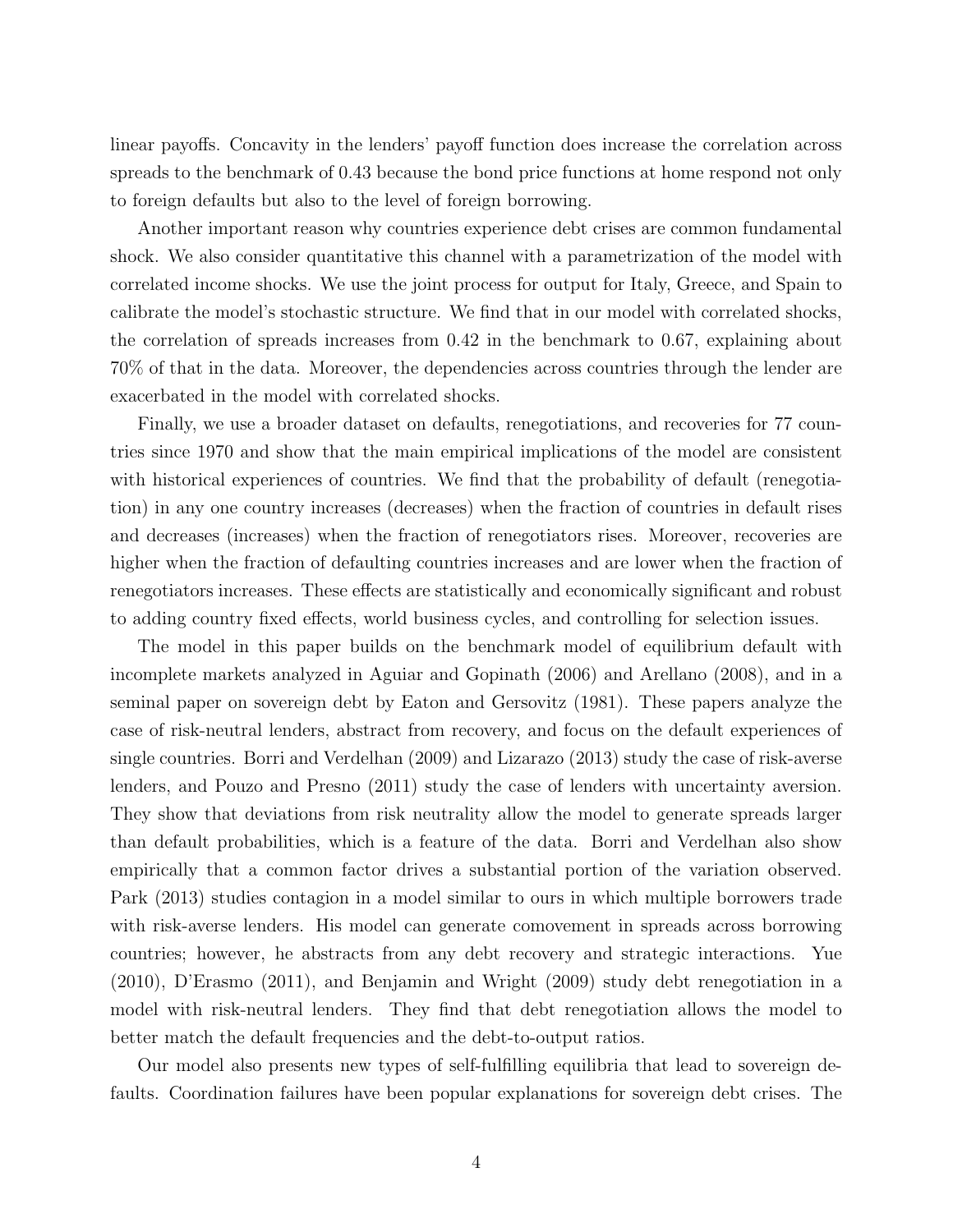main channel analyzed in the literature, however, emphasizes coordination failures among lenders, whereas we focus on coordination issues among borrowers. Cole and Kehoe (2000), for example, develop a model with multiple equilibria in which defaults are self-fulfilling: lenders refuse to completely roll over the country's debt because they think that countries will default on the debt, which in turn leads to default. Relatedly, Lorenzoni and Werning (2013) develop a dynamic model with self-fulfilling defaults arising from high interest rates. Lenders charge higher interest rates because they predict high default rates. These high rates lead to faster debt accumulation and self-fulfilling high default rates. In contrast, the self-fulfilling equilibria of our model arise because of strategic interactions among large borrowers, which we view as also relevant for the case in which sovereign countries borrow from international lenders.

### 2 Model

Consider an economy in which two symmetric countries, Home and Foreign, borrow from a continuum of foreign lenders. Countries are strategically large players who borrow, default, and renegotiate their debt. Lenders are competitive and have a concave payoff function. Countries that default receive a bad credit standing, are excluded from borrowing, and suffer a direct output cost. Countries in bad credit standing can renegotiate their debt with a committee of lenders and bargain over the debt recovery. After renegotiation is complete, countries regain their good credit standing.

The current period payoff to each borrowing country i is  $u(c_{it})$ , and the current payoff to lenders is  $g(c_{Lt})$ , where  $c_{it}$  is the consumption of the representative household in each country and  $c_{Lt}$  is the dividend to lenders. The functions  $u(\bullet)$  and  $g(\bullet)$  are increasing and concave. The lifetime payoff to each borrowing country *i* is  $E \sum_{t=0}^{\infty} \beta^t u(c_{it})$ , and the payoff to lenders is  $E\sum_{t=0}^{\infty} \delta^t g(c_{Lt})$ . Borrowing countries are more impatient than lenders:  $0 < \beta < \delta < 1$ .

Each borrowing country receives a stochastic endowment each period. Let  $y = \{y_i\}_{\forall i}$ be the vector of endowments for each country in a period. These shocks follow a Markov process with transition matrix  $\pi(y', y)$ . We assume that lenders face no additional shocks. The endogenous aggregate states consist of the vector of countries' debt holdings  $b = \{b_i\}_{\forall i}$ and their credit standing  $h = \{h_i\}_{\forall i}$ . The economy-wide state s incorporates the endogenous and exogenous states:  $s = \{b, h, y\}.$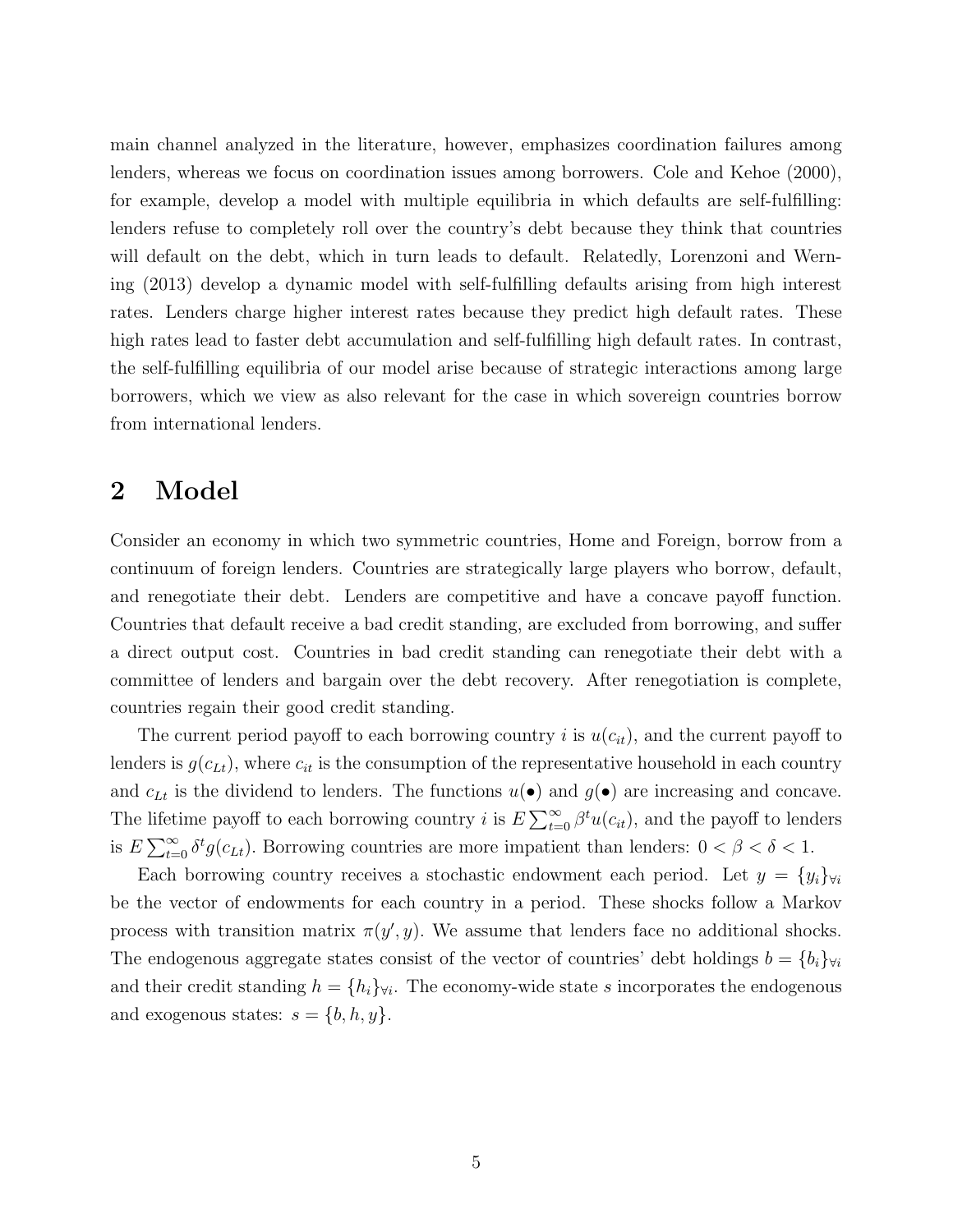#### 2.1 Borrowing Countries

The government of each country is benevolent, and its objective is to maximize household utility. The government trades one-period discount bonds with foreign lenders, decides whether to repay or default on its debt, and after a default, decides whether or not to renegotiate the debt. The government rebates back to households all the proceedings from its credit operations in a lump-sum fashion. We label country i as Home and country  $-i$  as Foreign. Below we describe in detail the problem for the home country. The problem for the foreign country is symmetric.

We consider a Markov equilibrium where the governments take as given future decisions. The *current strategy* for the government at Home incorporates its repayment or renegotiation decision  $d_i$  and its borrowing decision  $b'_i$ . When the country is in good credit standing  $h_i = 0$ , it decides to repay the debt by setting  $d_i = 0$ . Only after deciding to repay can the country choose its new borrowing  $b'_i$ . If the government decides to default by setting  $d_i = 1$ , the government cannot borrow and its credit standing changes to bad the following period. When the home government is in bad credit standing  $h_i = 1$ , it decides to renegotiate by setting  $d_i = 0$ . Renegotiation changes the government's credit standing to good the next period. After renegotiation the government starts with zero debt,  $b_i' = 0$ . The current strategy for both countries is summarized by  $\{b', d\} = \{b'_i, d_i\}_{\forall i}$ .

The home prices for loans  $q_i(s, b', d)$  and recovery  $\phi_i(s, b', d)$  are functions that depend on the current strategies for both countries as well as the aggregate state. In making decisions, the governments take as given the price and recovery functions. The bond price function compensates the lender for the risk-adjusted loss in case of default and depends on the strategies of both countries and the aggregate states because the lenders' kernel, as well as future defaults, renegotiations, and recoveries, depend on all of these variables. The recovery function is the result of a bargaining process, the outcome of which depends on the countries' strategies and the aggregate state. Below we specify how the bond price and recovery functions are determined.

The current home consumption depends on the aggregate state and the current strategies of both countries  $c_i(s, b', d)$ . Consider a case where the home country is in good credit standing,  $h_i = 0$ , and has an arbitrary strategy to repay  $d_i = 0$  and to borrow  $b'_i$ . Consumption in this case is

$$
c_i = y_i - b_i + q_i(s, b', d)b'_i.
$$
\n(1)

Note that consumption for country  $i$  also depends on the state and strategy of the other country by their effect on the price  $q_i$ . Now consider consumption with a strategy to default,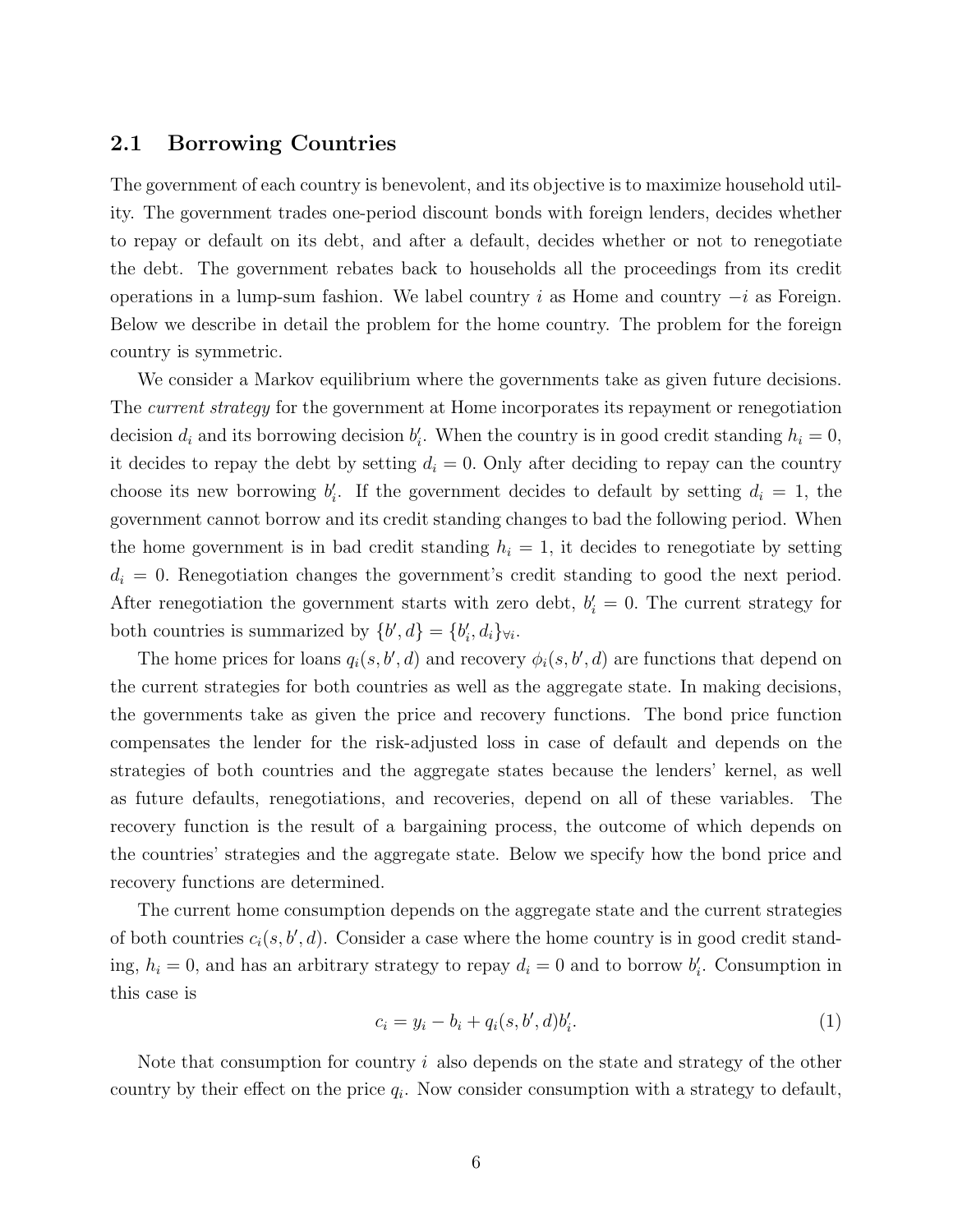such that  $d_i = 1$ . Default results in exclusion from trading international bonds and output costs  $y_i - y_i^d$ , with  $y_i^d \leq y_i$ . Consumption equals output during these periods:

$$
c_i = y_i^d. \tag{2}
$$

Following Arellano (2008) we assume that borrowers lose a fraction  $\lambda$  of output if output is above a threshold:

$$
y_t^d = \begin{cases} y_t & \text{if } y_t \le (1 - \lambda)\bar{y} \\ (1 - \lambda)\bar{y} & \text{if } y_t > (1 - \lambda)\bar{y} \end{cases}
$$

where  $\bar{y}$  is the mean level of output.

Finally, consider the case when country i is in bad credit standing such that  $h_i = 1$ . When renegotiation is chosen,  $d_i = 0$ , the country pays the recovery  $\phi_i(s, b', d)$ , starts tomorrow with zero debt,  $b_i' = 0$ , and consumption is

$$
c_i = y_i - \phi_i(s, b', d). \tag{3}
$$

Here, the state and strategy of the other country also affect home consumption by their effect on the recovery. If the home country does not renegotiate, then consumption satisfies (2).

We represent the home borrowing country's payoffs as a dynamic programming problem. The government today takes as given all the decisions of future governments, which are summarized by the continuation value function from tomorrow on  $v_{i,t+1}(s')$  when the state tomorrow is  $s'$ . The lifetime payoff of the home country today when the state today is  $s$  for arbitrary current strategies  $(b', d)$  is

$$
w_{i,t}(s,b',d;v_{t+1}) = \{u(c_i(s,b',d)) + \beta \sum_{y'} \pi(y',y)v_{i,t+1}(s')\}.
$$
\n(4)

Tomorrow's state  $s' = \{b', h', y'\}$  depends on the current strategy of both countries. Specifically, the future credit standing and debt tomorrow depend on the default and renegotiation of each country, as follows:

$$
h'_{i} = \begin{cases} 1 & \text{if } d_{i} = 1 \\ 0 & \text{otherwise} \end{cases} \qquad \text{for all } i \tag{5}
$$

$$
b'_{i} = \begin{cases} b'_{i} & \text{if } h_{i} = 0 \text{ and } d_{i} = 0\\ b_{i} & \text{if } d_{i} = 1\\ 0 & \text{otherwise} \end{cases}
$$
 (6)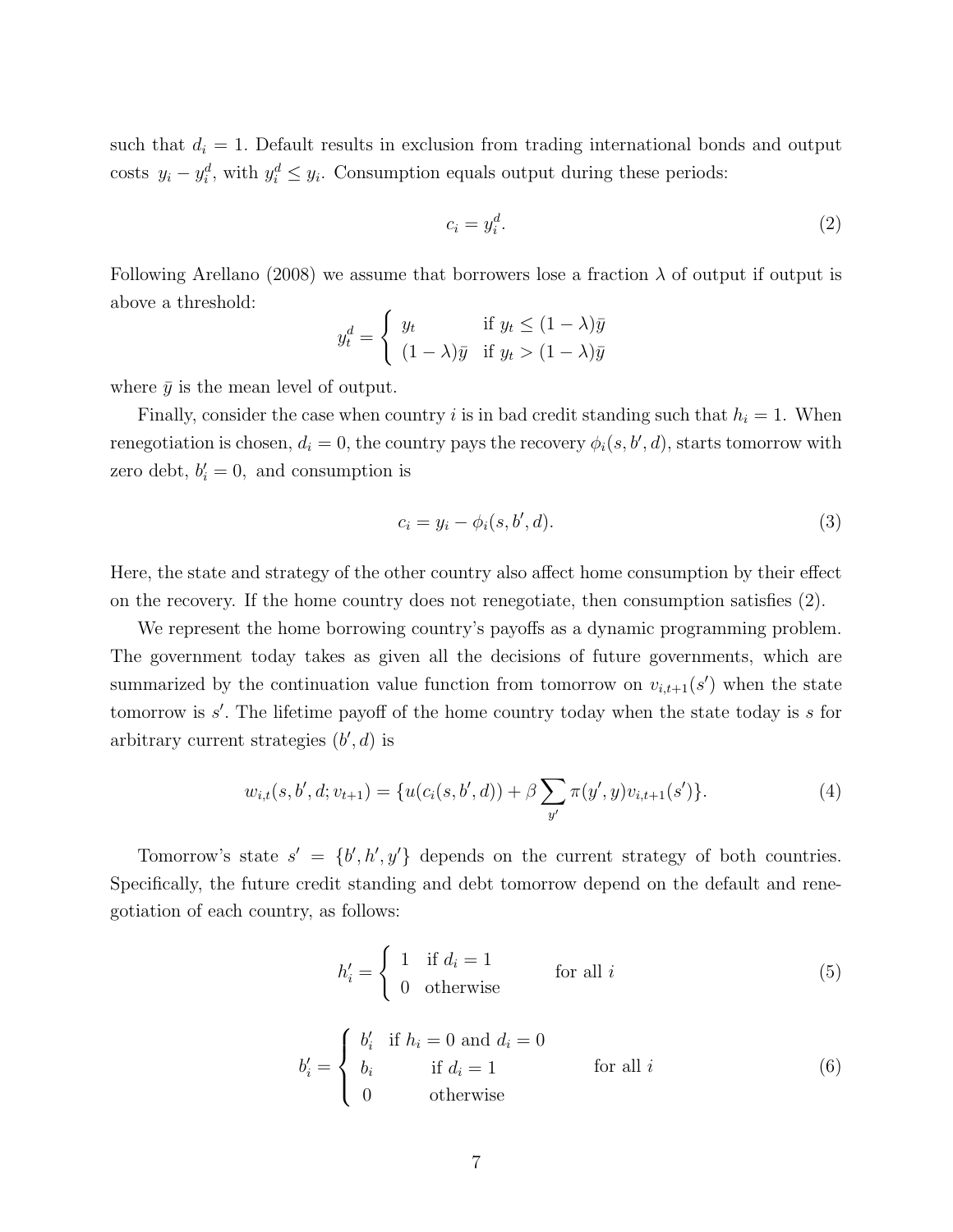In our model, each borrowing country internalizes the effects its strategies have on bond prices and recoveries. The intraperiod game between the two countries has two stages. In the first stage, countries make their default and renegotiation decisions. In the second stage, if countries chose to repay in the first stage, they make their borrowing decisions and engage in Cournot competition with one another.<sup>3</sup>

To develop the intraperiod game, we start with the second borrowing stage after default and renegotiation decisions  $d$  have been made. The nature of this subgame depends on the credit standing of countries and their repayment decisions. When all countries are in good credit standing and repay,  $\{d_i = 0\}_{\forall i}$ , equilibrium borrowing strategies  $B(s, d) = \{B_i(s, d)\}_{\forall i}$ are Nash in that  $\{B_i = x_i^b(B_{-i}, s, d)\}_{\forall i}$ , where  $x_i^b(b'_{-i}, s, d)$  is the borrowing best response of each country *i* for arbitrary borrowing strategies  $b'_{-i}$ , given states *s* and repayment choices *d*,

$$
x_i^b(b'_{-i}, s, d) = \{b'_i : \max_{b'_i} w_i(s, b', d; v_i(s'))\} \text{ for all } i.
$$
 (7)

When each country starts with a bad credit standing or it defaults, it cannot borrow and hence does not enter the second borrowing stage of the game. Here, the remaining country i chooses its borrowing to satisfy (7), where  $b'_{-i}$  equals  $b_{-i}$  or 0 according to the default and renegotiation choices given by (6).

In the first stage of the game, each country i chooses its repayment strategy  $d_i$  taking as given the equilibrium borrowing strategies of the second stage. The equilibrium repayment strategies  $D(s) = {D_i(s)}\text{ with } s \text{ in that } {D_i = x_i^d(D_{-i}, s, B(s, D)}\text{ with } s \text{ in } s$  $x_i^d(d_{-i}, s, B(s, d))$  is the repayment best response of each country i for arbitrary repayment strategies  $d_{-i}$ , given states s and taking into account the outcome of the second borrowing stage  $B(s, d)$ :

$$
x_i^d(d_{-i}, s, B(s, d)) = \{d_i : \max_{d_i} w_i(s, B(s, d), d; v_i(s'))\} \quad \text{for all } i.
$$
 (8)

The resulting outcome of the intraperiod game is summarized by the repayment and borrowing functions  $\{D(s)\}\$  and  $\{B(s) = B(s, D(s))\}\$ , as well as the consumptions  $c(s)$  ${c_i(s)}\forall i$  and values  $v(s) = {v_i(s)}\forall i$ .

**Definition 1.** A Markov partial equilibrium takes as given price functions  $\{q_i(s, b', d)\}\mathbf{v}_i$ and recovery functions  $\{\phi_i(s, b', d)\}_{\forall i}$  and consists of equilibrium strategies  $\{B(s), D(s)\}\$ and payoffs  $c(s)$  and  $v(s)$  such that

(1) Given future value functions  $v(s')$ , period equilibrium strategies  $\{B(s), D(s)\}\$  are the

<sup>&</sup>lt;sup>3</sup>We subdivide the intraperiod game between the two countries into a repayment and borrowing stage because it substantially simplifies our computational algorithm.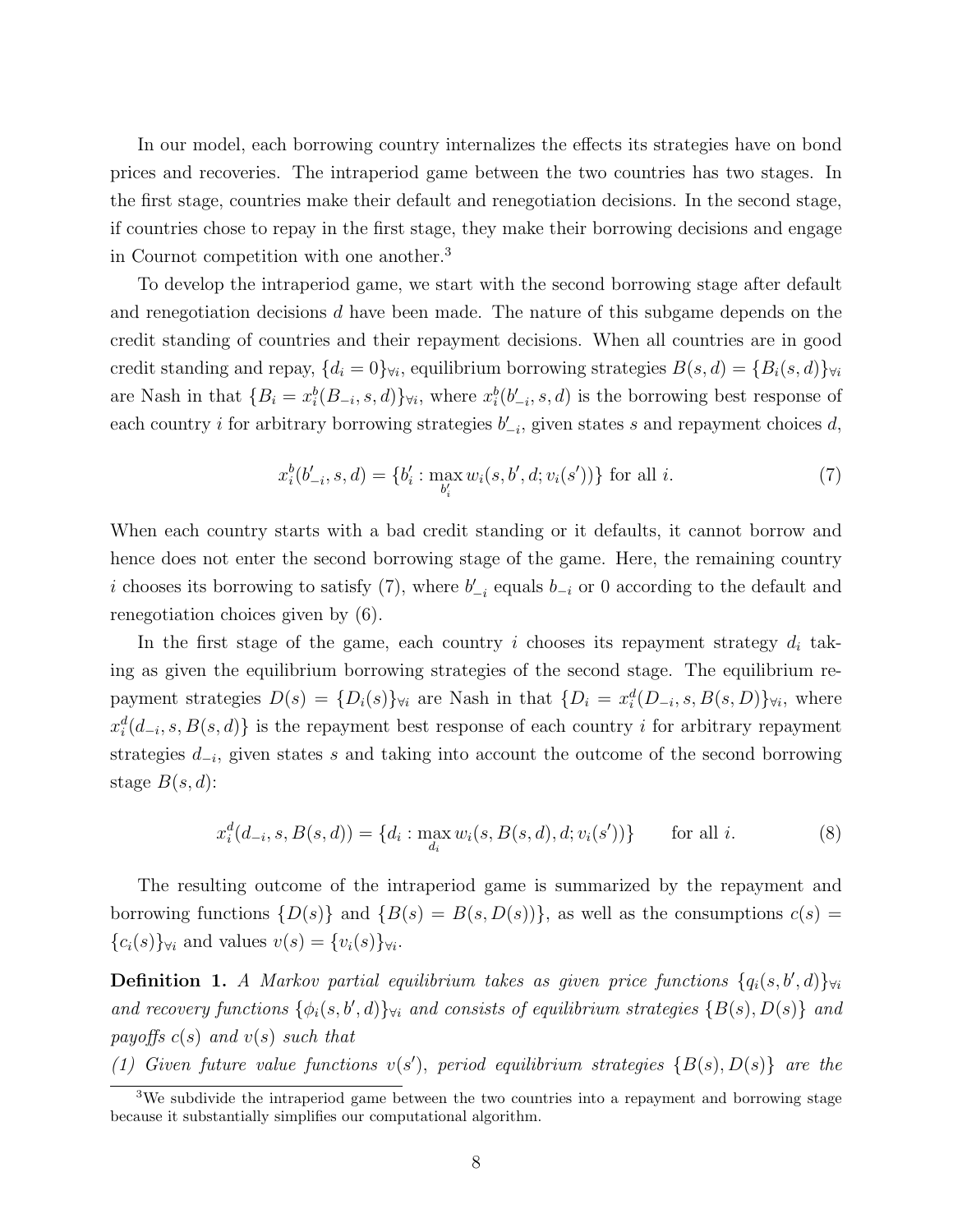solution of the intraperiod game such that they satisfy  $(7)$ ,  $(8)$ , and  $(6)$ . (2) Equilibrium payoffs  $v(s)$  implied by equilibrium strategies  $\{B(s), D(s)\}\$  are a fixed point

$$
v_i(s) = w_i(s, B(s), D(s); v_i(s')) \qquad \text{for all } i.
$$

#### 2.2 Lenders

Competitive lenders trade bonds with the two borrowing countries. Every period lenders receive a constant payoff from the net operations of other loans  $r_L L$  and deposits  $r_d D$ , which we summarize by  $y_L = r_L L - r_d D$ . We assume that lenders honor all financial contracts.

Lenders take as given the evolution of the aggregate state,

$$
s' = H(s) \tag{9}
$$

and the corresponding decision rules for debt, default and renegotiation,  $\{B(s), D(s)\}\.$  Lenders choose optimal dividends  $c_L$  and loans to the borrowing countries  $\ell' = \{\ell_i'\}_{\forall i}$ , taking as given the prices of bonds  $Q = \{Q_i\}_{\forall i}$  and recoveries  $\Phi = \{\Phi_i\}_{\forall i}$ . The value function for the lender is given by

$$
v^{L}(\ell, s) = \max_{\{c_L, \ell'_i \text{ if } h_i = h'_i = 0\} \forall i} \{g(c_L) + \delta \sum_{y'} \pi(y', y)v^{L}(\ell', s')\}.
$$
 (10)

Lenders maximize their value subject to their budget constraint that depends on the credit standing of each borrowing country and whether they repay,

$$
c_L = y_L + \sum_i (1 - D_i(s)) \left( (1 - h_i)(\ell_i - Q_i \ell'_i) + h_i \frac{\Phi_i \ell_i}{b_i} \right), \tag{11}
$$

the evolution of the endogenous states when they do not trade with each country,

$$
\ell_i' = \begin{cases} \ell_i & \text{if } h_i' = 1 \\ 0 & \text{if } (h_i = 1 \text{ and } h_i' = 0) \end{cases} \qquad \text{for all } i,
$$
 (12)

and the evolution of the aggregate state (9).

Using the first order conditions and envelope conditions for the lenders' problem, one can show that bond prices satisfy

$$
Q_i = \sum_{s'} [m(s', s)(1 - D_i(s')(1 - \zeta_i(s'))]
$$
 for all *i*, (13)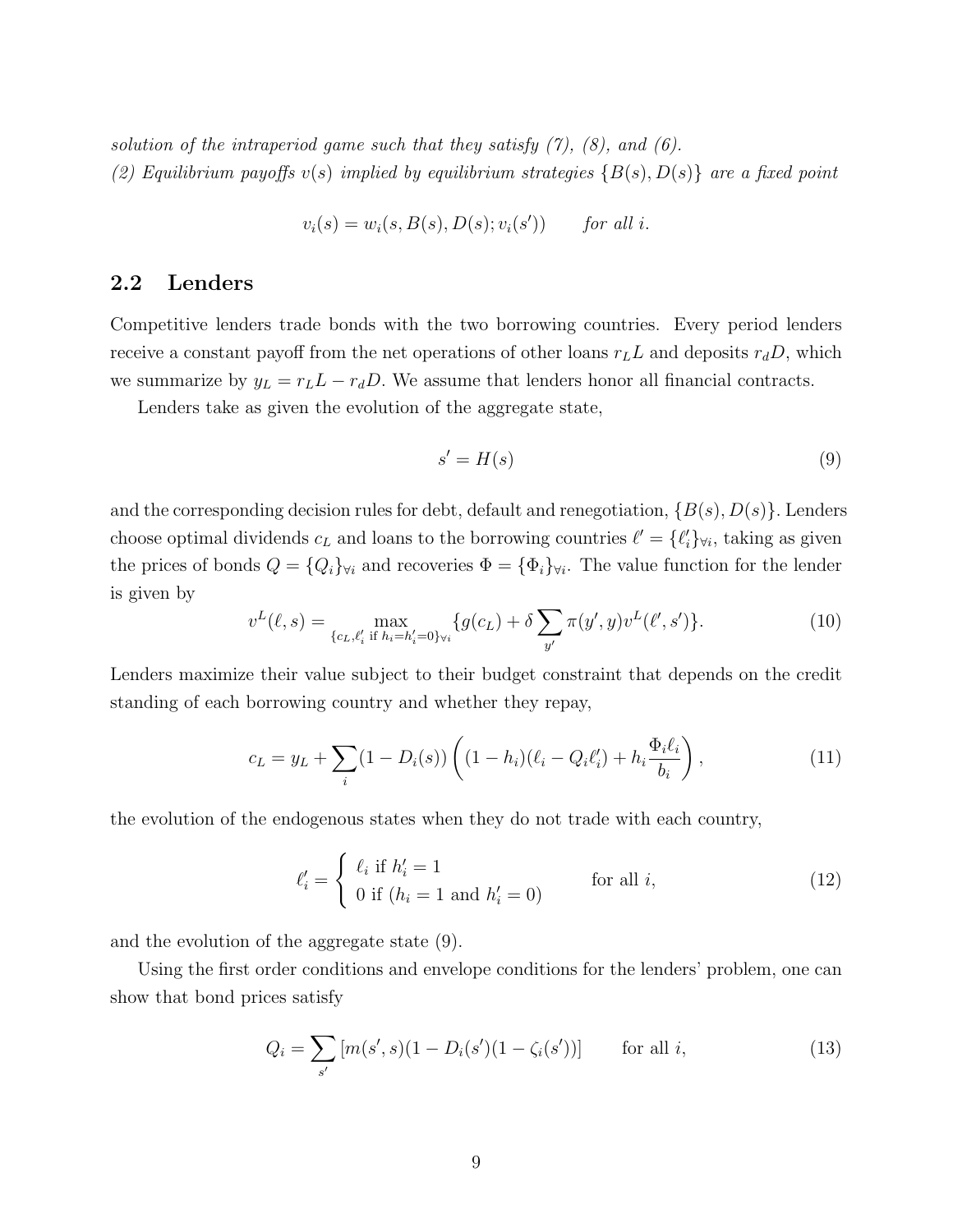where  $\zeta_i(s')$  is the present value of recoveries and is defined recursively by

$$
\zeta_i(s) = \sum_{s'} m(s', s) \left[ (1 - D_i(s')) \frac{\Phi_i(s')}{b'_i} + D_i(s') \zeta_i(s') \right] \quad \text{for all } i. \tag{14}
$$

and  $m(s', s)$  is the lenders' stochastic discount factor or pricing kernel,

$$
m(s',s) = \frac{\delta \pi(y',y)g'(c_L(s'))}{g'(c_L(s))},
$$

where  $c_L(s)$  are the equilibrium dividends in state s.

The bond prices in (13) and the values of recoveries in (14) are easily interpretable. The bond price contains two elements: the payoff in nondefault states  $D_i(s') = 0$  and the payoff in default states  $D_i(s') = 1$ . The lender discounts cash flows by the pricing kernel  $m(s', s)$ , and hence states are weighted by  $m(s', s)$ . For every unit of loan  $\ell'_i$ , the lender gets one unit in the nondefault states and the value of recovery  $\zeta_i(s')$  in default states. The recovery value is the expected payoff from defaulted debt the following period. It also contains two parts. If the country renegotiates next period,  $D_i(s') = 0$ , and the value of recovery for every unit of loan is  $\frac{\Phi_i(s')}{b'}$  $\frac{\partial f_i(s')}{b'_i}$ . If the country does not renegotiate,  $D_i(s') = 1$ , and the present value of recovery is the discounted value of future recovery given by  $\zeta_i(s')$ . These future recovery values are weighted by the pricing kernel  $m(s', s)$ , which implies that recovery values are weighted more heavily for states  $s'$  that feature a higher pricing kernel.

The bond price compensates the lender for any covariation between its kernel and the bond payoffs. If default happens in states when  $m(s', s)$  is low, the price contains a positive risk premia for low payoff in the default event. Moreover, if the value of recovery is low when  $m(s', s)$  is low, the price also contains positive risk premia for the covariation of recovery.

#### 2.3 Renegotiation Protocol

During renegotiation, countries renegotiate their debt with a committee of lenders. The renegotiation protocol we consider is one in which the committee of lenders bargains simultaneously with all the countries renegotiating using Nash bargaining.<sup>4</sup>

First consider the case in which only country *i* renegotiates its debt. Consider a candidate recovery value  $\hat{\phi}_i$ . The payoff for lenders from renegotiating and receiving recovery  $\hat{\phi}_i$  equals the value of the representative lender evaluated at the aggregate debt values,  $V^L(s; \hat{\phi}_i) \equiv$  $v^L(b,s;\hat{\phi}_i)$ . The payoff for the borrower from renegotiation is  $v_i(s;\hat{\phi}_i)$  for this candidate

<sup>&</sup>lt;sup>4</sup>This *strict simultaneous bargaining* protocol has often been used in industrial organization models of multifirms. See Dobson (1994) and Horn and Wolinsky (1988) for details.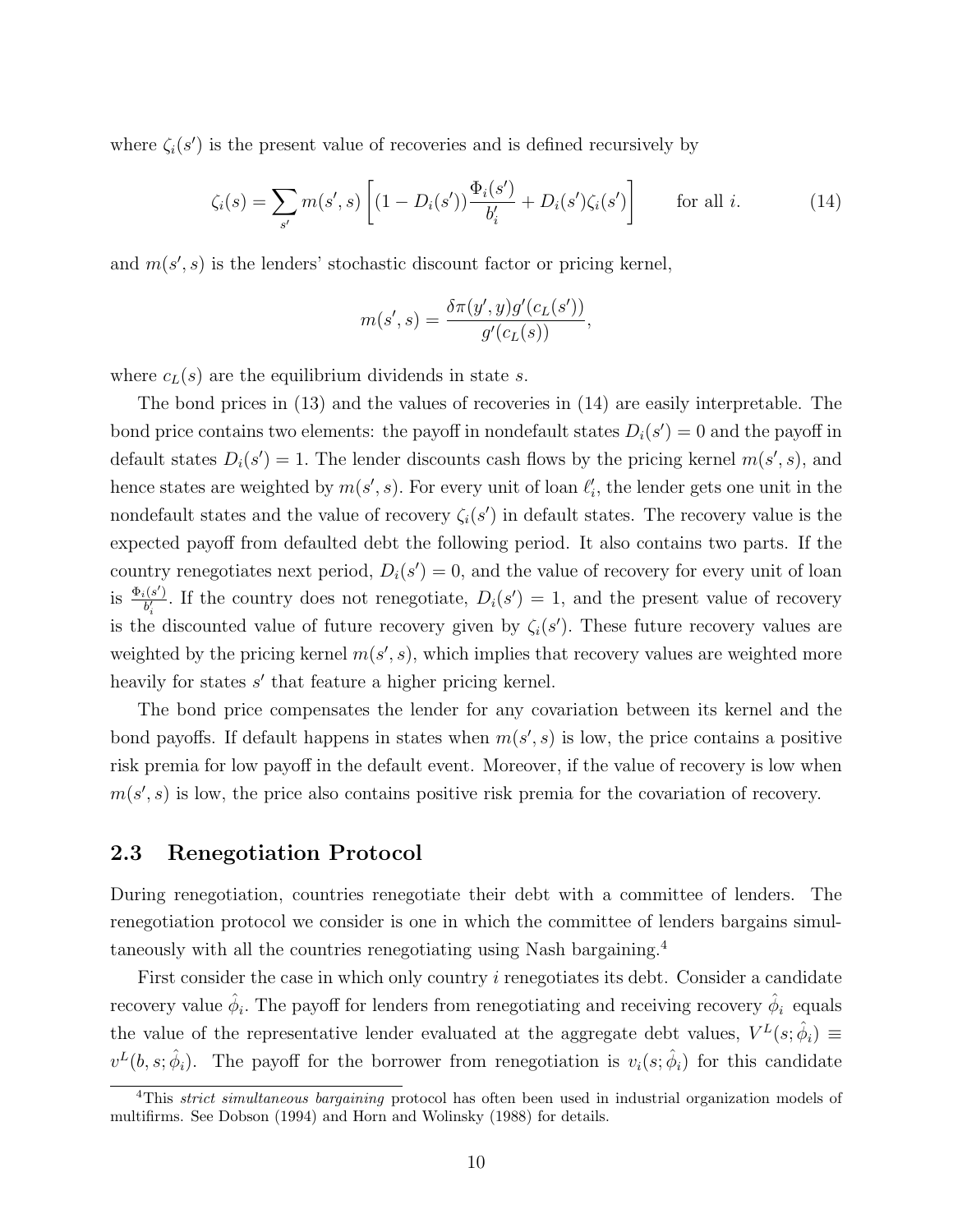value of recovery  $\hat{\phi}_i$ . If the two parties do not reach an agreement, the defaulter country is in permanent financial autarky with  $y_i = y_i^d$  and gets a threat value equal to

$$
v_{i,aut}(y) = \{u(y_i^d) + \beta \sum_{y'_i} \pi(y', y)v_{i,aut}(y')\}.
$$

All lenders recover zero debt and are permanently precluded from trading with the defaulter country. Lenders, however, will still have access to financial trading with the other nondefaulting country. Let  $V_{fail}^{L}(s_{-i})$  be the value to all lenders from trading only with the nondefaulting country. This value arises from the single-country Markov equilibrium described in detail in Appendix I.

The recovery  $\phi_i$  maximizes the weighted surplus for borrowing country i and the lenders. The bargaining power for the borrower is  $\theta$  and that for lenders is  $(1 - \theta)$ . Recovery  $\phi_i$  solves

$$
\max_{\phi_i} \left[ v_i(s; \phi_i) - v_{i,aut}(y) \right]^\theta \left[ V^L(s; \phi_i) - V^L_{fail}(s_{-i}) \right]^{1-\theta} \tag{15}
$$

subject to both parties receiving a nonnegative surplus from the renegotiation:  $v_i(s; \phi_i)$  –  $v_{i,aut}(y_i) \geq 0$ , and  $V^L(s; \phi_i) - V^L_{fail}(s_{-i}) \geq 0$ , and law of motion (9).

Now consider states when both countries renegotiate simultaneously with the committee of all lenders. If the parties do not reach an agreement, all parties remain in financial autarky thereafter. The recoveries  $\{\phi_1, \phi_2\}$  solve

$$
\max_{\phi_1, \phi_2} \left[ v_1(s; \phi_1) - v_{1, aut}(y) \right]^\theta \left[ v_2(s; \phi_2) - v_{2, aut}(y) \right]^\theta \left[ V^L(s; \phi_1, \phi_2) - V^L_{aut} \right]^{1-\theta} \tag{16}
$$

subject to all parties receiving a nonnegative surplus from the renegotiation and law of motion (9). In case of renegotiation failure all parties are in autarky. An important aspect of the renegotiation protocol we consider is the simultaneity in bargaining between the committee of lenders and all countries renegotiating. Under such protocol, countries send offers to lenders, and they have to accept or reject all offers simultaneously.<sup>5</sup>

#### 2.4 Functions for Bond Prices and Recoveries

The lenders' problem and the renegotiation protocol determine the functions for bond prices and recoveries. First consider the case when both countries are in good credit standing,  ${h_i = 0}_{\forall i}$ . Here, bond price functions  $q(s, b', d) = {q_i(s, b', d)}_{\forall i}$  solve the demand system

<sup>&</sup>lt;sup>5</sup>Such an assumption is reminiscent of proposals to create debtors' cartels during episodes where many countries experienced crises such as the Latin America debt crises of the 1980s and the recent European debt crises.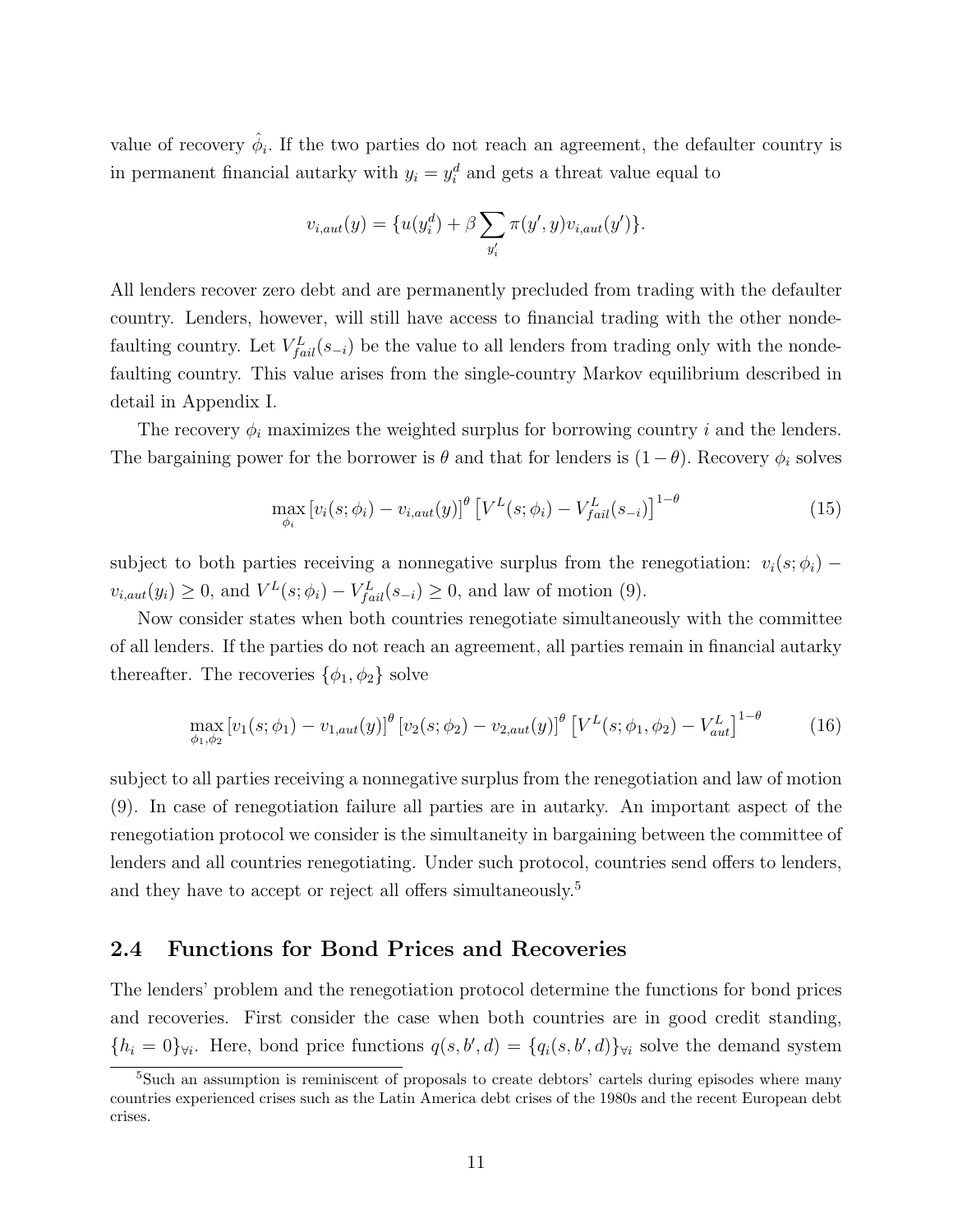determined by lenders' first order conditions:

$$
q_i = \sum_{s'} [m(s', s; q, b', d)(1 - D_i(s')(1 - \zeta_i(s'))] \text{ for all } i,
$$
\n(17)

where the state tomorrow  $s' = \{b', h', y'\}$  depends on countries' current strategies  $(b', d)$ and the lenders' kernel  $m(s', s; q, b', d)$  is itself a function of prices, countries' strategies, and current and future states.

Now consider the case when country i is in good credit standing and country  $-i$  is in bad credit standing,  $h_i = 0$  and  $h_{-i} = 1$ . The bond price function for country i and the recovery function derived from (15) for country  $-i$ ,  $\{q_i(s, b', d), \phi_{-i}(s, b', d)\}$  solve

$$
q_i = \sum_{s'} [m(s', s; q, b', d)(1 - D_i(s')(1 - \zeta_i(s'))]
$$
(18)  

$$
\frac{\theta u'(y_{-i} - \phi_{-i})}{[v_{-i}(s; \phi_{-i}) - v_{-i, aut}(y_{-i})]} = \frac{(1 - \theta)g'(c_L(s, q_i, \phi_{-i}, b', d))}{[V^L(s, q_i, \phi_{-i}, b', d) - V^L_{fail}(s_i)]},
$$

where the lender's dividends and values are evaluated for every strategy and corresponding price and recovery.

Finally, when both countries are in bad credit standing,  $\{h_i = 1\}\forall i$  recovery functions  $\phi(s, b', d) = {\phi_i(s, b', d)}_{\forall i}$  are derived from (16) and solve

$$
\frac{\theta u'(y_i - \phi_i)}{[v_i(s; \phi_i) - v_{i, \text{aut}}(y)]} = \frac{(1 - \theta)g'(s, q_i, \phi_{-i}, b', d)}{[V^L(s, \phi, d) - V^L_{\text{aut}}]} \text{ for all } i.
$$
\n(19)

#### 2.5 Equilibrium

We focus on recursive Markov equilibria in which all decision rules are functions only of the state variable s.

**Definition 2.** A recursive Markov equilibrium for this economy consists of  $(i)$  countries' policy functions for repayment, borrowing, and consumption,  ${B(s), D(s), C(s)}$ , and values  $v(s)$ ; (ii) lenders' policy functions for lending choices and dividends  $\{\ell'(\ell, s), c_L(\ell, s)\}\$  and value function  $v^L(\ell, s)$ ; (iii) the functions for bond prices and recoveries  $\{q(s, b', d), \phi(s, b', d)\}$ ; (iv) the equilibrium prices of debt  $Q(s)$  and recovery rates  $\Phi(s)$ ; (v) the evolution of the aggregate state H(s); and (vi) the lenders' value in the case of renegotiation failure  $\{v_{i,fail}^L(\ell_i,s_i)\}_{\forall i}$ such that given  $b_0 = \ell_0$ :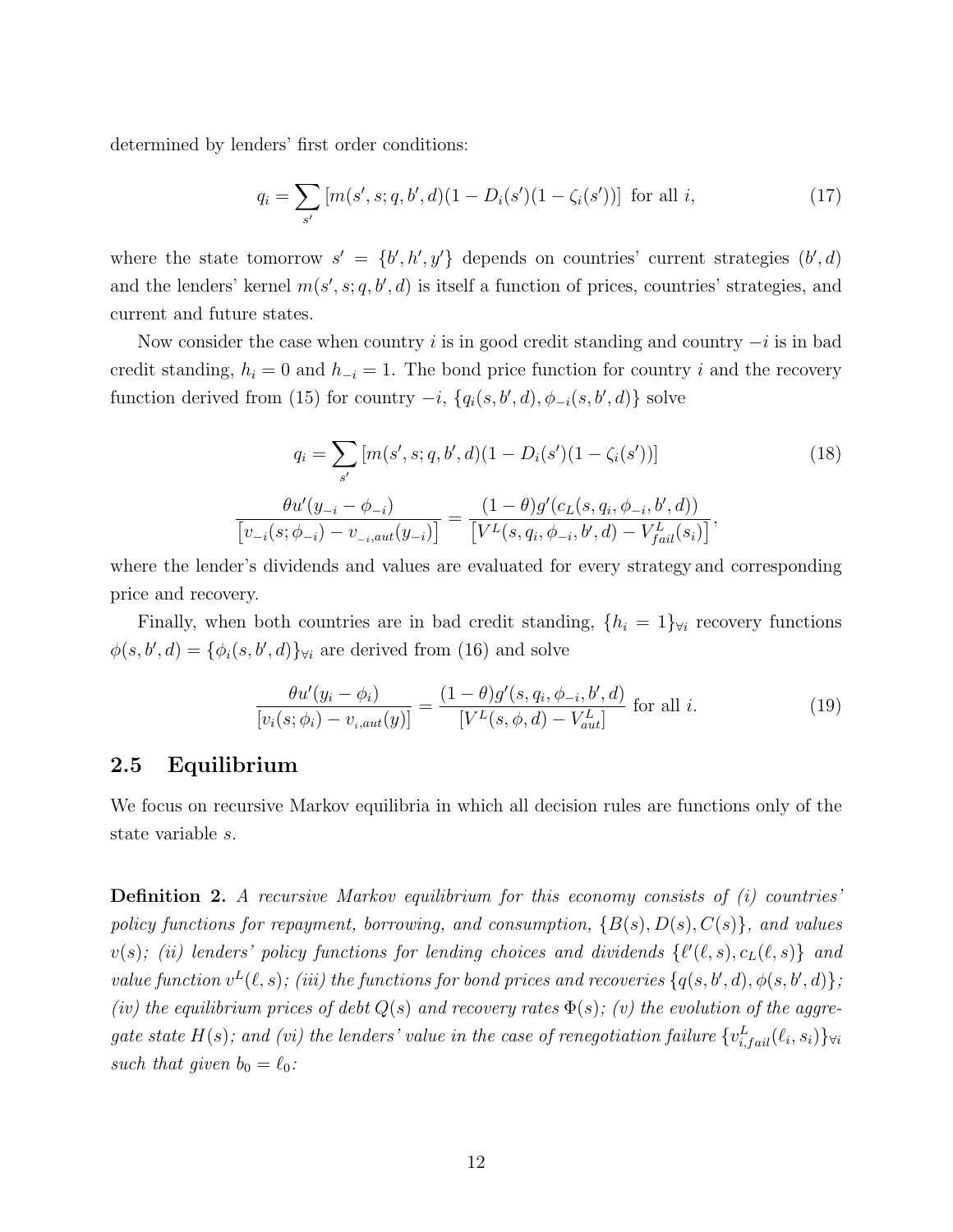- 1. Taking as given the bond price and recovery functions, the policy and value functions for countries satisfy the Markov partial equilibrium in definition (1).
- 2. Taking as given the bond prices  $Q(s)$ , recoveries  $\Phi(s)$ , and the evolution of the aggregate states H(s), the policy functions and value functions for the lenders  $\{\ell'(\ell, s), c_L(\ell, s),\}$  $v^L(\ell, s)$  satisfy their optimization problem.
- 3. Taking as given countries' policy and value functions, bond price and recovery functions  ${q(s, b', d), \phi(s, b', d)}$  satisfy (17), (18), and (19).
- 4. The prices of debt  $Q(s)$  clear the bond market for every country,

$$
\ell_i'(s) = B_i(s)
$$
 for all *i*.

5. The recoveries  $\Phi(s)$  exhaust all the recovered funds,

$$
\phi_i(s, B(s), D(s)) = \Phi_i(s) \text{ for all } i.
$$

6. The goods market clears,

$$
c_1 + c_2 + c_L = y_1 + y_2 + y_L.
$$

- 7. The law of motion for the evolution aggregate states (9) is consistent with countries' decision rules and shocks.
- 8. The lenders' value in the case of renegotiation failure  $\{v_{i,fail}^L(\ell_i, s_i)\}\forall i$  arises from the single-country Markov equilibrium.

### 3 Joint Defaults

In this section, we develop a simple two-period example to illustrate why countries have incentives to default together.

Consider a two-period version of our model with no uncertainty, where countries have identical endowment paths y and y'. The lenders' payoff function is  $g(c_L) = \frac{c_L^{1-\alpha}-1}{1-\alpha}$  $\frac{1}{1-\alpha}$ . In period 1 the two countries with debt  $b_i$  and  $b_{-i}$  are in good credit standing and are deciding whether to repay their current debt or default on it. If countries repay their debt, they choose to borrow. In period 2, countries either repay their debts if they borrowed in period 1 or pay the recovery  $\phi'$  if they defaulted in period 1. In this example without uncertainty, in period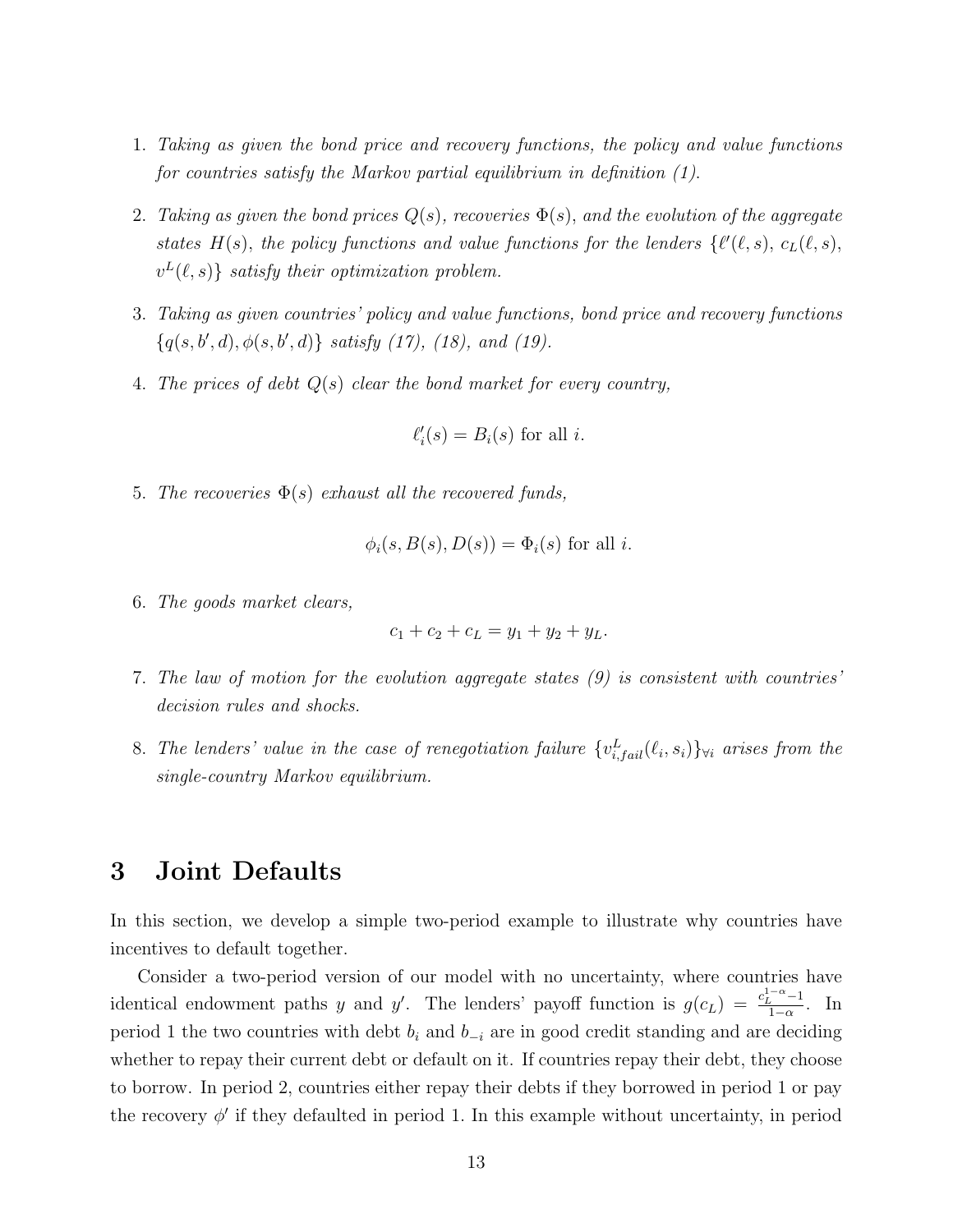2 countries with good credit always repay and countries with bad credit always renegotiate,  ${d'_{i} = 0}_{\forall i}$ . Default does not happen in equilibrium in period 2 because default would be perfectly foreseen and the price of such a loan would be zero. Default incentives in period 2, however, limit the borrowing possibilities for period 1. In particular, in period 1 countries effectively face a borrowing limit  $b$ , which is the maximum repayment that countries would be willing to make and equals the default penalty in period 2,  $\bar{b} = y' - y^d$ , where  $y^d < y'$  is the income in case of default.

In this example, we assume that  $\beta$  is sufficiently less than  $\delta$  such that it is optimal for countries to borrow to the limit in period 1. Hence, we abstract from the interdependence across countries in the borrowing decisions and focus on the interdependence in their repayment/default decisions. In this simplified environment, the relevant states for bond prices are the debt states b and the default decisions of both countries  $d$ ,  $\{q_i(b, d)\}\forall i$ . The relevant states for recovery tomorrow are the credit standing of both countries  $h'$ , which is determined by  $d$ ,  $\{\phi'_i(h')\}_{\forall i}$ . This example has these reduced states because we are assuming that endowments are constant for the countries. Here again, we label i as Home and  $-i$  as Foreign.

In period 1, each country repays and sets  $d_i = 0$  if the value of repayment is greater than the value of default:

$$
u(y - b_i + q_i(b, d)\bar{b}) + \beta u(y' - \bar{b}) \ge u(y^d) + \beta u(y' - \phi'_i(h')) \text{ for all } i.
$$
 (20)

It is apparent that default is more likely for country i when debt  $b_i$  is high, the price  $q_i$ is low, and the recovery tomorrow  $\phi_i'$  is low. The default decisions of the two countries are linked because bond prices today and recoveries tomorrow depend on the decisions of both countries through the lenders' problem.

It is useful to derive the home country's default best response conditional on the foreign country's default decision,  $x_i^d(d_{-i}, b)$ . The foreign default decision affects the home country's future recovery  $\phi'_i$  and current debt price  $q_i$ . A foreign default today decreases the home recovery  $\phi_i'$  tomorrow because the surplus from renegotiating is higher when both countries renegotiate together,  $\phi_i'(h'_{-i} = 1) < \phi_i'(h'_{-i} = 0)$ . A foreign repayment increases the recovery because here the country borrows  $b$  in period 1 and repays it in period 2. The  $b$  payment gives the lender a high outside option during renegotiation with the home country, which in turn increases the equilibrium  $\phi_i'(h_{-i} = 0)$ . This force implies that a foreign default  $d_{-i} = 1$ increases the right-hand side of equation (20) and thus increases the incentive to default for the home country.

**Proposition 1.** When two countries renegotiate simultaneously, recovery is smaller than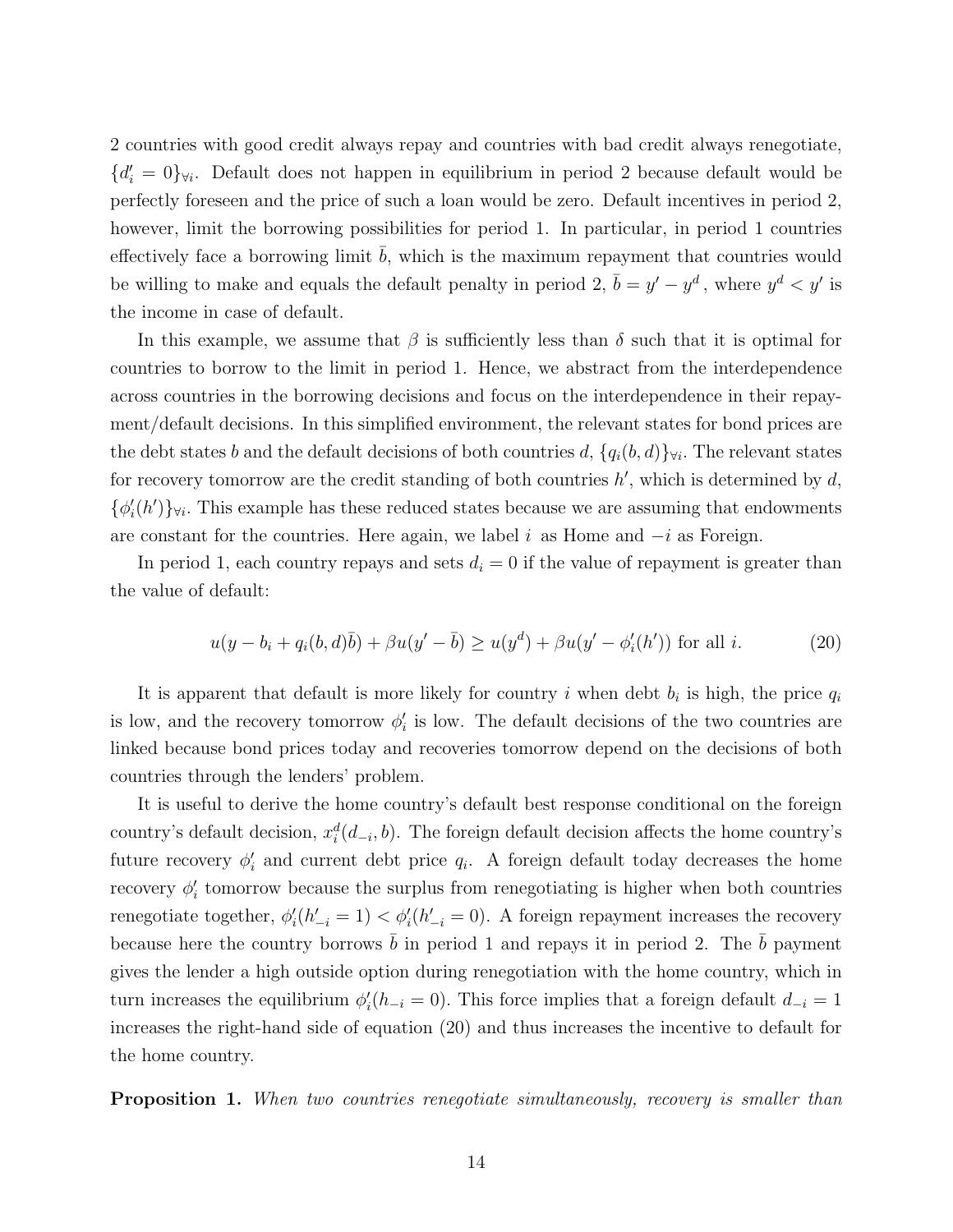when one country renegotiates alone:  $\phi_i'(h'_{-i} = 1) < \phi_i'(h'_{-i} = 0)$ 

Proof. See Appendix II.

The second effect to consider is how a foreign default affects price  $q_i$ . This effect depends on the net capital flows that lenders forgo with the foreign default,  $b_{-i} - q_{-i}b$ . The larger the foreign forgone capital flows, the more unfavorable the home bond price becomes with a foreign default. The following proposition shows that capital flows are increasing with  $b_{-i}$ , and the effect of a foreign default is increasingly detrimental for  $q_i$  the higher  $b_{-i}$ .

**Proposition 2.** Home bond prices increase with the foreign country's debt when the foreign country repays:  $q_i(b, d)$  is increasing in  $b_{-i}$  when  $d_{-i} = 0$ .



Proof. See Appendix II.

Figure 1: Financial Contagion

As in single-country default models, the home country will default when its current debt  $b_i$  is sufficiently high. It is useful to consider two home debt cutoffs  $\hat{b}(b_{-i}, d_{-i} = 0)$  and  $\hat{b}(b_{-i}, d_{-i} = 1)$ , which depend on the foreign state and default decision. Home defaults when its debt level is above these two cutoffs.

The effects of a foreign default on the price  $q_i$  and the future recovery  $\phi'_i$  imply that  $\hat{b}(b_{-i}, d_{-i} = 0)$  is increasing in  $b_{-i}$  and that  $\hat{b}(b_{-i}, d_{-i} = 1)$  is independent of  $b_{-i}$ . The ranking of  $\hat{b}(b_{-i}, d_{-i} = 0)$  and  $\hat{b}(b_{-i}, d_{-i} = 1)$  at  $b_{-i} = 0$  depends on the details of the utility of lenders. We assume that the effect of default on recovery is strong enough such that  $\ddot{b}(b_{-i} = 0, d_{-i} = 0)$  $0) > b(b_{-i} = 0, d_{-i} = 1).$ 

To summarize this analysis, Figure 1(a) plots the home best responses for default as a function of its own debt level  $b_i$  and the foreign country's debt level  $b_{-i}$  conditional on the foreign default decision  $d_{-i}$ . For sufficiently low (or high) levels  $b_i$ , the home country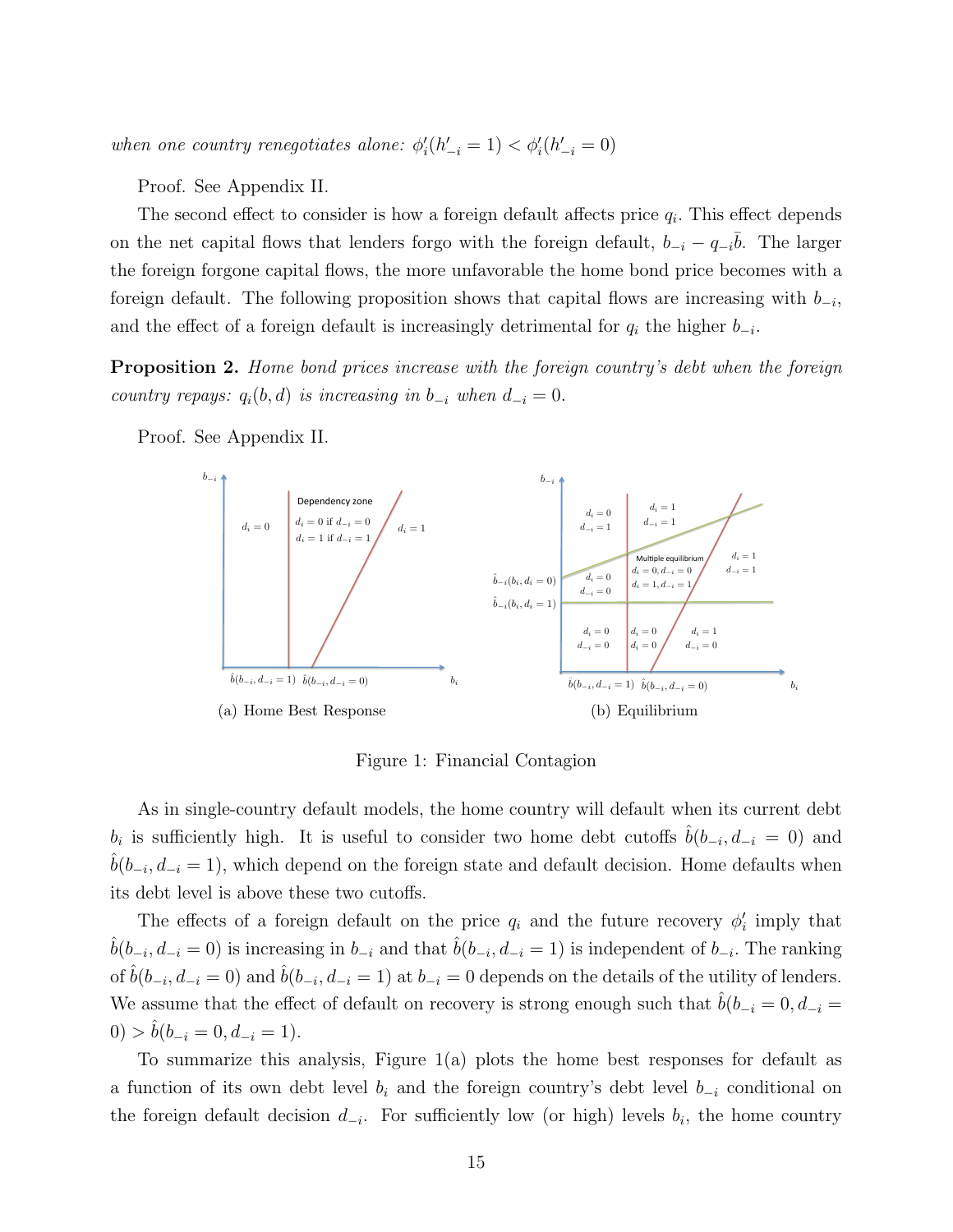always repays (or defaults) independently of the foreign decision. For intermediate levels of  $b_i$ , however, the home country repays only if the foreign country repays. We label this region the dependency zone. By symmetry, the best response of the foreign country is identical to that of the home country, such that for intermediate levels of debt, the foreign country repays only if the home country repays.

Figure 1(b) illustrates the equilibrium in this example by considering both best response functions. The figure shows that in the dependency zones, both countries have joint repayments and joint defaults. Consider the dependency zone for country 1. When the foreign debt is low enough, the foreign repayment guarantees a home repayment. For high foreign debt, a foreign default guarantees a home default. When the foreign debt is in the intermediate region, our model features multiple equilibria: either both countries default or both countries repay. Nevertheless, even in this region the equilibrium features either joint defaults or joint repayments.

This example has highlighted the forces that in our model lead to joint defaults due to a common lender. The main idea is that foreign defaults lead to home defaults because foreign defaults lead to lower future recoveries and tighter current bond prices for the home country. Joint defaults and joint repayments occur for fundamental and self-fulfilling reasons. In this example, however, we have abstracted from debt dynamics and have considered an arbitrary level of initial debt. In practice, the level of debt is endogenous to countries' decisions and their choices interact with defaults and renegotiations. In the following section, we analyze the general dynamic model with endogenous borrowing and default.

## 4 Quantitative Analysis

We solve the model numerically and analyze the linkages across the two borrowing countries in terms of spreads, defaults, recoveries, and renegotiations. Debt market linkages are quantitatively important and can generate strong positive comovements among spreads and debt exposures.

#### 4.1 Calibration

The utility function for the borrowing countries is  $u(c) = \frac{c^{1-\sigma}}{1-\sigma}$  $1-\sigma$ . We set the intertemporal elasticity of substitution (IES)  $1/\sigma$  to  $1/2$ , which is a common value used in real business cycle studies. The utility for lenders is  $g(c_L) = \frac{c_L^{1-\alpha}}{1-\alpha}$ . The IES for lenders  $1/\alpha$  is calibrated below.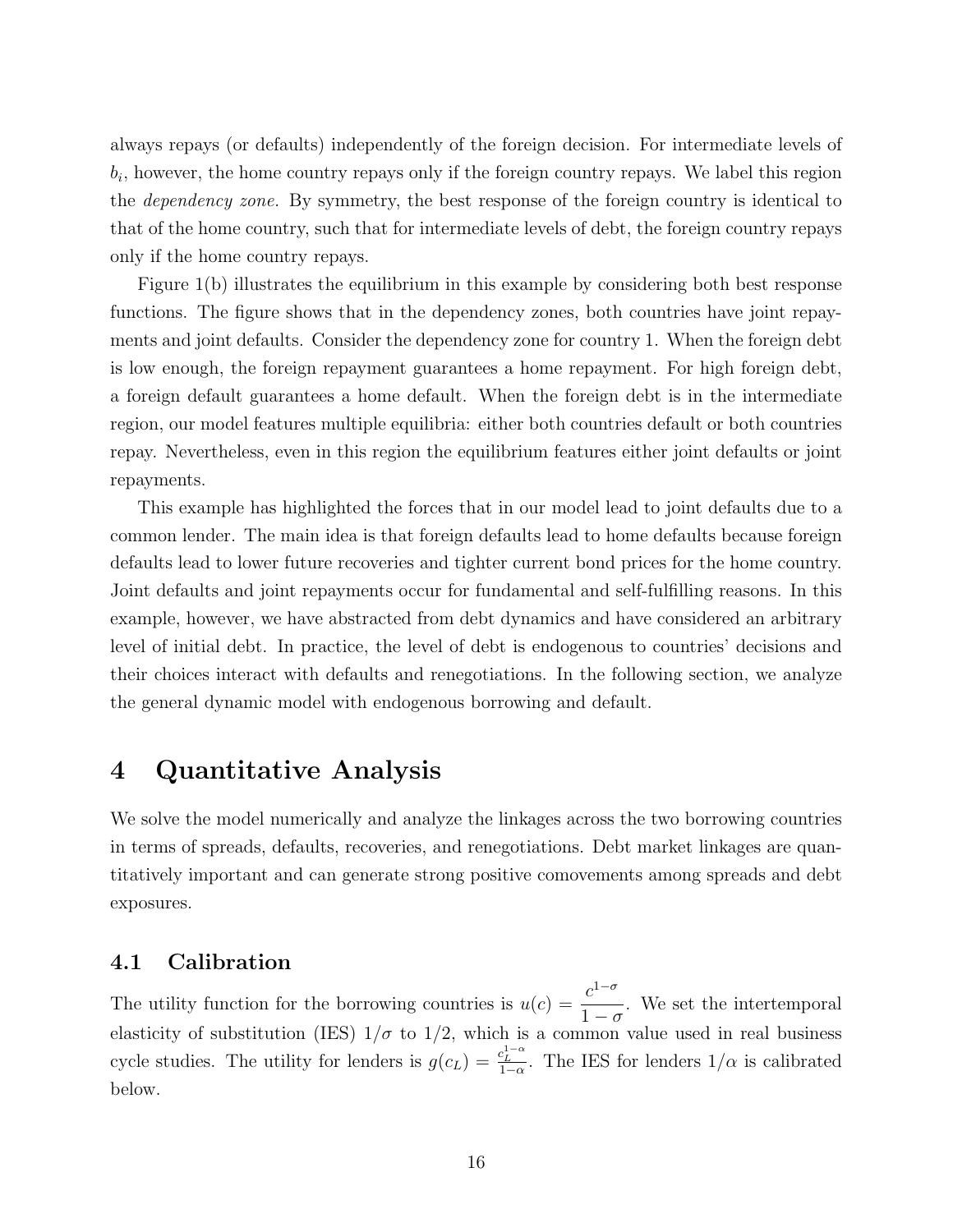The length of a period is one year. We assume the stochastic process for output for the borrowing countries is independent of one another and follows a lognormal AR(1) process:  $\log(y_{t+1}) = \rho \log(y_t) + \varepsilon_{t+1}$  with  $E[\varepsilon^2] = \eta^2$ . We discretize the shocks into a nine-state Markov chain using a quadrature-based procedure (Tauchen and Hussey, 1991). To calibrate the volatility and persistence of output, we use an annual series of linearly detrended GDP for Greece for the period 1960–2011, taken from the World Development Indicators.

We calibrate six parameters: the lenders' and borrowers' discount rates  $\delta$  and  $\beta$ , the lenders' IES  $1/\alpha$ , the lenders' endowment  $y_L$ , the default cost  $\lambda$ , and the borrower's bargaining parameter  $\theta$ , to match seven moments: the average yield and volatility of German one-year bonds of 4% and 1.4%, the average spread and volatility of Greek euro bonds of 1.5% and 2.6%, the volatility of German exposure to Greek debt of 15%, the average recovery of 60% and the difference between recoveries when many countries renegotiate their debt, and recoveries in single-country renegotiations of 16%.

The German exposure to Greek debt is measured as the total level of Greek debt held by the German financial sector. The series is taken from the Bank of International Settlements dataset on cross-border claims. The volatility is computed from a log and linearly detrended series.

The average recovery of 60% is the one reported in Cruces and Trebesch (2013) across 182 sovereign restructures for the period 1970-2010. With this dataset we compute the difference in average recoveries in years with single relative joint renegotiations. We define joint renegotiation years as those with four or more final renegotiations. We find that average recoveries are 16 percentage points lower in joint renegotiation years<sup>6</sup>.

Table 1 summarizes the parameter values.

We solve the model as the limit of a finite horizon model in which each period both countries engage in Cournot competition with one another, taking as given the future decisions that are encoded in the future values. As in the simple example, for a certain region of the parameter space, our model features multiple equilibria. We select the equilibrium that maximizes the joint values for the two borrowing countries,  $v_1 + v_2$ . The numerical algorithm is explained in detail in Appendix III.

#### 4.2 Main Results

We simulate the model and report statistics summarizing debt markets for the home country. Because of symmetry, statistics for the foreign country are equal.

<sup>&</sup>lt;sup>6</sup>We found similar results using an alternative dataset of renegotiations provided by Benjamin and Wright (2009). In this dataset, recovery rates are 13% lower in years with joint renegotiations.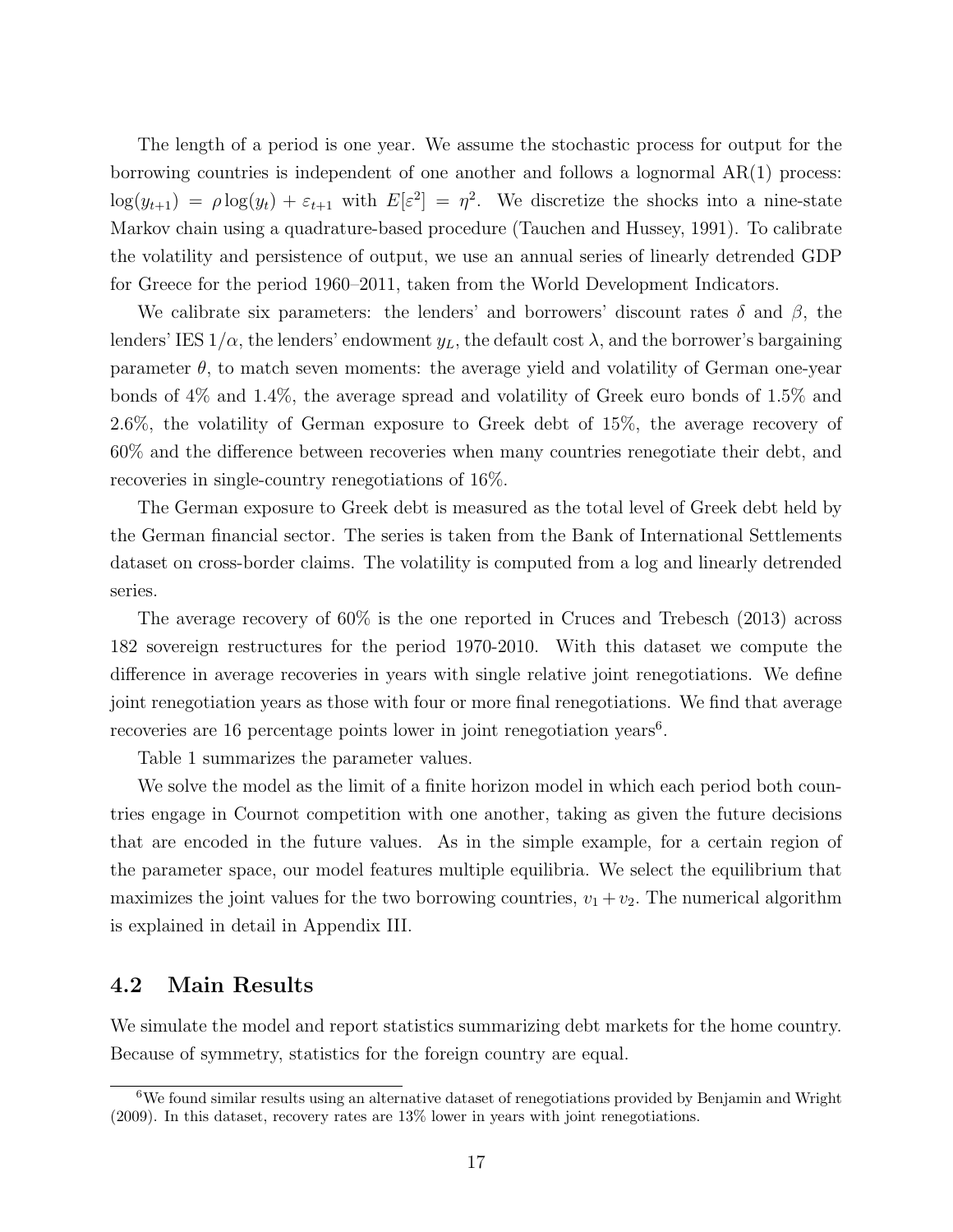|                                                                                                                                               | Table 1: Parameter Values                                                                                       |                                                                                                                                                  |
|-----------------------------------------------------------------------------------------------------------------------------------------------|-----------------------------------------------------------------------------------------------------------------|--------------------------------------------------------------------------------------------------------------------------------------------------|
|                                                                                                                                               | Value                                                                                                           | Target                                                                                                                                           |
| Borrowers' IES<br>Stochastic structure for shocks $\rho = 0.88, \eta = 0.03$<br>Calibrated parameters                                         | $1/\sigma = 1/2$                                                                                                | Standard value<br>Greek output                                                                                                                   |
| Output cost after default<br>Borrowers' discount factor<br>Lenders' discount factor<br>Lenders' endowment<br>Lenders' IES<br>Bargaining power | $\lambda = 0.016$<br>$\beta = 0.82$<br>$\delta = 0.96$<br>$y_L = 1.4$<br>$1/\alpha = 1/0.65$<br>$\theta = 0.38$ | German yield:<br>mean and volatility<br>Greek spread:<br>mean and volatility<br>Recovery rate:<br>mean and conditional<br>Volatility of exposure |

Table 2 reports the calibration results as well as the correlation of spreads and exposures across countries predicted in the model and their empirical counterparts. The risk-free rate is defined as the inverse of the lender's kernel  $r^f = 1/Em - 1$ . Spreads are defined as the difference between the country interest rate and the risk-free rate  $spr = 1/q - r_f - 1$ . Recovery rates are defined as the recovery relative to the debt in default  $100 \times \phi/b$ . Exposure equals the market value of debt every period,  $q b'$ .

The calibration generates a fairly tight fit between the model predictions and the targets. In the model, the mean and volatility of the risk-free rate are 4.2% and 1.6%, which are close to the data statistics of 4.0% and 1.4%. In the model, the mean and volatility of the spread are 1.6% and 1.8%. The mean spread is close to its empirical counterpart of 1.4%, whereas volatility in the model is lower than the 2.6% found in the data. The volatility of detrended exposure in the model is 16%, close to 15% in the data. In the model, the average recovery and the difference in recoveries between single and multiple renegotiations are 66% and -13%, which are in line with the empirical estimates of 60% and -16%.

Although the calibrated moments are jointly controlled by all parameters, certain parameters affect certain moments more. The mean risk-free rate is mostly determined by the lenders' discount factor. The mean spread is mainly controlled by the borrowers' discount factor and the output cost of default. The volatility of the risk-free rate is controlled by the lenders' average output and their IES. The volatility of exposure is controlled by the lenders' IES, the borrowers' discount factor, and the output cost of default. The mean recovery and the recovery difference are controlled by the bargaining power and by the output cost of default.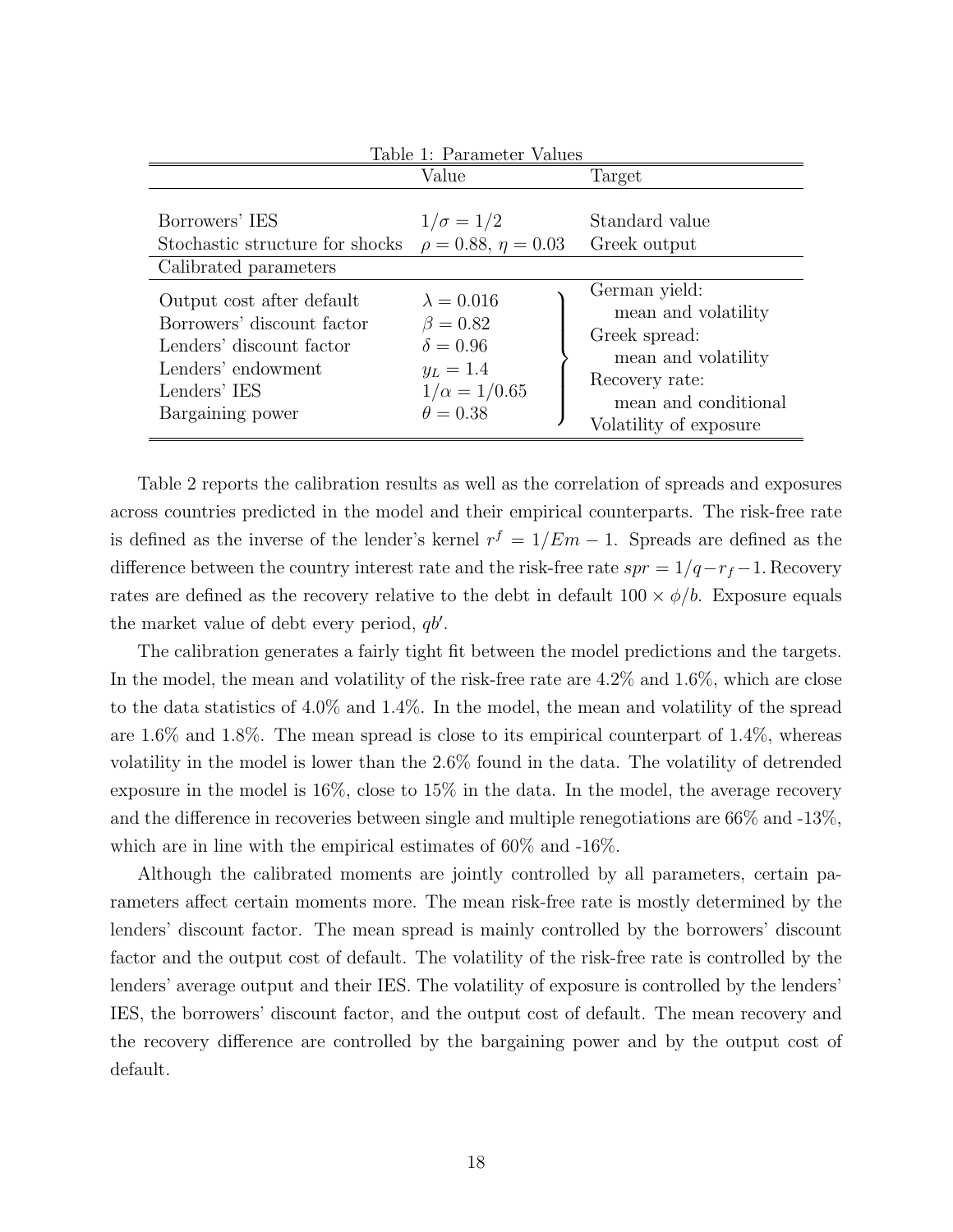| Table 2: Main Statistics   |          |       |
|----------------------------|----------|-------|
|                            | Data     | Model |
| <i>Calibrated moments:</i> |          |       |
| Mean risk-free rate        | 4.0      | 4.2   |
| Mean spread                | 1.4      | 1.6   |
| Volatility risk-free rate  | 1.4      | 1.6   |
| Volatility spread          | 2.6      | 1.8   |
| Volatility of exposure     | 15       | 16    |
| Mean recovery              | 60       | 66    |
| Change in recovery with    | -16      | -13   |
| multiple renegotiations    |          |       |
| Other moments:             |          |       |
| Correlation of spreads     | 0.97     | 0.43  |
| Correlation of exposure    | $0.56\,$ | 0.30  |
|                            |          |       |

Table 2 also shows that the model generates a substantial cross-country correlation of spreads and exposure of 0.43 and 0.30. The correlations of Greek spreads and those for Italy, Portugal, and Spain are 0.96, 0.97, and 0.97, respectively. The correlations of German exposure to Greek debt and German exposure of debt from Italy, Portugal, and Spain are 0.78, 0.31, and 0.58, respectively. Recall that the process for output is assumed to be uncorrelated and that the model generates positive correlations only because of the debt market linkages across countries. Hence, through the lens of our model, about half of the correlations in spreads and exposures across countries are attributed to the linkages in lending, default, and renegotiation.

To further understand country linkages in our model, Table 3 reports probabilities of default, renegotiation, recovery rates, and spreads for the home country across the limiting distribution of states conditional on whether the foreign country is repaying, defaulting, renegotiating or not. The probability of default and the spread is only observed in states when the home country is in good credit standing. The renegotiation probability and the recovery is only observed in states when the home country is in bad credit standing.

Table 3 shows that the default probability in the model is 4.5% and the renegotiation probability is close to 100%. The frequency of these events, however, is strongly affected by what the foreign country does. When the foreign country is in good credit standing and is repaying, the default probability at home is 2.9%, but it jumps to about 37% when the foreign country is defaulting. When the foreign country is in bad credit standing and is renegotiating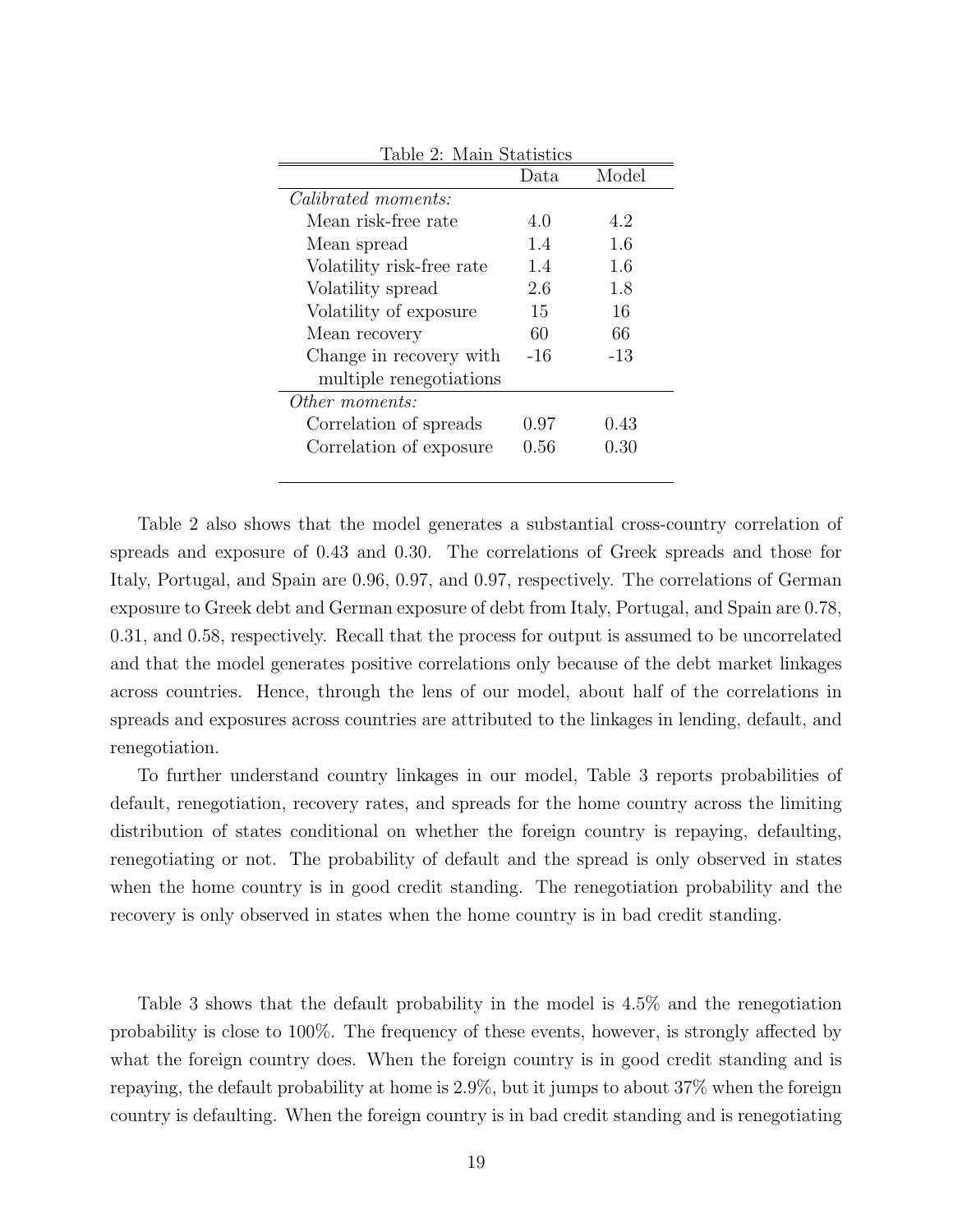|                     |         |       | тарле э: Dept Linkages |               |                    |
|---------------------|---------|-------|------------------------|---------------|--------------------|
|                     | Overall |       | Foreign Good Credit    |               | Foreign Bad Credit |
| Home                | Mean    | Repay | Default                | Renegotiation | Nonrenegotiation   |
|                     |         |       |                        |               |                    |
| Default prob.       | 4.5     | 2.9   | 37.3                   | 0.03          | 100                |
| Renegotiation prob. | 98      | 100   |                        | 100           |                    |
| Recovery            | 66      | 71    | 90                     | 58            |                    |
| Spread              | 1.6     | 1.6   | 1.9                    | 1.1           |                    |

 $Table 2. Doht$  Links

the debt, the home default probability is close to 0, but it jumps to 100% when the foreign country is not renegotiating the defaulted debt. The two forces that lead to these patterns are how recoveries and spreads vary with foreign decisions. When the foreign country defaults, recoveries and spreads are the highest, equal to 90% and 1.9%, respectively, leading to a low renegotiation probability and a high default probability at home. When the foreign country is renegotiating, recoveries and spreads are the lowest, equal to 58% and 1.1%, respectively, leading to a high renegotiation probability and a low default probability at home.<sup>7</sup> The home country also defaults together with the foreign country to take advantage of the low recoveries when both renegotiate jointly.

These statistics arise in our model due to the shapes of the functions for bond prices and recoveries. We now illustrate these functions and demonstrate the two main forces in the model that links countries. First, a foreign default makes the home debt price schedule tighter, which makes it harder to roll over the debt and hence can induce a default. Second, countries want to renegotiate together because recoveries are lower with joint renegotiations. A foreign default lowers the future recoveries for the home country, which can also induce a default.

Figure 2(a) plots the bond price schedules for the home country  $q_i(s, b', d)$  as a function of their borrowing level,  $b'_i$ . The schedules are for a level of income that is two standard deviations lower than the mean and debt at the mean  $b_i = b_{-i} = 0.06$  for both countries. We plot the schedules as a function of the two foreign credit states  $h_{-i} = \{0, 1\}$  and for various foreign choices for loans  $b'_{-i}$  and repay/renegotiate  $d_{-i}$ . Bond prices are always decreasing in borrowing levels because both default probabilities and risk-free rates increase with larger loans. Risk-free rates increase with loans because the lenders' marginal utility increases with larger transfers to the home country.

Consider first the case in which the foreign country is in good credit standing. We plot

<sup>7</sup>The limiting distribution does not have any mass in states in which both countries are in bad credit standing and only one renegotiates. When countries are in bad credit standing, they renegotiate jointly.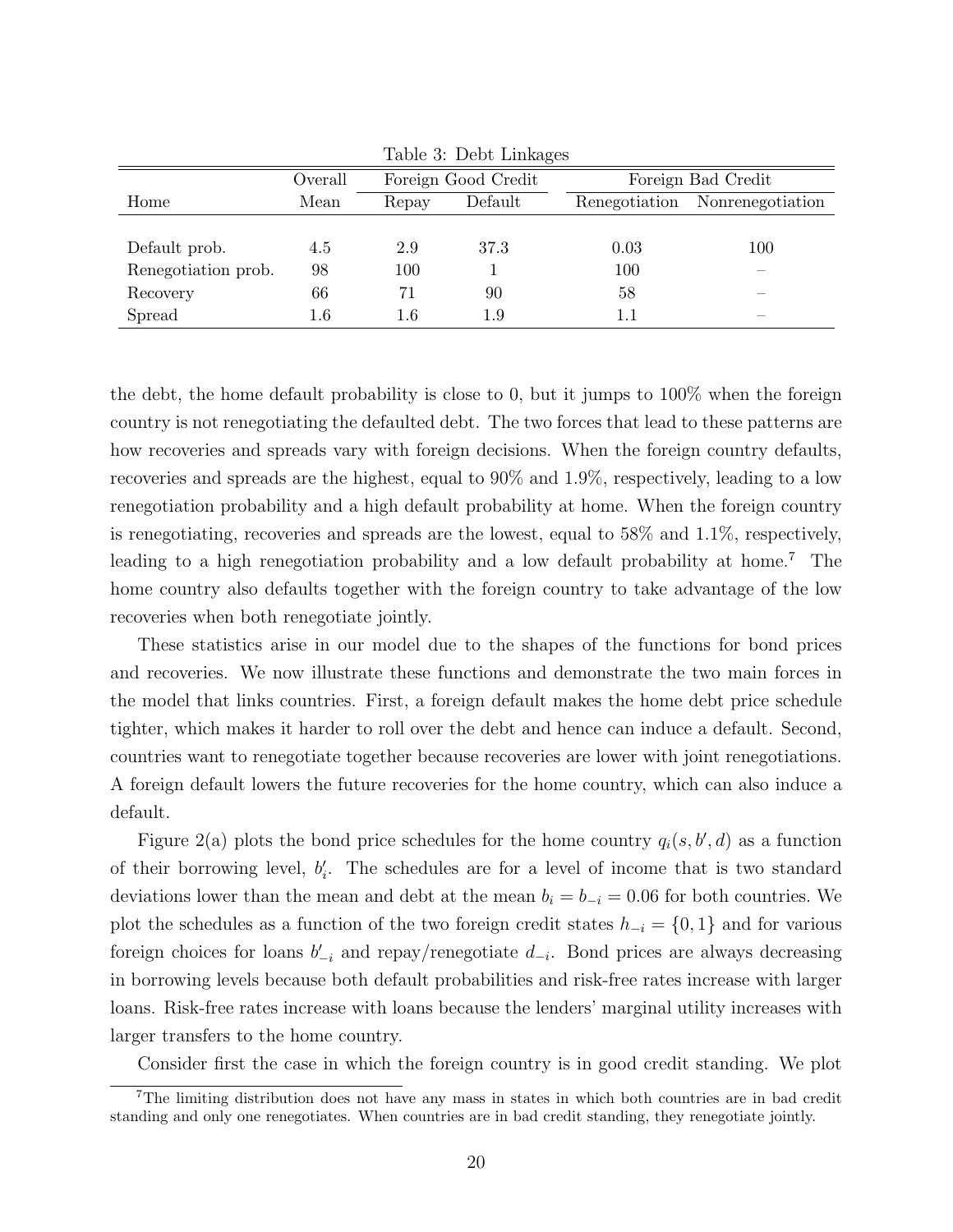the schedule for three foreign choices: the optimal borrowing choice  $b'_{-i} = B(s, d)$ , a large borrowing choice 30% larger than optimal, and default  $d_{-i} = 1$ . When the foreign country repays and borrows an optimal amount, which is modest here, the schedule for the home country is the most favorable. When foreign borrowing is large or when the foreign country defaults, the schedule is tighter because of the increase in the risk-free rate (as illustrated by the vertical distance across schedules at zero borrowing) and because of higher default probabilities in the future (as illustrated by the steeper slope of the bond price function). Foreign default increases default at home because debt renegotiation after default is more beneficial when renegotiating simultaneously. Large foreign borrowing increases its future default probabilities, which in turn translates into high home default probability too.



Figure 2: Equilibrium Functions

The figure also plots the price function when the foreign country has bad credit  $h_{-i} = 1$ . It considers two foreign choices, renegotiate  $d_{-i} = 1$  and do not renegotiate  $d_{-i} = 0$ . The bond price schedule at home is most lenient when the foreign country renegotiates because of the low foreign default risk and low risk-free rates. The bond price schedule for not renegotiating is tight and coincides with that for default.

We now turn to recoveries. Figure 2(b) plots the recovery rate for the home country  $\phi_i(s, b', d)/b_i$  as a function of the home country's debt state  $b_i$ . The levels of income and foreign debt are as in the bond price figure. We plot the schedules as a function of the two foreign credit states  $h_{-i} = \{0, 1\}$  and for foreign choices for optimal loans  $b'_{-i} = B(s, d)$  and repay/renegotiate  $d_{-i}$ .

Recovery rates are decreasing in the level of defaulted debt because the recovery level  $\phi_i(s, b', d)$  is independent of  $b_i$ . The home country faces the most lenient recovery function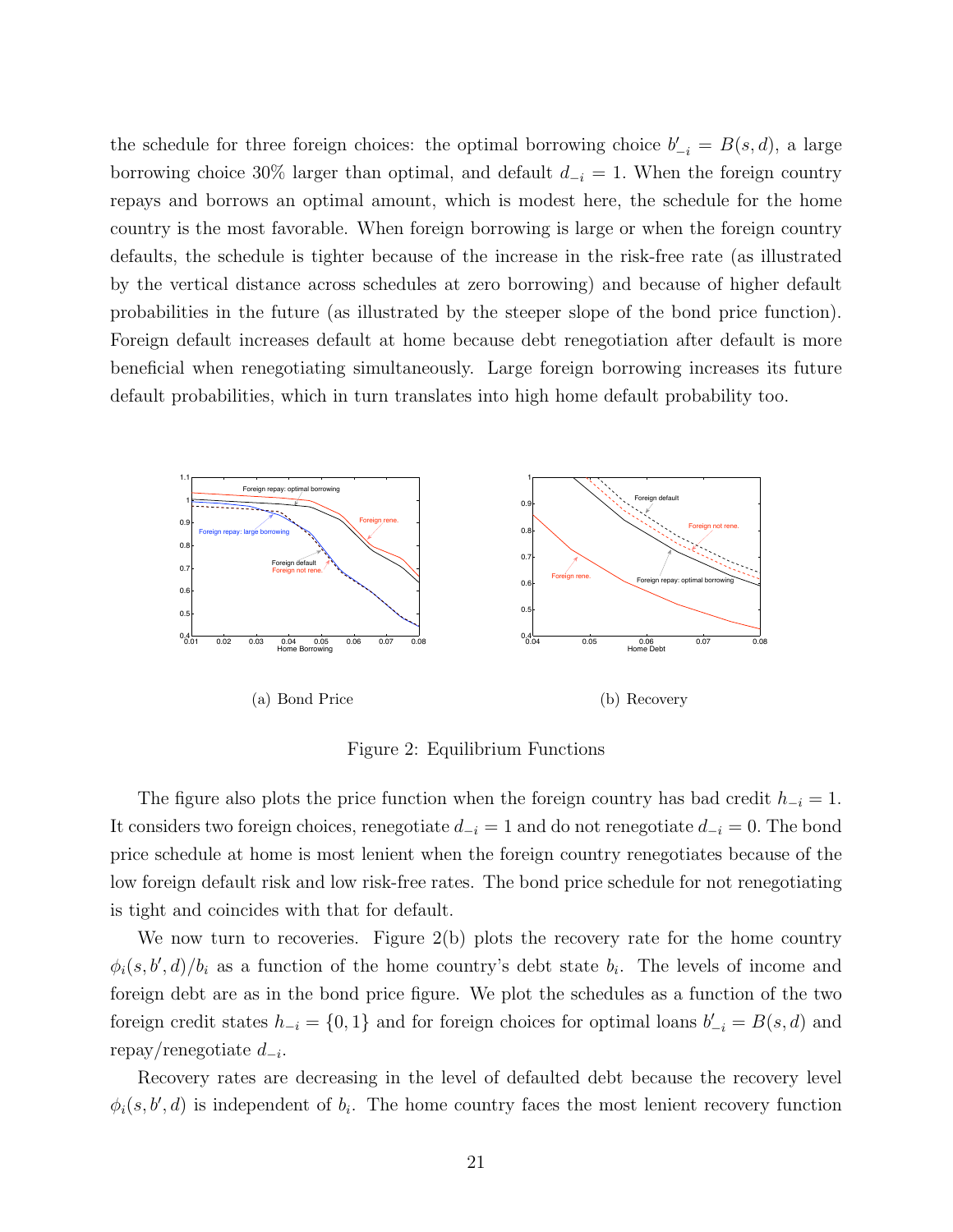when the foreign country is also renegotiating because with joint renegotiations, the outside option of lenders, which is autarky, is lower. With single renegotiations, the outside value for lenders is the value of trading with the foreign country, which is higher given that lenders have the foreign country's assets. Nevertheless, the extent of this effect is controlled by the bargaining parameters. For example, if lenders have all the bargaining power, then their outside options are irrelevant for the equilibrium.

The recovery functions are the tightest if the foreign country would default or not renegotiate. In these cases, the lenders' outside option relative to the value of renegotiation is the highest because default or not renegotiating lowers the lenders' value of renegotiation, whereas the outside option is fixed across these potential choices for a given state.

Our model also provides a laboratory in which to analyze whether the observed defaults and renegotiations for the home country are induced by the defaults and renegotiations of the foreign country. We find that many defaults in one country could be avoided if other countries were to not default, and most renegotiations can be facilitated if other countries renegotiate. To conduct this experiment, we consider the home best responses for default or renegotiation observed in equilibrium,  $x_i^d(d_{-i}, s, B(s, d))$ , as a function of the foreign country strategy for default or renegotiation  $d_{-i}$ . We define home events as independent if the event continues to occur even if the foreign country changes its strategy from default to repay, from renegotiate to do not renegotiate, or vice versa. If the home event changes when the foreign country changes its default/renegotiation strategy, we label such events as dependent.<sup>8</sup> Self-fulfilling events are those dependent events that have two equilibria. Table 4 reports the fraction of the defaults, repayments, renegotiations, and nonrenegotiations for the home country that are independent and dependent. As the table shows, a substantial portion of the home events are induced by the foreign country decisions; 25% of the defaults, 27% of the repayments, 93% of the renegotiations, and 100% of the nonrenegotiations are dependent. Self-fulfilling equilibria are a substantial portion of the equilibria during renegotiations and nonrenegotiations but are also sizable for defaults. Nevertheless, the majority of the default and repayment events are independent with a portion equal to 75% and 73%, respectively.

The dependent defaults at home happen mostly because the foreign country is defaulting, although 2% of the defaults happen because the foreign country is not renegotiating. All of

<sup>&</sup>lt;sup>8</sup>More precisely, default and renegotiation events are independent for country *i* if  $D_i(s) = x_i^d(1 D_{-i}(s), s, B(s, d)$ , where  $D_i(s)$ , and  $D_{-i}(s)$  are the equilibrium policy functions,  $x_i^d$  is the home best response function, and  $B(s, d)$  is the outcome of the second stage intraperiod game when default/renegotiation strategies are  $d_{-i} = 1 - D_{-i}(s)$  and  $d_i = x_i^d(1 - D_{-i}(s), s, B(s, d))$ . If  $D_i(s) \neq x_i^d(1 - D_{-i}(s), s, B(s, d))$ , the event is dependent.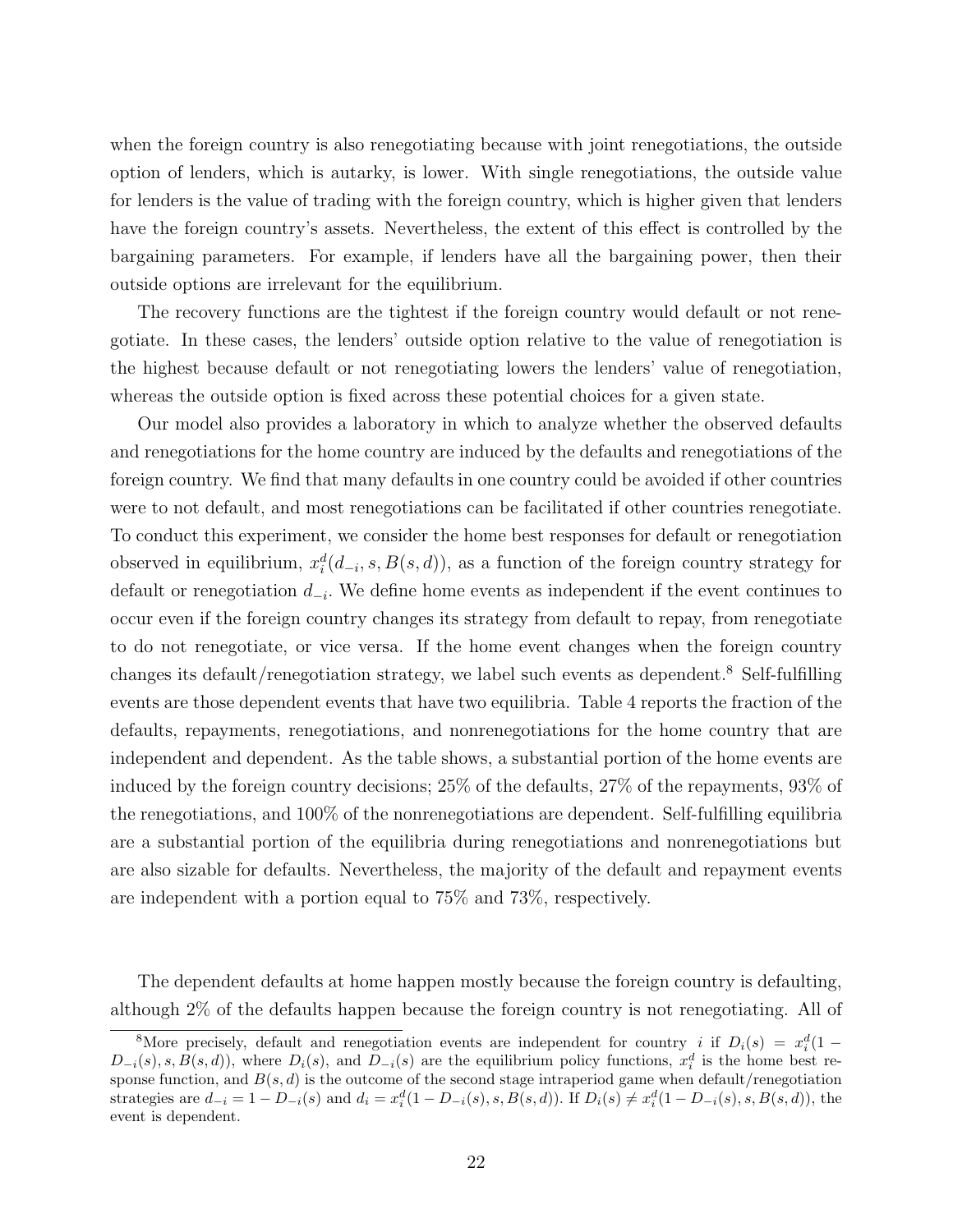|                 | Default        | Repay | Renegotiation | Nonrenegotiation |
|-----------------|----------------|-------|---------------|------------------|
|                 |                |       |               |                  |
| Independent     | $\overline{G}$ | 73    |               |                  |
| Dependent       | 25             | 27    | 93            | 100              |
| Self-fulfilling |                |       | 36            |                  |
|                 |                |       |               |                  |

Table 4: Types of Defaults and Renegotiations (%)

the dependent repayments happen because the foreign country is repaying. Of the dependent renegotiations at home, 55% happen because the foreign country is renegotiating and 39% because the foreign country is repaying. Of the nonrenegotiations, 100% happen because the foreign country is defaulting.

#### 4.3 Comparative Statics

Standard quantitative default models as in Arellano (2008) abstract from debt linkages across countries because each country is considered in isolation. Our model generates strong linkages in debt markets across countries by deviating from a standard default model along three dimensions. First, the standard model considers one large borrowing country, whereas we consider two large borrowing countries, which leads to the analysis of the strategic interactions among them. Second, the standard model considers risk-neutral lending, whereas we consider lenders that have concave payoffs. Third, the standard model does not consider renegotiation, whereas we add renegotiation in an environment with two borrowing countries interacting with lenders.<sup>9</sup>

In this section we show that these three forces are important for our results and that they interact with each other. To that end, we compute three versions of our model. We compute a *linear* model, where we set  $\alpha = 0$ . This version highlights the roles of two large borrowing countries interacting with one another through renegotiation. We also compute a low IES model by lowering the IES to  $1/\alpha = 1/5$ . This version explores the role of the elasticity of substitution.<sup>10</sup> We also compute a *small country* model, where we add a competitive small country that is otherwise identical to the home country to the benchmark model.<sup>11</sup> This

<sup>&</sup>lt;sup>9</sup>As noted in the introduction, several papers have analyzed some of these extensions in isolation: Yue (2010) and D'Erasmo (2011) study renegotiation in the case of one borrowing country, and Lizarazo (2013) studies the impact of risk-averse lenders.

 $10$ With power utility, risk aversion and elasticity of substitution are controlled by the same parameter. We focus on describing the effects of the elasticity of substitution because when we extended our analysis to an Epstein-Zin utility function, we found that the key parameter controlling this result is the IES and not risk aversion. We found that risk aversion played only a minor role.

 $11$ In Appendix I, we lay out the small country problem in detail.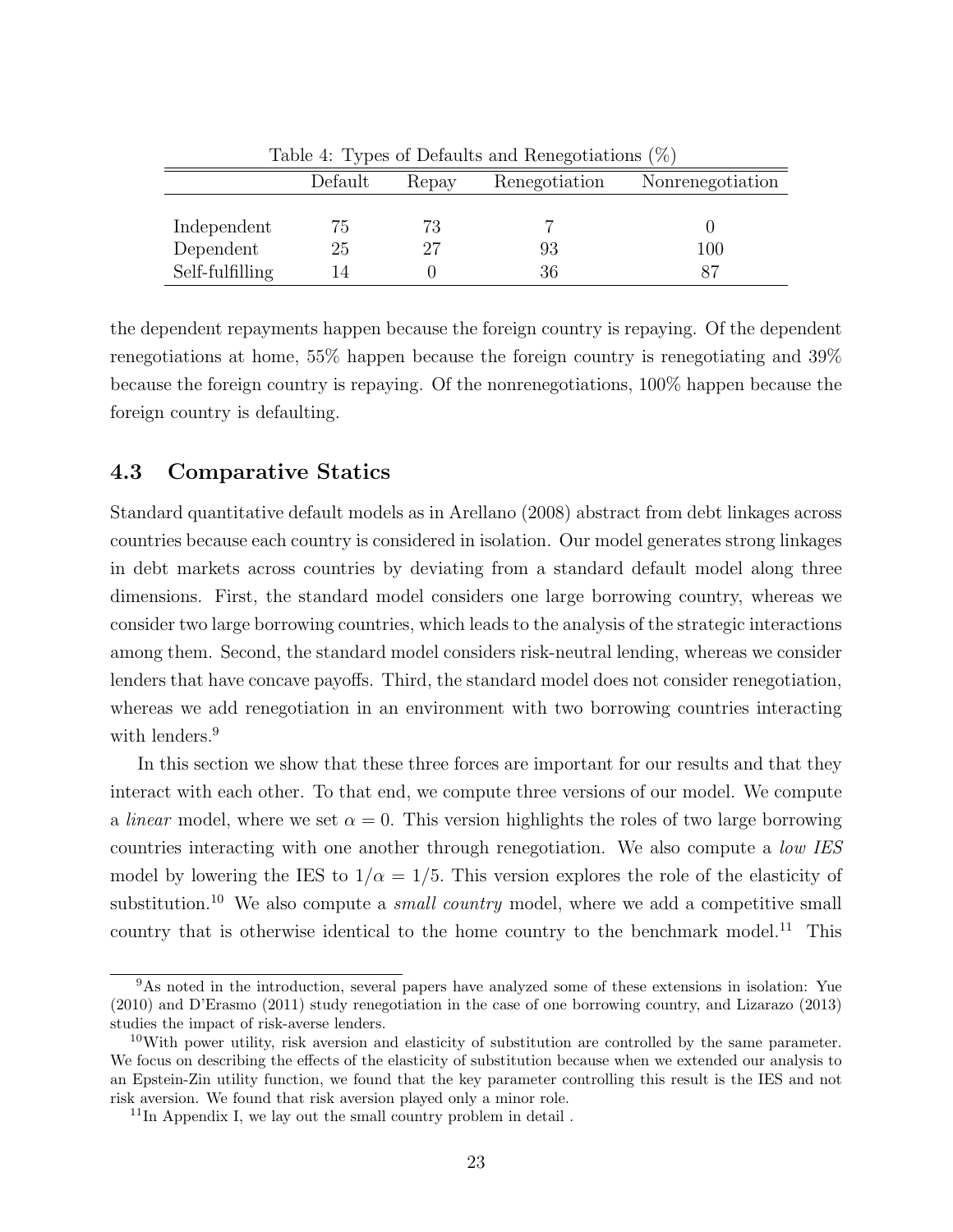version highlights the role of strategic interactions.

Finally, we explore the case of correlated income shocks across countries in the benchmark model. This parametrization highlights a complementary mechanism for debt linkages across countries that relies on common shocks.

|                                  | Benchmark |        |         | Decomposing Mechanism | Correlated |
|----------------------------------|-----------|--------|---------|-----------------------|------------|
|                                  |           | Linear | Low IES | Small Country         | Shocks     |
| Mean $(\%)$                      |           |        |         |                       |            |
| Default probability              | 4.5       | 4.2    | 1.3     | 5.7                   | 4.2        |
| Spread                           | 1.6       | 1.7    | 0.6     | 2.8                   | 1.9        |
| Recovery                         | 66        | 66     | 62      | 77                    | 64         |
| $Recovery \ multiple-single$     | $-13$     | $-10$  | $-18$   | $-2.5$                | $-17$      |
| Debt service $/$ GDP             | 6.3       | 6.3    | $5.9\,$ | 7.4                   | 6.4        |
| Volatility $(\%)$                |           |        |         |                       |            |
| Risk-free rate                   | 1.6       | 0.0    | 4.0     | 1.6                   | 1.6        |
| Spread                           | 1.8       | 1.7    | 1.2     | 5.4                   | 2.0        |
| Exposure                         | 15        | 15     | 17      | 8.5                   | 30         |
| Correlations across countries    |           |        |         |                       |            |
| <b>Spreads</b>                   | 0.42      | 0.28   | 0.52    | 0.17                  | 0.67       |
| Exposure                         | 0.30      | 0.34   | 0.51    | 0.07                  | 0.74       |
| Default                          | 0.34      | 0.45   | 0.32    | 0.11                  | 0.59       |
| Fraction dependent events $(\%)$ |           |        |         |                       |            |
| Default                          | 25        | 35     | 31      |                       | 41         |
| Repay                            | 27        | 27     | 22      |                       | 22         |
| Renegotiation                    | 93        | 94     | 95      |                       | 94         |
| Nonrenegotiation                 | 100       | 100    | 100     |                       | 66         |

Table 5: Sensitivity

Table 5 reports the sensitivity results for the three versions of our model as well as for the benchmark model. First consider the results for the linear model. In terms of means (default probabilities, spread, recovery, and debt), the linear model behaves very similarly to the benchmark. Having linear lenders in our model, of course, implies a zero risk-free rate volatility, which is far from that observed in the data. The volatilities of spreads and exposures are comparable to the benchmark. The correlations of spreads are greatly reduced in the linear model from 0.44 to 0.28 even though the correlation of defaults increases from 0.34 to 0.45. The reason for the increase in the default correlation is the higher incidence of more dependent states. The fraction of defaults that are dependent increases from 25% to 35%, and such events are mainly due to foreign defaults.

In the linear model, the main force that operates for linkages is that countries want to renegotiate together because their recoveries will be lower. The results from the linear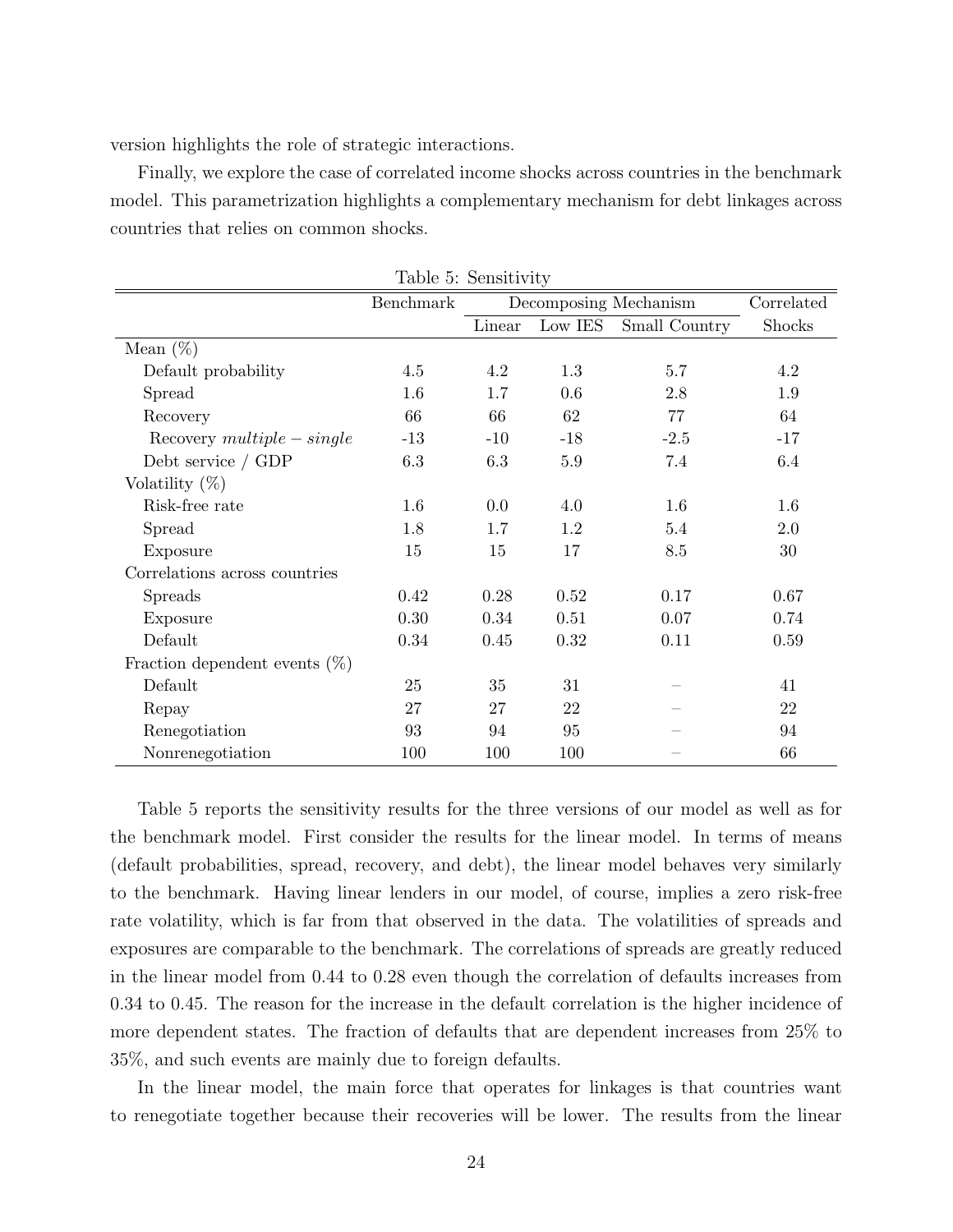model show that this effect is powerful and important for the results in our benchmark model. Nevertheless, the correlation of spreads is lower in the linear model because foreign borrowing does not affect the risk-free rates. Recall that in the benchmark model, a home default is induced not only by a foreign default but also by large foreign loans, which increase the risk-free rate. In the linear model, this effect is absent, thereby lowering the correlation of spreads.

Consider the results from the low IES model. When lenders have low IES, the bond price functions are much tighter, which limits borrowing and leads to a lower default probability and spread in equilibrium. The volatility of the risk-free rate is the highest in this model because risk-free prices are more sensitive to lenders' consumption paths when they have a low IES. This model generates a higher correlation of spreads than the benchmark, 0.52 relative to 0.42, despite generating a comparable correlation of defaults. More curvature in lenders' utility amplifies the effects from large foreign borrowing on home bond prices.

Now consider the results from the small country model. In this model, the small country takes as given the evolution of the aggregate states and decisions of the two large borrowing countries arising from the benchmark model. This assumption matters for the small country because it determines the evolution of the risk-free rate. Moreover, the income shock of the small country is identical to that of the home country. Table 5 reports the statistics for the small country across its own limiting distribution of debt. The small country borrows more, defaults more, and faces higher spreads because the small country does not internalize that large borrowing increases the risk-free rate. The correlations across the spreads and defaults of the small country and the foreign country are small and equal 0.17 and 0.11. The positive correlations reflect the fact that countries face common risk-free rates. Nevertheless, correlations are small and less than half of that observed across the home country and the foreign country because the small country does not engage in any strategic interactions with the foreign country. This experiment shows that the large cross-country correlations in the benchmark are mainly driven by the strategic interactions across countries and that the modest variation in the lenders' condition plays only a minor role when countries are not strategic.

Finally, consider the results where countries have correlated income shocks in the benchmark model. The main takeaway from this exercise is that the benchmark results are robust to countries having correlated shocks.

We use data from Greece, Spain, and Italy to estimate an AR(1) process using two countries at a time with spillovers and correlated shocks,  $\log(y_{t+1}) = A \log(y_t) + \varepsilon_{t+1}$  with  $E[\varepsilon_{it}\varepsilon_{jt}] = \Omega$ . To make results comparable, we maintain the symmetry assumption and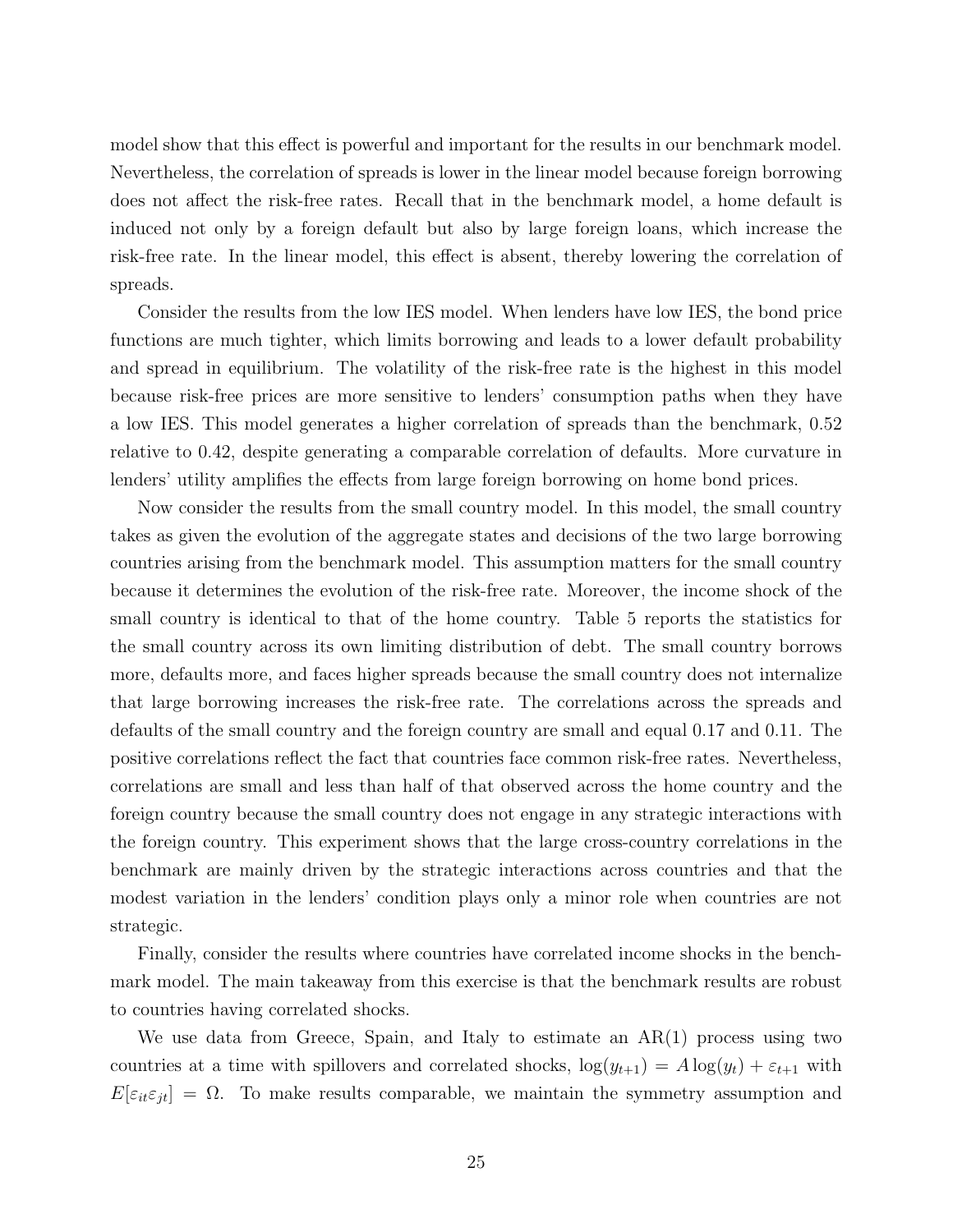use the average parameters of the six pairs of countries. The resulting parameters are:  $A_{11} = A_{22} = 0.89, A_{12} = A_{21} = 0.06, \Omega_{11} = \Omega_{22} = 0.0011, \text{ and } \Omega_{12} = \Omega_{21} = 0.00065.$ 

The means and volatilities of the correlated model are very similar to the benchmark, whereas the correlations increase. The correlations of spreads increase from 0.42 in the benchmark to 0.67. Thus, our model with correlated shocks can explain about 70% of the 0.97 correlation in the data. The correlations of exposure and default also increase substantially. The model with correlated shocks also increases the fraction of dependent defaults in the model from 25% to 41% and decreases the fraction of dependent nonrenegotiations from 100% to 66%.

### 5 Broader Empirical Results

The parametrization of the model focused on the recent European experience. In this section, we use a broader dataset on defaults, renegotiations, and recoveries to offer empirical support for the main implications of the model. As Table 3 shows, the main empirical implications of the model are as follows:

- 1. Default probabilities are higher when other countries are defaulting and lower when other countries are renegotiating.
- 2. Renegotiation probabilities are lower when other countries are defaulting and are higher when other countries are renegotiating.
- 3. Recovery rates are lower when other countries are renegotiating and higher when other countries are defaulting.

We show that these empirical implications are consistent with the historical experiences of countries. We assemble a panel dataset of 77 developing countries from 1970 to 2011, which include all the countries that have experienced a default event as defined by Standard and Poor's (S&P) or are in the Cruces and Trebesch (2013) dataset in addition to all emerging market countries.

We measure whether the fraction of countries that are in default and the fraction of those that are renegotiating correlate with the probability that any one country  $i$  defaults or renegotiates at time  $t$ . Specifically, we run the following two linear probability regressions:

default<sub>it</sub>[renegotiation<sub>it</sub>] =  $\alpha_i + \beta_D$  Frac Default<sub>it</sub> +  $\beta_R$  Frac Renegotiate<sub>it</sub> +  $\beta_{dy}$  Debt/GDP<sub>it</sub> +  $\varepsilon_{it}$ .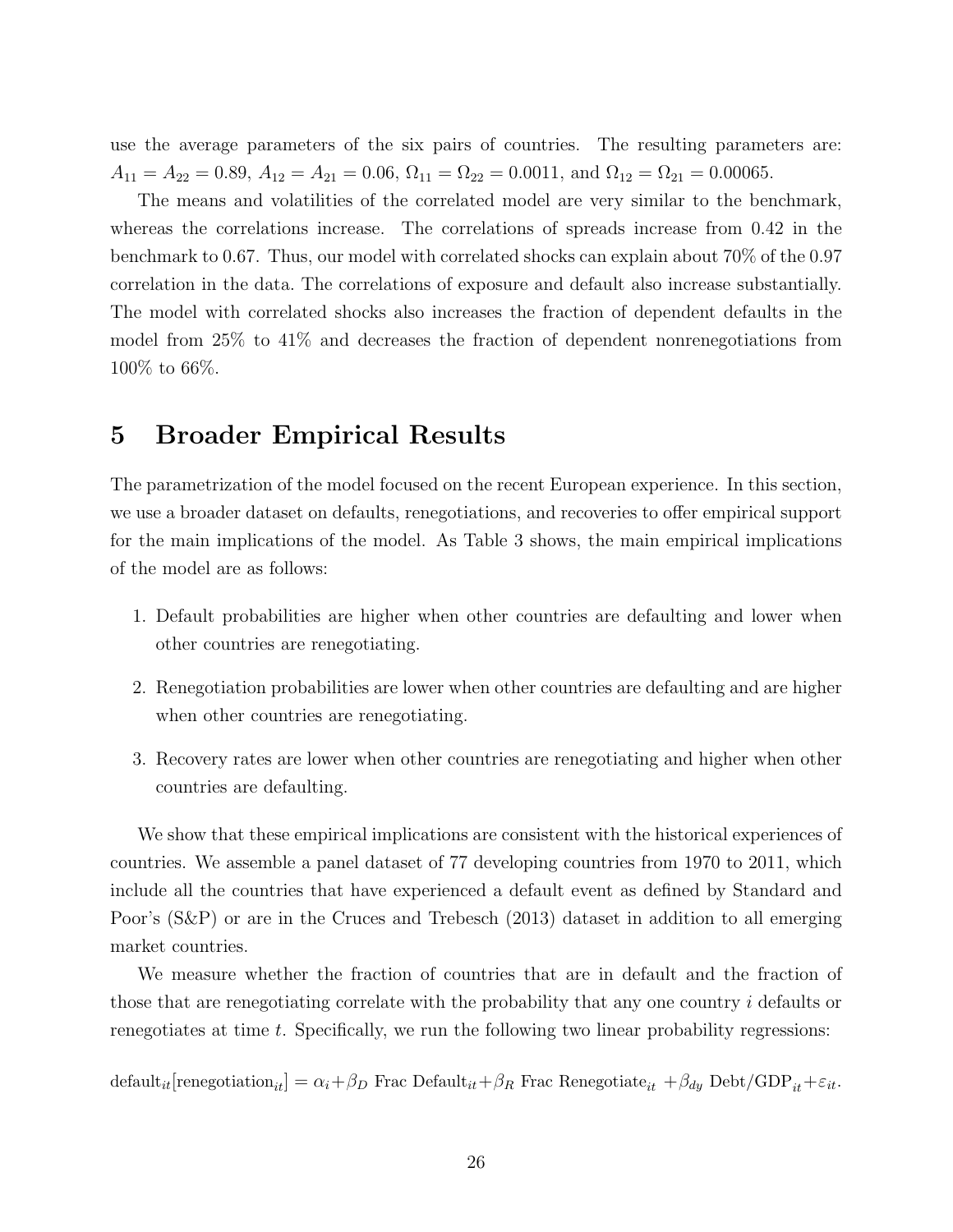The variable default<sub>it</sub> is a binary and equals 1 if the country is in default according to S&P and zero otherwise. The variable renegotiation<sub>it</sub> equals 1 if a country that is in default renegotiates the debt and is no longer in default according to S&P and equals zero if it is in default without renegotiating the debt. The variables Frac Default<sub>it</sub> and Frac Renegotiate<sub>it</sub> are the fraction of countries, not including  $i$ , that are in default or are renegotiating in the dataset. To smooth discrete changes of these variables, we use five-year moving averages. Finally, the variable  $\text{Debt}/\text{GDP}_{it}$  is equal to the external debt to GDP ratio and is taken from the World Development Indicators database.

The first implication of our theory predicts that in the default regression,  $\beta_D > 0$  and  $\beta_R$  < 0. Moreover, as in standard default models, we expect  $\beta_{dy} > 0$ . The second implication of the theory predicts that in the renegotiation regression,  $\beta_D < 0$  and  $\beta_R > 0$ . We include country fixed effects that absorb the average default frequency for each country.

A main channel in our model for the default/renegotiation comovement is the variation in recoveries. As already shown in the calibration of the model, recoveries are lower on average in years with multiple renegotiations. Here we extend this analysis and examine how recovery varies continuously with the two variables, Frac Default<sub>it</sub> and Frac Renegotiate<sub>it</sub> as well as with  $Debt/GDP_{it}$ . We run a similar regression as follows

recovers
$$
_{it}=\alpha+\gamma_D
$$
 Frac Default $_{it}+\gamma_R$  Frac Renegotiate $_{it}+\gamma_{dy}$ Debt/GDP $_{it}+\varepsilon_{it}$ 

Recovery<sub>it</sub> equals the recovery rate estimates from the Cruces and Trebesch (2013) dataset.<sup>12</sup> Our theory predicts that  $\gamma_D > 0$  and  $\gamma_R < 0$ . Moreover, as in other models of renegotiation, our model predicts that  $\gamma_{dy} < 0$ .

|                                      |            | Table 6: Cross-Country Regressions |            |
|--------------------------------------|------------|------------------------------------|------------|
|                                      | Default    | Renegotiation                      | Recovery   |
| Fraction in Default <sub>it</sub>    | $1.36***$  | $-0.88***$                         | $0.92***$  |
| Fraction Renegotiating <sub>it</sub> | $-2.13*$   | $4.60**$                           | $-7.39***$ |
| $Debt/GDP_{it}$                      | $0.11***$  | $-0.03*$                           | $-0.21***$ |
| Country fixed effects                | <b>Yes</b> | Yes                                | No         |
|                                      |            |                                    |            |
| Adjusted $R^2$                       | 0.28       | 0.06                               | 0.34       |
| Observations                         | 2682       | 552                                | 139        |

<sup>&</sup>lt;sup>12</sup>For some defaults Cruces and Trebesch (2013) report various recovery rates that correspond to partial renegotiations. We only use the recovery during final renegotiations. The results are similar if we use a weighted average recovery.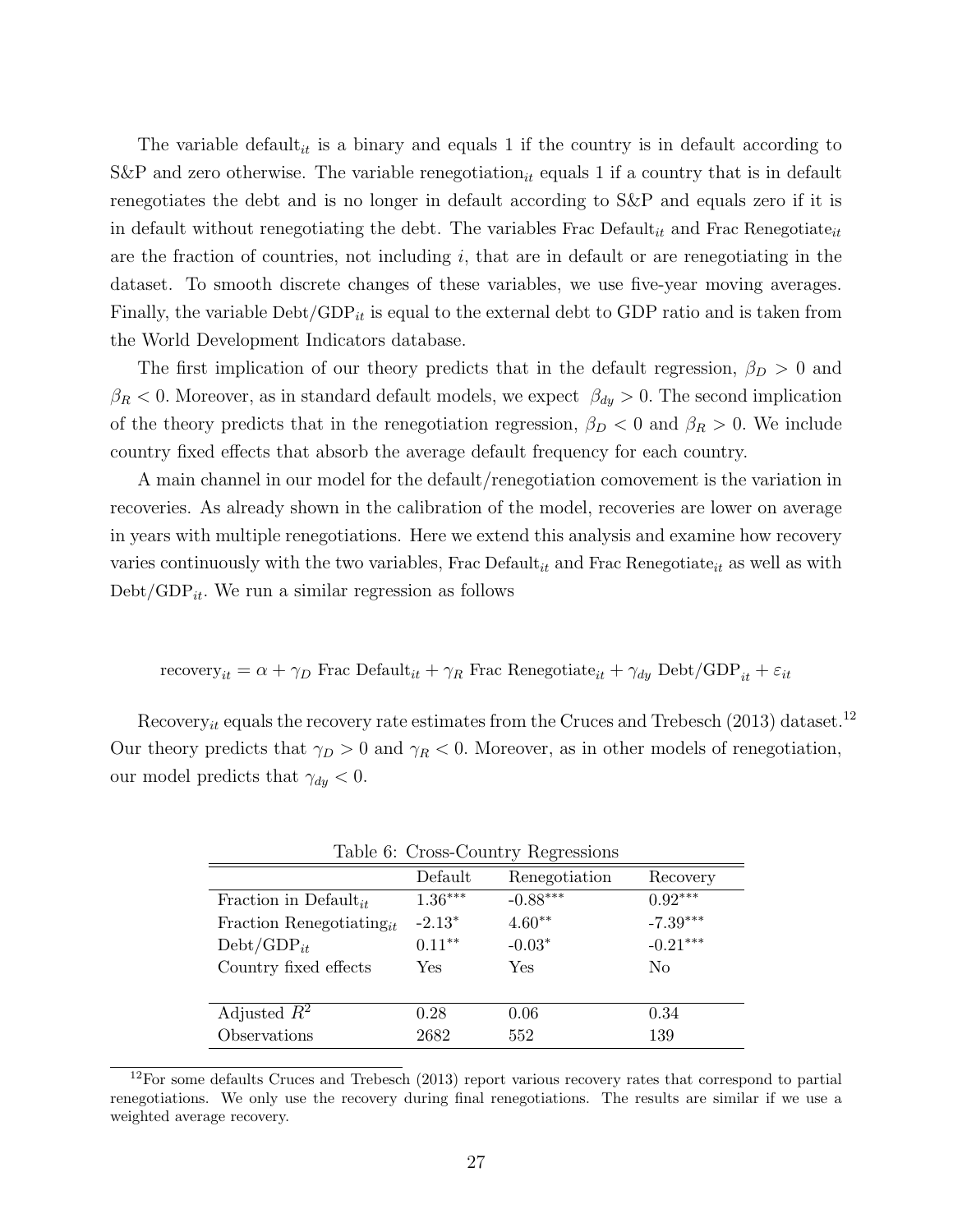Table 6 reports the regression results. All standard errors are clustered at the country level. The coefficients on all the independent variables of interest have the sign predicted by the theory and are significant. The results in the default regression indicate that a 1% increase in the fraction of other countries in default increases the default probability of any one country by  $1.4\%$ , whereas an increase of  $1\%$  in the fraction of other countries renegotiating decreases the default probability by 2.2%. More indebted countries also are more likely to be in default. An increase in  $10\%$  in Debt/GDP<sub>it</sub> increases the default probability by 1%. In the renegotiation equation, an increase of 1% in the fraction of countries in default decreases the renegotiation probability by  $0.9\%$ , whereas a  $1\%$  increase in the fraction of countries renegotiating increases the renegotiation probability by 4.6%. Debt to GDP has no effect on the renegotiation probability. The results in the recovery equation say that a  $1\%$  increase in the fraction of countries in default increases recovery by a bit less than 1%, whereas an increase in the fraction of renegotiators increases recovery by 7.4% from an average of 60%. Appendix IV contains additional robustness results as well as descriptive statistics for all the variables. It shows that the main results are maintained when controlling for world GDP as well as for selection issues.

The historical patterns across countries documented in this section are consistent with our theory. Countries default together and renegotiate together because recoveries are more favorable during multiple renegotiations.

### 6 Conclusion

We developed a multicountry model of sovereign default and renegotiation in which default in one country triggers default in other countries. Debt market conditions for borrowing countries are linked to one another because they borrow from a common lender with concave payoffs. In our model, country interest rates are correlated because countries tend to default together. Joint defaults occur because a default abroad makes the price of debt more stringent and recoveries lower at home. Our model provides a framework in which to study some of the recent economic events in Europe and is consistent with a broader historical dataset of defaults, renegotiations, and recoveries.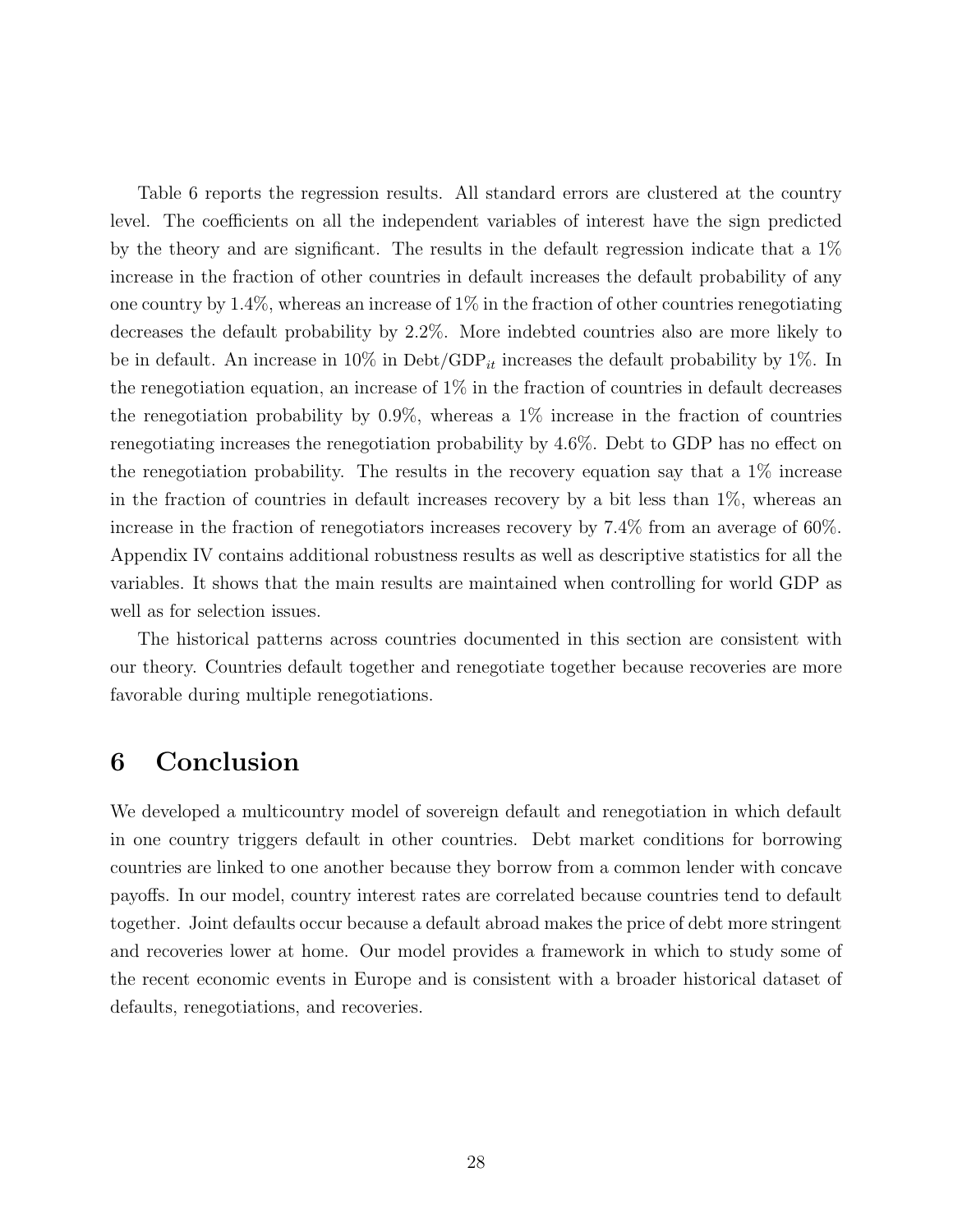# References

- [1] Aguiar, M., and G. Gopinath (2006). Defaultable Debt, Interest Rates and the Current Account. Journal of International Economics, 69(1): 64–83.
- [2] Arellano, C. (2008). Default Risk and Income Fluctuations in Emerging Economies. American Economic Review, 98(3): 690–712.
- [3] Bank for International Settlements, Consolidated Banking Statistics, http://www.bis.org/statistics/consstats.htm.
- [4] Benjamin, D., and M. Wright (2009). Recovery Before Redemption: A Theory of Delays in Sovereign Debt Renegotiations. Manuscript, State University of New York at Buffalo.
- [5] Borri, N., and A. Verdelhan (2009). Sovereign Risk Premia. Manuscript, LUISS Guido Carli University.
- [6] Cole, H. L., and T. J. Kehoe (2000). Self-Fulfilling Debt Crises. Review of Economic Studies, 67(1), 91–116.
- [7] Cruces, J. J., and C. Trebesch (2013). Sovereign Defaults: The Price of Haircuts. American Economic Journal: Macroeconomics, 5(3): 85-117.
- [8] D'Erasmo, P. (2011). Government Reputation and Debt Repayment. Manuscript, University of Maryland.
- [9] Dobson, P. W.(1994). Multifirm Unions and the Incentive to Adopt Pattern Bargaining in Oligopoly. European Economic Review, 38(1): 87-100.
- [10] Eaton, J., and M. Gersovitz (1981). Debt with Potential Repudiation: Theoretical and Empirical Analysis. Review of Economic Studies, 48(2): 289–309.
- [11] Horn, H., and A. Wolinsky (1988). Bilateral Monopolies and Incentives for Merger. RAND Journal of Economics, 19(3): 408-419.
- [12] Lizarazo, S. V. (2013). Default Risk and Risk Averse International Investors. Journal of International Economics, 89(2): 317-330.
- [13] Lorenzoni, G., and I. Werning (2013). Slow Moving Debt Crises. Working Paper no. 13-18, MIT Department of Economics.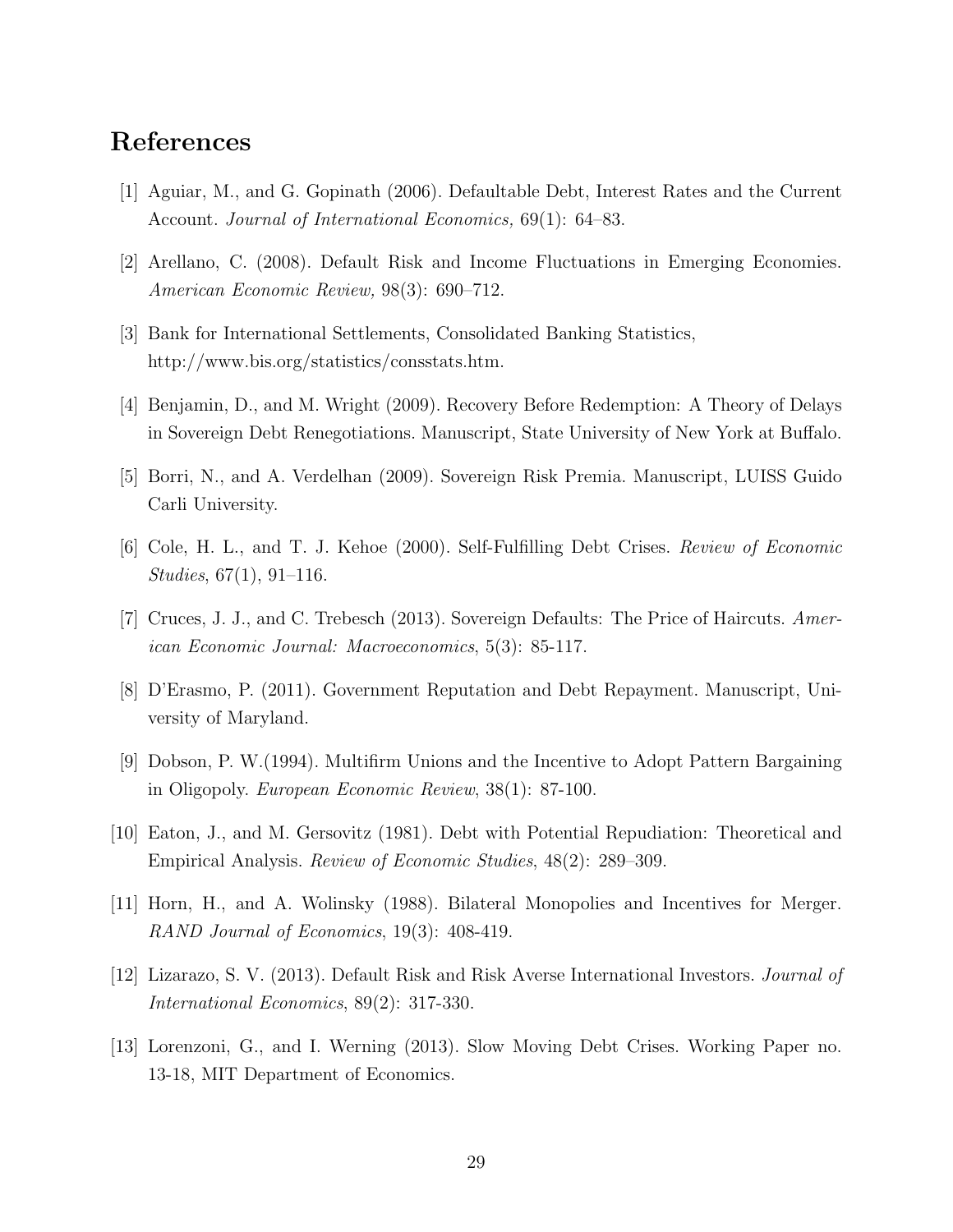- [14] Park, J. (2013). Contagion of Sovereign Default Risk: The Role of Two Financial Frictions. Manuscript, University of Wisconsin-Madison.
- [15] Pouzo. D., and I. Presno (2011). Sovereign Default Risk and Uncertainty Premia. Manuscript, University of California at Berkeley.
- [16] Reinhart, C. M., and K. S. Rogoff (2011). From Financial Crash to Debt Crisis. American Economic Review, 101(5): 1676-1706.
- [17] Tauchen, G., and R. Hussey (1991). Quadrature-Based Methods for Obtaining Approximate Solutions to Nonlinear Asset Pricing Models. Econometrica, 59(2): 371-396.
- [18] World Bank, World Development Indicators, http://data.worldbank.org/datacatalog/world-development-indicators.
- [19] Yue, V. Z. (2010). Sovereign Default and Debt Renegotiation. Journal of International Economics, 80(2): 176-187.

# Appendix I. Auxiliary Models

#### One Large Country Model

Let  $v_{i,fail}^L(\ell_i, s_i)$  be the value to the lender when trading only with country *i*:

$$
v_{i,fail}^L(\ell,s_i) = \max_{\{d_L, \ell'_i \text{ if } h_i = h'_i = 0\}} \{g(c_L) + \delta \sum_{y'_i} \pi(y'_i, y_i) v_{i,fail}^L(\ell', s'_i) \},\tag{21}
$$

subject to its budget constraint,

$$
c_L = y_L + [1 - D_i(s)] \left( (1 - h_i)(\ell - Q_i \ell') + h_i \frac{\Phi_i \ell}{b_i} \right),
$$

the evolution of the endogenous states akin to equation (12), and a law of motion of aggregate states for the case that country i is dealing alone with lenders  $s_i' = H_{fail}(s_i)$ . The optimal solution of the lender is given by  $c_{L,fail}(\ell, s_i)$  and  $\ell'_{fail}(\ell, s_i)$ .

The problem for country  $i$  in the case when it trades alone with the lenders is similar to one described in Section 2.1 with three main differences. First, its aggregate states are only  $s_i = \{b_i, h_i, y_i\}$ . Second, the price function  $q_{i, fail}(s_i, b'_i, d_i)$  and recovery  $\phi_{i,fail}(s_i, b'_i, d_i)$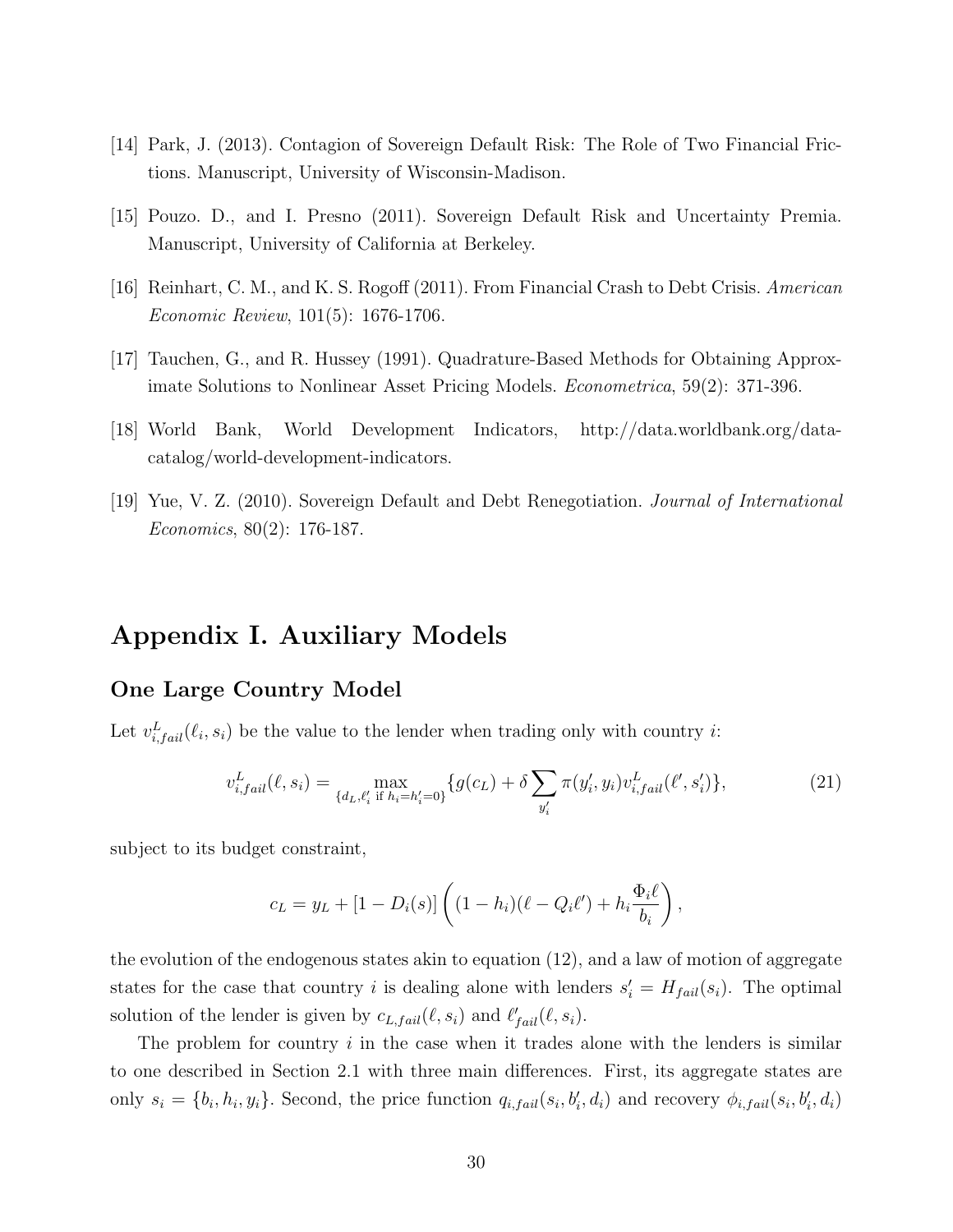depend only on its own states and its own strategies. Third, the intraperiod Nash game between countries is absent. The decision rules for this problem are labeled  $B_{i,fail}(s_i)$  for borrowing and  $D_{i,fail}(s_i)$  for repayment. These decisions in turn determine the evolution of the aggregate state  $s_i' = H_{fail}(s_i)$ .

When  $h_i = 0$ , the price function  $q_{i,fail}(s_i, b'_i, d_i)$  solves

$$
q_{i,fail} = \sum_{s'} m_{fail}(s'_i, s_i; q_{i,fail}, b'_i, d_i) \left[1 - D_{i,fail}(s'_i)(1 - \zeta_{i,fail}(s'_i))\right].
$$
 (22)

Here, the decision rules of the country and the lender's kernel are those corresponding to the problem when country i trades alone with the lender.

When the country is in bad credit standing and chooses to renegotiate, the recovery function  $\phi_{i,fail}(s_i, d_i)$  solves

$$
\frac{\theta u'(y_i - \phi_{i,fail})}{[v_i(s_i; \phi_{i, fail}) - v_{i,aut}(y_i)]} = \frac{(1 - \theta)g'(s_i, \phi_{i,fail}, d_i)}{[V^L(s_i, \phi_{i, fail}, d_i) - V^L_{aut}]}.
$$
\n(23)

- A single-country recursive Markov equilibrium consists of (i) the country i's policy functions for repayment, borrowing, and consumption,  $\{B_{i,fail}(s_i), D_{i,fail}(s_i), C_{i,fail}(s_i)\}\$ and values  $v_{i,fail}(s_i)$ ; (ii) lenders' policy functions for lending choices and dividends  $\{\ell'_{fail}(\ell, s_i), c_{L,fail}(\ell, s_i)\}\$ and value function  $v_{i,fail}^L(\ell, s_i)$ ; (iii) the functions for bond prices and recoveries  $\{q_{i,fail}(s_i, b'_i, d_i), \phi_{i,fail}(s_i, d_i)\}$ ; (iv) the equilibrium prices of debt  $Q_{i,fail}(s_i)$  and recovery rates  $\Phi_{fail}(s_i)$ ; (v) the evolution of the aggregate state  $H_{fail}(s_i)$ such that given  $b_0 = \ell_0$ :
- Taking as given the bond price and recovery functions, the country i's policy functions for repayment, borrowing, and consumption,  $\{B_{i,fail}(s_i), D_{i,fail}(s_i), C_{i,fail}(s_i)\}$ , and values  $v_{i,fail}(s_i)$  solves country i's problem when it trades alone with the lenders.
- Taking as given the bond prices  $Q_{fail}(s_i)$ , recoveries  $\Phi_{fail}(s_i)$ , and the evolution of the aggregate states  $H_{fail}(s_i)$ , the policy functions and value functions for the lenders  $\{\ell'_{fail}(\ell, s_i), c_{L,fail}(\ell, s_i)\}, v_{i, fail}^L(\ell, s_i)\}$  satisfy lenders' optimization problem in (21).
- Taking as given countries' policy and value functions, bond price and recovery functions  ${q_{i,fail}(s_i, b'_i, d_i), \phi_{i,fail}(s_i, d_i)}$  satisfy (22) and (23).
- The prices of debt  $Q_{fail}(s_i)$  clear the bond market,  $\ell'_{i,fail}(b_i, s_i) = B_{i,fail}(s_i)$ .
- The recoveries  $\Phi_{i,fail}(s_i)$  exhaust all the recovered funds:  $\phi_{i,fail}(s_i, D_{i,fail}(s_i)) = \Phi_{fail}(s_i)$ .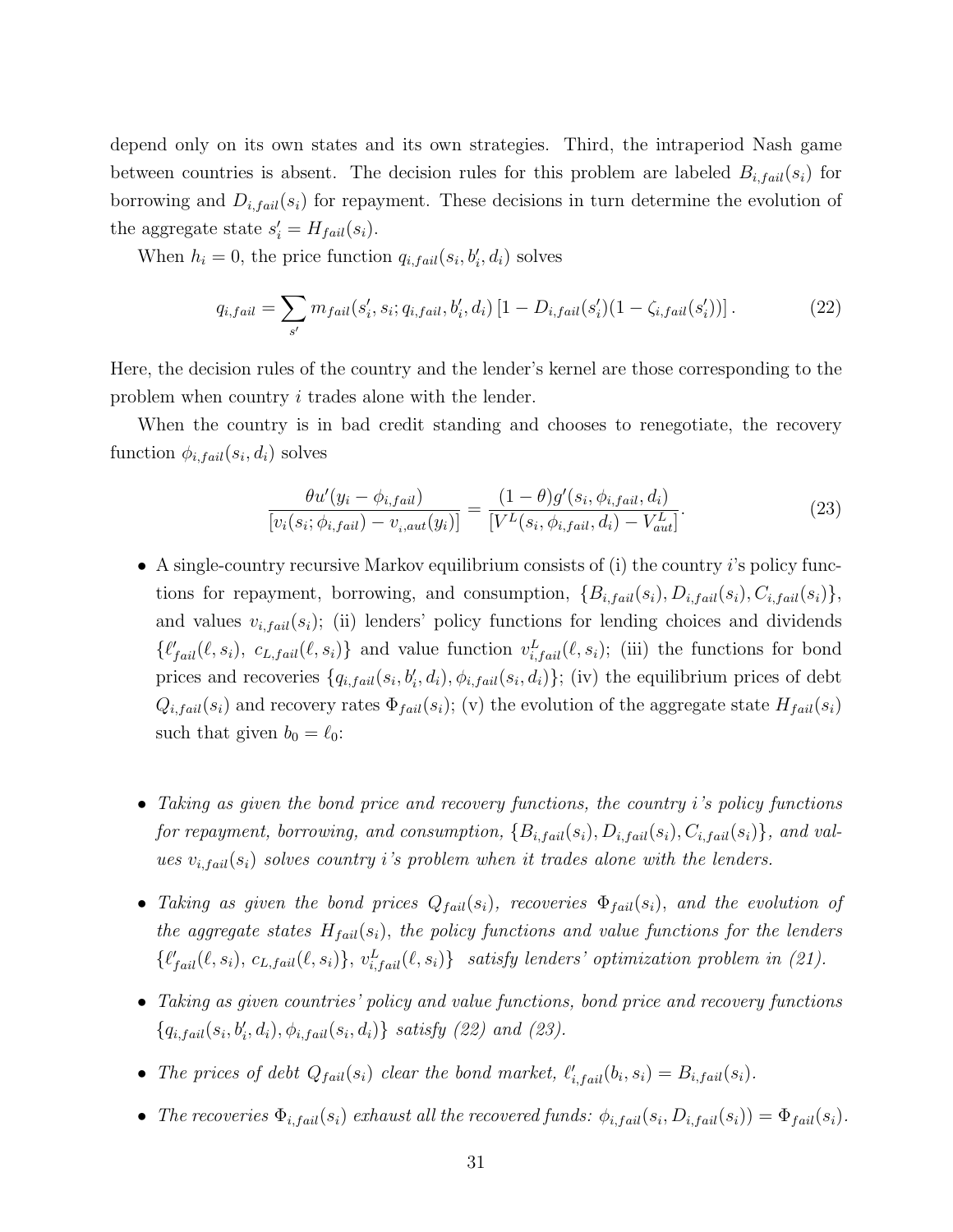• The law of motion for the evolution aggregate states  $H_{fail}(s_i)$  is consistent with country i's decision rules and shocks.

#### Small Country Model

The model for the small country is a one-country competitive version of the benchmark model. This model is studied in Yue (2010), but here the risk-free rate is time varying and depends on the evolution of the aggregate states. The recursive problem for the small country takes as given the law of motion of aggregate states (9). Given the individual state  $(b_s, y_s, h_s)$ and aggregate state s, the small country's problem is given by

$$
v_s(b_s, y_s, h_s = 0, s) = \max_{d_s = \{0, 1\}} \{ (1 - d_s) v_s^0(b_s, y_s, h_s = 0, s) + d_s v_s^1(b_s, y_s, h_s = 0, s) \}.
$$

If it repays, the small country chooses optimal consumption and savings:

$$
v_s^0(b_s, y_s, h_s = 0, s) = \max_{c_s, b'_s} \{ u(y_s - b_s + q_s(b'_s, y_s, s)b'_s) + \beta Ev_s(b'_s, y'_s, h'_s = 0, s') \}.
$$

If it defaults, the small country's value is given by

$$
v_s^1(b_s, y_s, h_s = 0, s) = \{u(y_s^d) + \beta Ev_s(b_s, y_s', h_s' = 1, s')\}.
$$
\n(24)

If the country is in bad credit standing, it chooses whether to renegotiate according to

$$
v_s(b_s, y_s, h_s = 1, s) = \max_{d_s = \{0, 1\}} \{ (1 - d_s) v_s^0(b_s, y_s, h_s = 1, s) + d_s v_s^1(b_s, y_s, h_s = 1, s) \}.
$$

Its renegotiation value depends on the recovery  $\phi_s(b_s, y, s)$  and is given by

$$
v_s^0(b_s, y_s, h_s = 1, s) = u(y_s - \phi_s(b_s, y, s)) + \beta Ev_s(0, y'_s, h'_s = 0, s').
$$

Without renegotiation, its value is the same as the default value given by equation  $(24)$ .

In equilibrium, bond price and recovery functions for the small country satisfy the following equations:

$$
q_s = E\left[1 - d'_s(b'_s, y'_s, h'_s, s')(1 - \zeta_s(b'_s, y'_s, h'_s, s'))\right] Em(s', s),
$$
  

$$
\zeta_s(b_s, y_s, h_s, s) = E\left[(1 - d'_s(b_s, y'_s, h'_s, s'))\frac{\phi_s(b_s, y'_s, h'_s, s')}{b_s} + d'_s(b_s, y'_s, h'_s, s')\zeta_s(b_s, y'_s, h'_s, s')\right] E\left[m(s', s)\right],
$$
  

$$
1 - \theta = \frac{\theta u'(y_s - \phi_s)}{[v_s^0(b_s, y_s, h_s = 1, s; \phi_s) - v_{aut}(y_s)]},
$$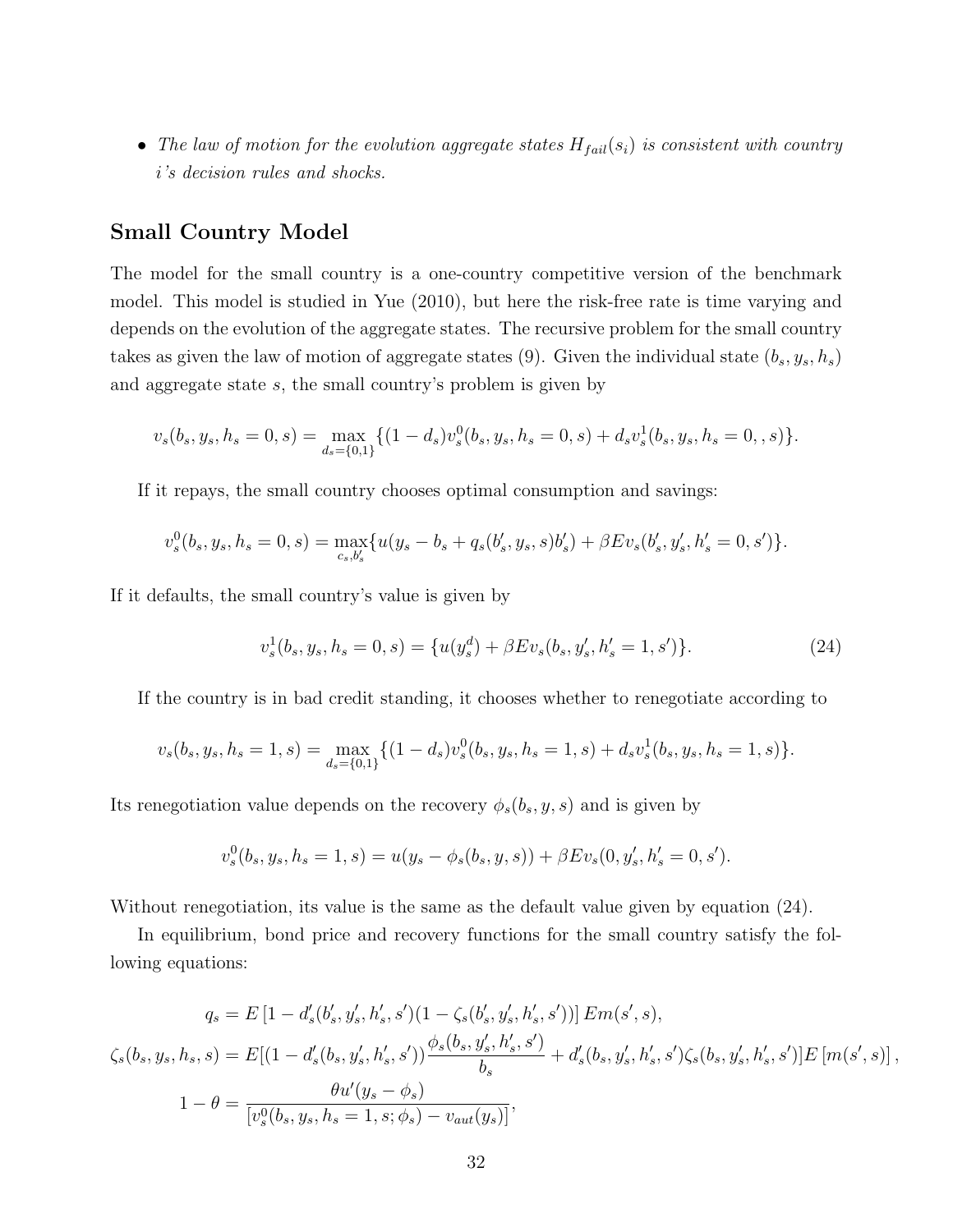where  $m(s', s)$  is the equilibrium pricing kernel from the two-big-country problem.

## Appendix II. Proofs

*Proof for Proposition 1.* Let us call  $\phi_2^i$  and  $\phi_2^{-i}$  the recovery values for country i and  $-i$ respectively when the two countries renegotiate jointly with lenders, and  $\phi_1^i$  be the recovery value when country *i* renegotiates alone with lenders. Nash bargaining implies that  $\phi_2^i$  satisfies

$$
\frac{\theta u_c(y_2^{i} - \phi_2^{i})}{u(y_2^{i} - \phi_2^{i}) - u(y^d)} = \frac{(1 - \theta)g'(y_L + \phi_2^{i} + \phi_2^{-i})}{g(y_L + \phi_2^{i} + \phi_2^{-i}) - g(y_L)} \le \frac{(1 - \theta)g'(y_L + \phi_2^{i} + \phi_2^{-i})}{g(y_L + \phi_2^{i} + \phi_2^{-i}) - g(y_L + \phi_2^{-i})}.
$$

The inequality holds because g is an increasing function and  $\phi_2^{-i} \geq 0$ . Suppose the following condition holds:

$$
\frac{(1-\theta)g'(y_L+\phi_2^i+\phi_2^{-i})}{g(y_L+\phi_2^i+\phi_2^{-i})-g(y_L+\phi_2^{-i})} \le \frac{(1-\theta)g'(y_L+\phi_2^i+\bar{b})}{g(y_L+\phi_2^i+\bar{b})-g(y_L+\bar{b})}.\tag{25}
$$

Then, the recovery under two borrowing countries  $\phi_2^i$  satisfies

$$
\frac{\theta u_c(y_2^{i} - \phi_2^{i})}{u(y_2^{i} - \phi_2^{i}) - u(y^d)} \le \frac{(1 - \theta)g'(y_L + \phi_2^{i} + \bar{b})}{g(y_L + \phi_2^{i} + \bar{b}) - g(y_L + \bar{b})},
$$

where recovery alone  $\phi_1^i$  satisfies

$$
\frac{\theta u_c(y_2'^i - \phi_1^i)}{u(y_2'^i - \phi_1^i) - u(y^d)} = \frac{(1 - \theta)g'(y_L + \phi_1^i + \bar{b})}{g(y_L + \phi_1^i + \bar{b}) - g(y_L + \bar{b})}.
$$

It is easy to show by contradiction that  $\phi_2^i \leq \phi_1^i$  because u and g are increasing and concave. Note that concavity is not necessary to guarantee  $\phi_2^i \leq \phi_1^i$ .

We still need to show that inequality (25) holds. Given  $\bar{b} \geq \phi_2^{-i}$ , we need to show that the function  $f(x) = \frac{g'(y_H + x)}{g(y_H + x) - g(y_L + x)}$  with  $y_H = y_L + \phi_2^i \ge y_L$  weakly increases with x. Under the assumption that  $g(c) = c^{1-\alpha}/(1-\alpha)$ , we can write  $f(x)$  as

$$
f(x) = \frac{-\alpha(1-\alpha)}{\Delta^2} \left\{ 1 - \left(\frac{y_H + x}{y_L + x}\right)^{\alpha - 1} + \frac{1 - \alpha}{\alpha} \left( 1 - \left(\frac{y_H + x}{y_L + x}\right)^{\alpha} \right) \right\}
$$

where  $\Delta = (y_H + x)^{\alpha} [(y_H + x)^{1-\alpha} - (y_L + x)^{1-\alpha}]$ . It is easy to show that  $f'(x) \ge 0$ . Q.E.D. Proof for Proposition 2. Conditional on repaying, country i's net capital flow to lenders increases with its initial debt holding  $b_i$ . To see this, let  $\omega_L(b_{-i}, d_{-i})$  and  $\omega'_L(d_{-i})$  be the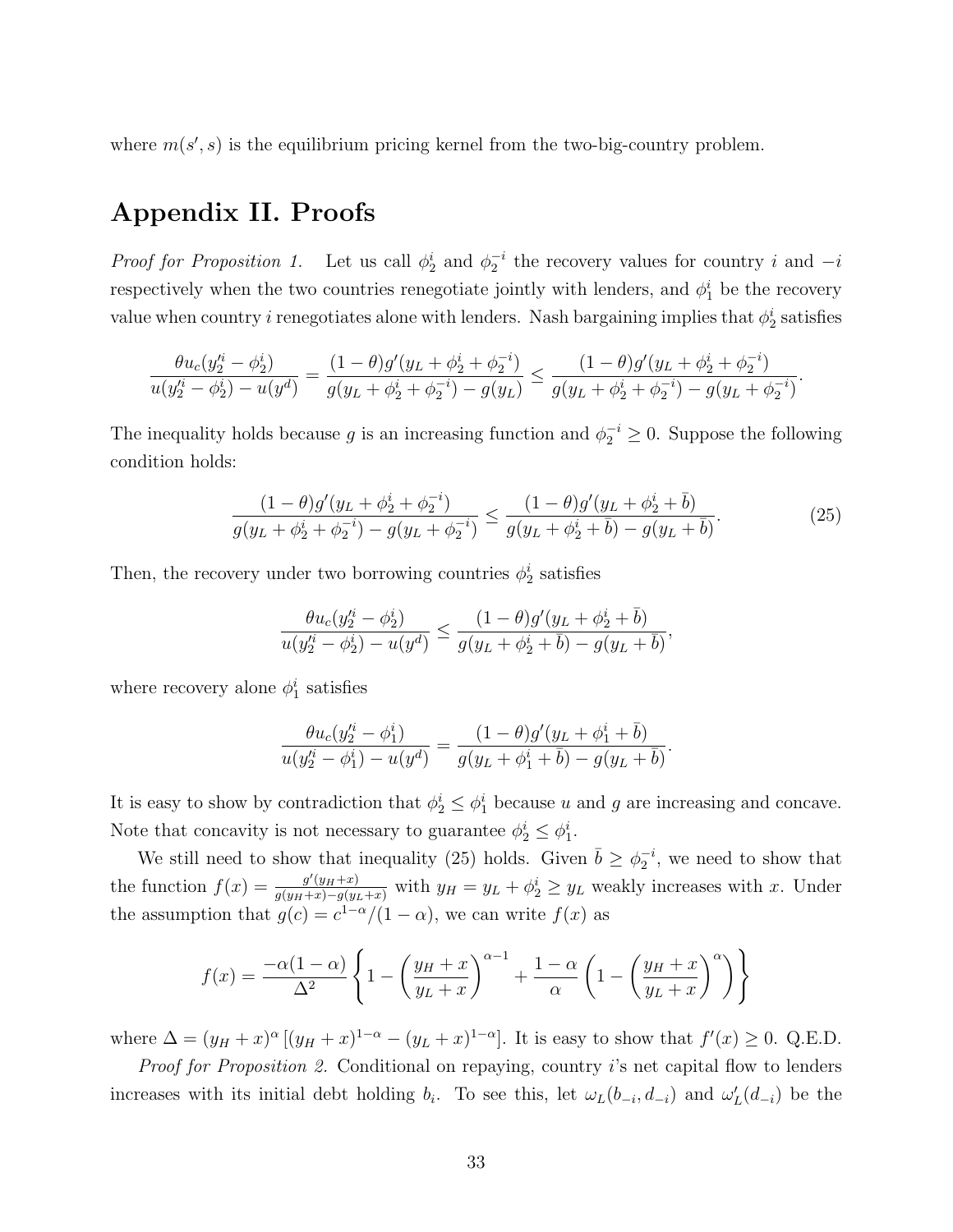lenders' wealth from trading with the other country  $-i$  in period 1 and period 2, respectively. In particular,

$$
\omega_L(b_{-i}, d_{-i}) \equiv y_L + (1 - d_{-i}) T B(b_{-i}).
$$

We can define the net capital flow from country i as  $TB_i = b_i - q_i\overline{b}$ , where  $q_i$  solves

$$
q_i = \frac{\delta g'[\omega_L'(d_{-i}) + \bar{b}]}{g'[\omega_L(b_{-i}, d_{-i}) + b_i - q_i \bar{b}_i]}
$$

.

It is easy to show that

$$
\partial T B_i / \partial b_i = \frac{g'[\omega_L(d_{-i}) + b_i - q_i \bar{b}]}{g'(\omega_L(b_{-i}, d_{-i}) + b_i - q_i \bar{b}) - q_i g''(\omega_L(b_{-i}, d_{-i}) + b_i - q_i \bar{b})\bar{b}} \ge 0.
$$

Higher  $b_{-i}$  therefore leads to higher net capital flow  $TB_{-i}$  and so higher lenders' wealth from country  $-i$  since  $\omega_L(b_{-i}, d_{-i})$ . The bond price of country i thus increases with  $b_{-i}$  conditional on country  $-i$  repaying.

# Appendix III. Computational Algorithm

We first discretize the endowment space  $y = (y_1, y_2)$  into 81 pairs using Tauchen-Hussey (1991) method and the debt space  $b = (b_1, b_2)$  into 225 pairs. We then compute the model as the limit of a finite horizon model with  $T$  periods. We start with a large enough  $T$  and solve the problem backwardly until the value functions and decision rules converge. In each period, we compute two models: a single-country model and a two-country model. We need to compute the first model, since its equilibrium values are used in solving for the Nash bargaining allocations of the second model.

We now describe the algorithm for a generic period  $t \leq T$ .

1. Single-country model.

In this computation, we take as given the following functions from period  $t+1$ : country i's value function and default decision  $\{v_{i,t+1}^1(s), D_{i,t+1}^1(s)\}$ , discounted value of future recovery  $\zeta_{i,t+1}^1(s)$ , and lenders' consumption and value function when dealing with country *i* alone  ${c_{i,t+1}^L(s), V_{i,t+1}^L(s)}$  for  $i = 1, 2$  and  $s = {(b_i, h_i, y_i)}_{i=1,2}^{13}$ . We then update these function for period  $t$  using the optimal decisions from this period.

<sup>&</sup>lt;sup>13</sup>For convenience of notation, we write the state space of the single-country model the same as that of the two-country model. Of course, in the single-country model, country  $-i$ 's state  $(b_{-i}, h_{-i}, y_{-i})$  does not affect country i's problem.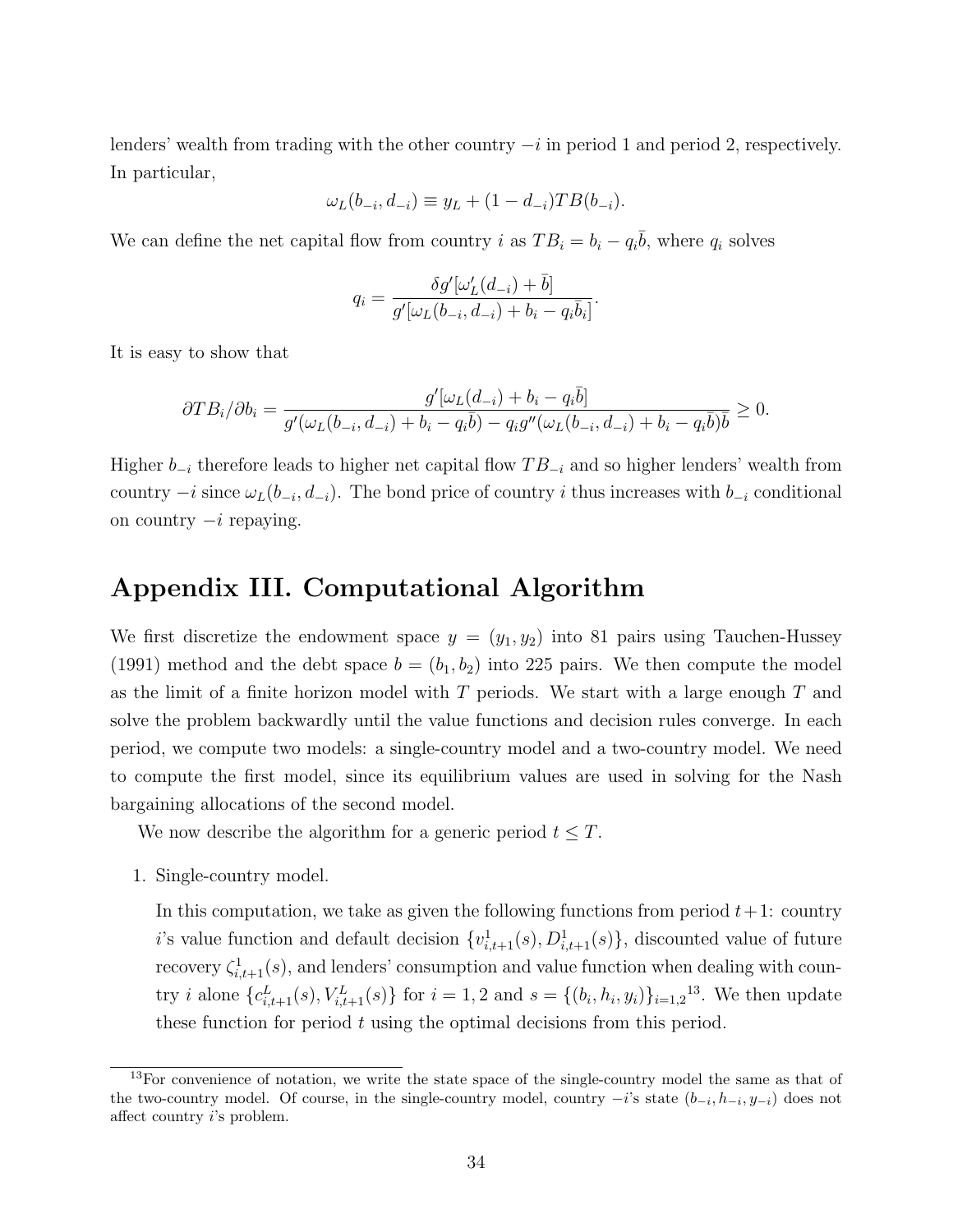Let's first construct expected future value function  $W$  and expected repayment function  $\psi$  on the grids of  $(b', s)$ . They both depend on the current state s and are a function of debt choice  $b$ :

$$
W_{i,t+1}^1(b',s) = \sum_{y'} \pi(y'|y)v_{i,t+1}^1(s')
$$
  

$$
\psi_{i,t+1}^1(b',s) = \sum_{y'} \pi(y'|y)g'[c_{i,t+1}^L(s')] \left\{ (1 - D_{i,t+1}^1(s')) + D_{i,t+1}^1(s')\zeta_{i,t+1}^1(s') \right\}.
$$

With these two functions, we can solve the single-country model at period  $t$ . In particular, we solve it in two cases: when the country has good credit standing and when the country has bad credit standing.

For the country in good credit standing, we solve its problem in two steps. In the first step, we find the optimal borrowing decision conditional on repaying. In the second step, we find the optimal default decision taking as given the optimal borrowing decision and repaying value from the first step.

1.1 Borrowing decision. Taking as given expected future value function W and expected repayment function  $\psi$ , we solve the following optimization problem

$$
v_{i,t}^{1,r}(s) = \max_{b'} \quad u(y_i - b_i + qb') + \beta W_{i,t+1}^1(b', s)
$$
  
s.t. 
$$
qg'[y_L + b_i - qb'] = \delta \psi_{i,t+1}^1(b', s).
$$
 (26)

Note that we do not use grid-search method to solve for the optimal  $b'$ . Instead, we solve b' continuously by interpolating the functions of  $W_{i,t+1}^1(b',s)$  and  $\psi_{i,t+1}^1(b',s)$ . Let  $B_{i,t}^{1,r}(s)$  and  $Q_{i,t}^1(s)$  be the optimal borrowing decision and the corresponding equilibrium bond price satisfying equation (26) when  $b' = B_{i,t}^{1,r}(s)$ , respectively.

1.2 Default decision. It's a zero-one choice depending on which value is larger, repaying or defaulting:

$$
v_{i,t}^1(s) = \max_{d} \ (1-d)v_{i,t}^{1,r}(s) + d v_{i,t}^{1,d}(s),
$$

with the default value is given by  $v_{i,t}^{1,d}(s) = u(y_i^d) + \beta W_{i,t+1}^1(s)$ . Let  $D_{i,t}^1(s)$  be the optimal default decision.

For the country in bad-credit standing, we solve it in two steps as well. In the first step, we solve the optimal recovery for each grid  $s$ . We then figure out the optimal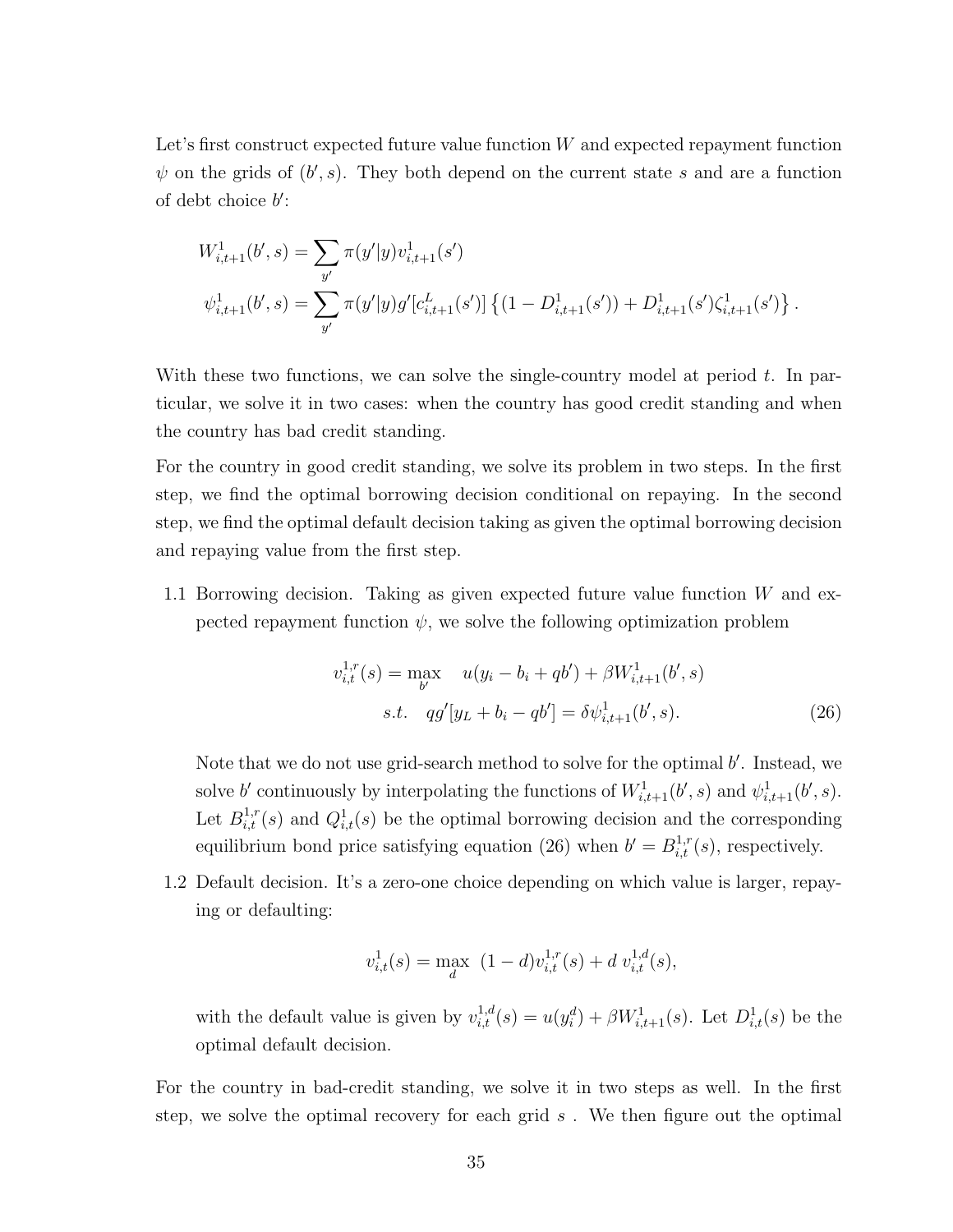renegotiation decision taking as given the optimal recoveries.

1.3 Recovery function. For each grid s with  $h_i = 1$ , the optimal recovery  $\phi$  satisfies the following equation:

$$
\frac{(1-\theta)g'(y_L+\phi)}{g(y_L+\phi)+\delta EV_{i,t+1}^L(s')-V_{L,t}^{aut}} = \frac{\theta u_c(y_i-\phi)}{u(y_i-\phi)+\beta W_{i,t+1}^1(0,s)-v_{i,t}^{aut}(y)}
$$

where the autarky value for lenders is given by  $V_{L,t}^{aut} = g(y_L) + \delta V_{L,t+1}^{aut}$  and the autarky value for the country is given by  $v_{i,t}^{aut}(y) = u(y_i^d) + \beta \sum_{y'} \pi(y'|y) v_{i,t+1}^{aut}(y')$ . The optimal recovery is denoted as  $\phi_{i,t}^1(s)$ .

1.4 Renegotiation decision. Taking as given the recovery schedule  $\phi_{i,t}^1(s)$ , the country makes zero-one choice over renegotiation:

$$
v_{i,t}^1(s) = \max_{d} \quad (1-d)[u(y_i - \phi_{i,t}^1(s)) + \beta W_{i,t+1}^1(0,s)] + d[u(y_i^d) + \beta W_{i,t+1}^1(b,s)].
$$

Let  $D_{i,t}^1(s)$  be the optimal non-renegotiating decision.

We can now evaluate lenders' consumption at period  $t$  according to

$$
c_{i,t}^{L}(s) = y_L + (1 - D_{i,t}^{1}(s)) \left[ (1 - h_i) \left( b_i - Q_{i,t}^{1}(s) B_{i,t}^{1,r}(s) \right) + h_i \phi_{i,t}^{1}(s) \right].
$$

The value of the lender is given by

$$
V_{i,t}^{L}(s) = g(c_{i,t}^{L}(s)) + \delta \sum_{y'} \pi(y'|y) V_{i,t+1}^{L}(s'),
$$

where the future debt in s' for country i is  $B_{i,t}^1(s)$ . In particular,  $B_{i,t}^1(s) = B_{i,t}^{1,r}(s)$ if  $h_i = 0$  and  $D_{i,t}^1(s) = 0$ ,  $B_{i,t}^1(s) = 0$  if  $h_i = 1$  and  $D_{i,t}^1(s) = 0$ , and  $B_{i,t}^1(s) = b_i$  if  $D^1_{i,t}(s) = 1.$ 

The discounted value of future recovery at period  $t$  is given by

$$
\zeta_{i,t}^1(s) = \delta \sum_{y'} \pi(y'|y) g'(c_{i,t}^L(s')) \left[ (1 - D_{i,t}^1(s')) \phi_{i,t}^1(s') + D_{i,t}^1(s') \zeta_{i,t+1}^1(s') \right].
$$

2. Two-country model.

We take as given the following functions from period  $t+1$ : country i's value function and default decision  $\{v_{i,t+1}(s), D_{i,t+1}(s)\}\$ , discounted future value of recovery  $\zeta_{i,t+1}(s)$ , and lenders' consumption and value function when dealing with country i alone  ${c_{L,t+1}(s)}$ ,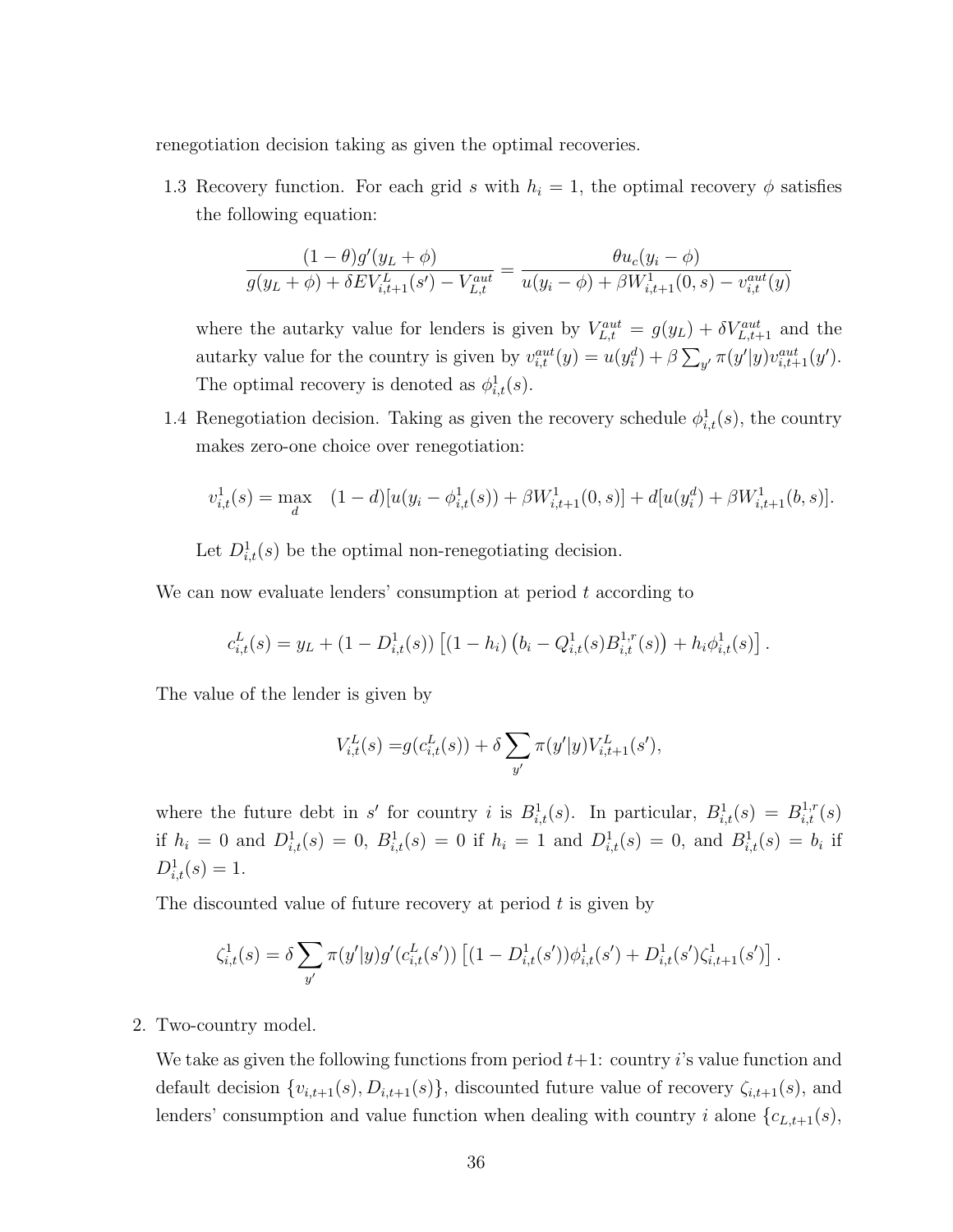$V_{L,t+1}(s)$  for  $i = 1,2$  and  $s = \{(b_i, h_i, y_i)\}_{i=1,2}$ . We then update these function for period t using the optimal decisions from this period.

we first need to construct the expected value function  $W$  and the expected repayment function  $\psi$  for any pair of  $b' = (b'_1, b'_2)$  on the grid:

$$
W_{i,t+1}(b',s) = \sum_{y'} \pi(y'|y)v_{i,t+1}(s')
$$
  

$$
\psi_{i,t+1}(b',s) = \sum_{y'} \pi(y'|y)g'[c_{L,t+1}(s')] \{(1 - D_{i,t+1}(s')) + D_{i,t+1}(s')\zeta_{i,t+1}(s')\}.
$$

We solve this model in two steps. In the first step, taking as given default/renegotiation choices of the two countries, we solve the optimal borrowing decisions and update the value functions for repaying, defaulting, renegotiating and non-renegotiating. In the second step, we find the optimal default/renegotiation decision taking as given the optimal borrowing decisions in the first step.

2.1 Borrowing decisions and value functions. We solve three cases in this step.

- Case 1. Both countries are in good credit standing. We solve three sub cases.
	- Case 1.1. Both choose not to default.

In this case, taking as given  $\{W_{i,t+1}, \psi_{i,t+1}\}_{i=1,2}$ , we look for the fixed point  $\{B_{i,t}(s,d), B_{-i,t}(s,d)\}$  that satisfies for each  $i=1,2$ 

$$
B_{i,t}(s,d) = argmax_{\{b'_i,q_i,q_{-i}\}} w_{i,t}(s,(b'_i,B_{-i,t}(s,d)),d),
$$

subject to the following conditions:

$$
w_{i,t}(s,b',d) = u(y_i - b_i + q_i b'_i) + \beta W_{i,t+1}(b',s),
$$
  
\n
$$
q_i g'[y_L + (b_i - q_i b'_i) + (1 - d_{-i})(b_{-i} - q_{-i} b'_{-i})] = \delta \psi_{i,t+1}(b',s),
$$
  
\n
$$
q_{-i} g'[y_L + (b_i - q_i b'_i) + (1 - d_{-i})(b_{-i} - q_{-i} b'_{-i})] = \delta \psi_{-i,t+1}(b',s).
$$

Let the equilibrium bond prices be  $Q_{i,t}(s, d)$  for  $i = 1, 2$ .

– Case 1.2. Country i repays but country −i defaults.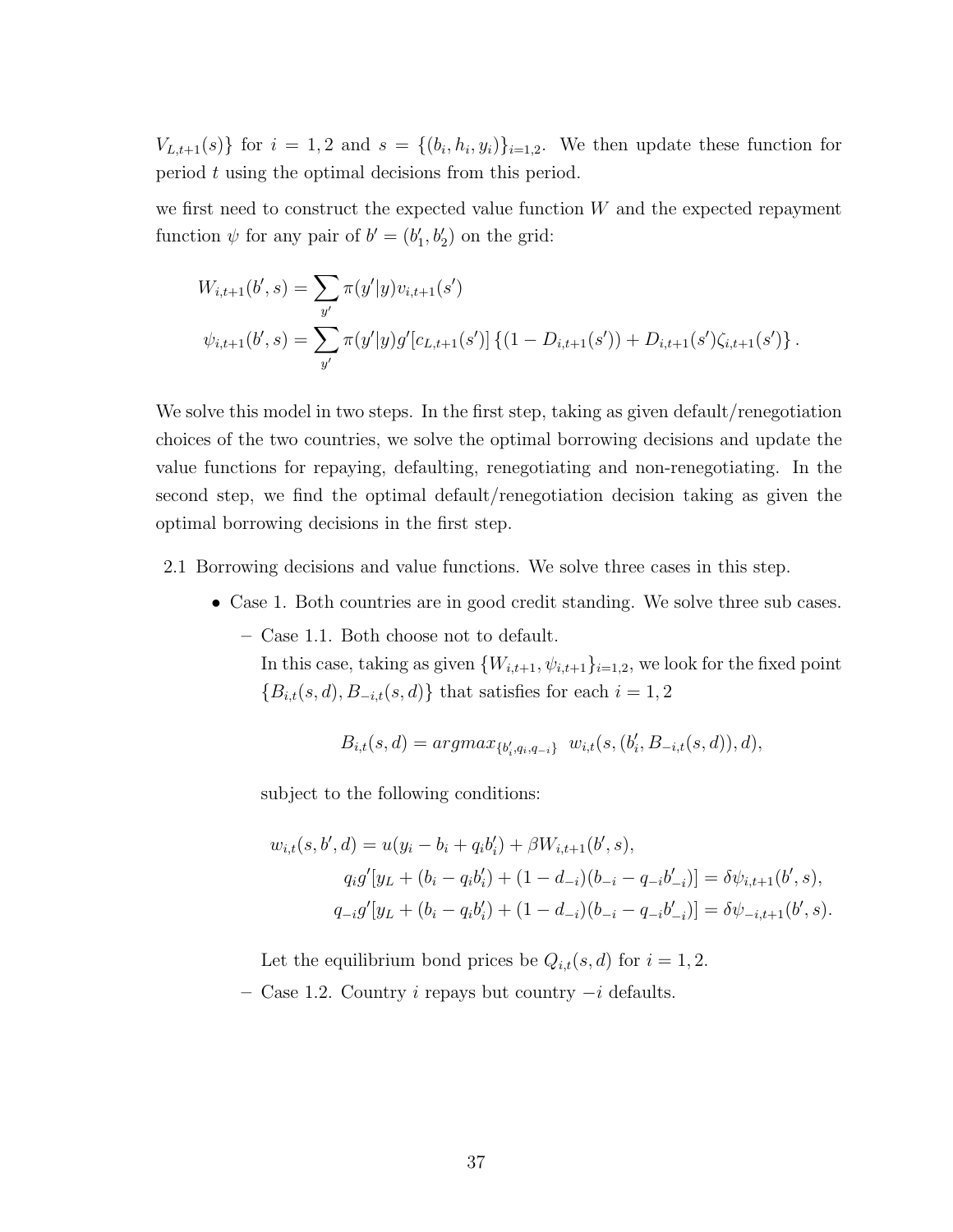We only need to solve country  $i$ 's optimal debt

$$
B_{i,t}(s,d) = argmax_{\{b'_i, q_i\}} w_{i,t}(s, b'_i, d)
$$
  
s.t.  $w_{i,t}(s, b', d) = u(y_i - b_i + q_i b'_i) + \beta W_{i,t+1}(b', s),$   
 $q_i g'[y_L + (b_i - q_i b'_i)] = \delta \psi_{i,t+1}(b', s).$ 

The value of country  $-i$  is given by

$$
w_{-i,t}(s, B_{i,t}(s,d), d) = u(y_{-i}^d) + \beta W_{-i,t+1}((B_{i,t}(s,d), b_{-i}), s).
$$

Let the equilibrium bond prices be  $Q_{i,t}(s, d)$  for  $i = 1, 2$ .

– Case 1.3. Both choose to default.

The value functions of default are given by, for each  $i$ 

$$
w_{i,t}(s,b,d) = u(y_i^d) + \beta W_{i,t+1}(b,s). \tag{27}
$$

- Case 2. Country i is in good credit standing and country  $-i$  is in bad credit standing. We solve four sub cases here.
	- Case 2.1. Both choose to repay.

In this case,  $d_{i,t} = d_{-i,t} = 0$ . We only need to solve country i's optimal debt with  $b'_{-i} = 0$ :

$$
B_{i,t}(s,d) = argmax_{\{b'_i, q_i, \phi_{-i}\}} w_{i,t}(s, b'_i, d)
$$
  
s.t.  $w_{i,t}(s, b', d) = u(y_i - b_i + q_i b'_i) + \beta W_{i,t+1}((b'_i, 0), s),$   
 $q_i g'[y_L + (b_i - q_i b'_i) + \phi_{-i}] = \delta \psi_{i,t+1}((b'_i, 0), s)$   

$$
\frac{\theta u'(y_{-i} - \phi_{-i})}{v_{-i}(s; \phi_{-i}) - v_{-i,aut}(y_{-i})} = \frac{(1 - \theta)g'(s, q_i, \phi_{-i}, b', d)}{V_t^L(s, q_i, \phi_{-i}, b', d) - V_{fail}^L(s_i)}.
$$

Country  $-i$ 's value is given by

$$
w_{-i,t}(s,(B_{i,t}(s,d),0),d) = u(y_{-i} - \phi_{-i}) + \beta W_{-i,t+1}((B_{i,t}(s,d),0),s).
$$

Let the optimal recovery be  $\phi_{-i,t}(s, d)$  and the equilibrium bond price be  $Q_{i,t}(s, d)$ .

– Case 2.2. Country i repays but country  $-i$  chooses not to renegotiate. Country i's optimal debt and value solve the following problem: We only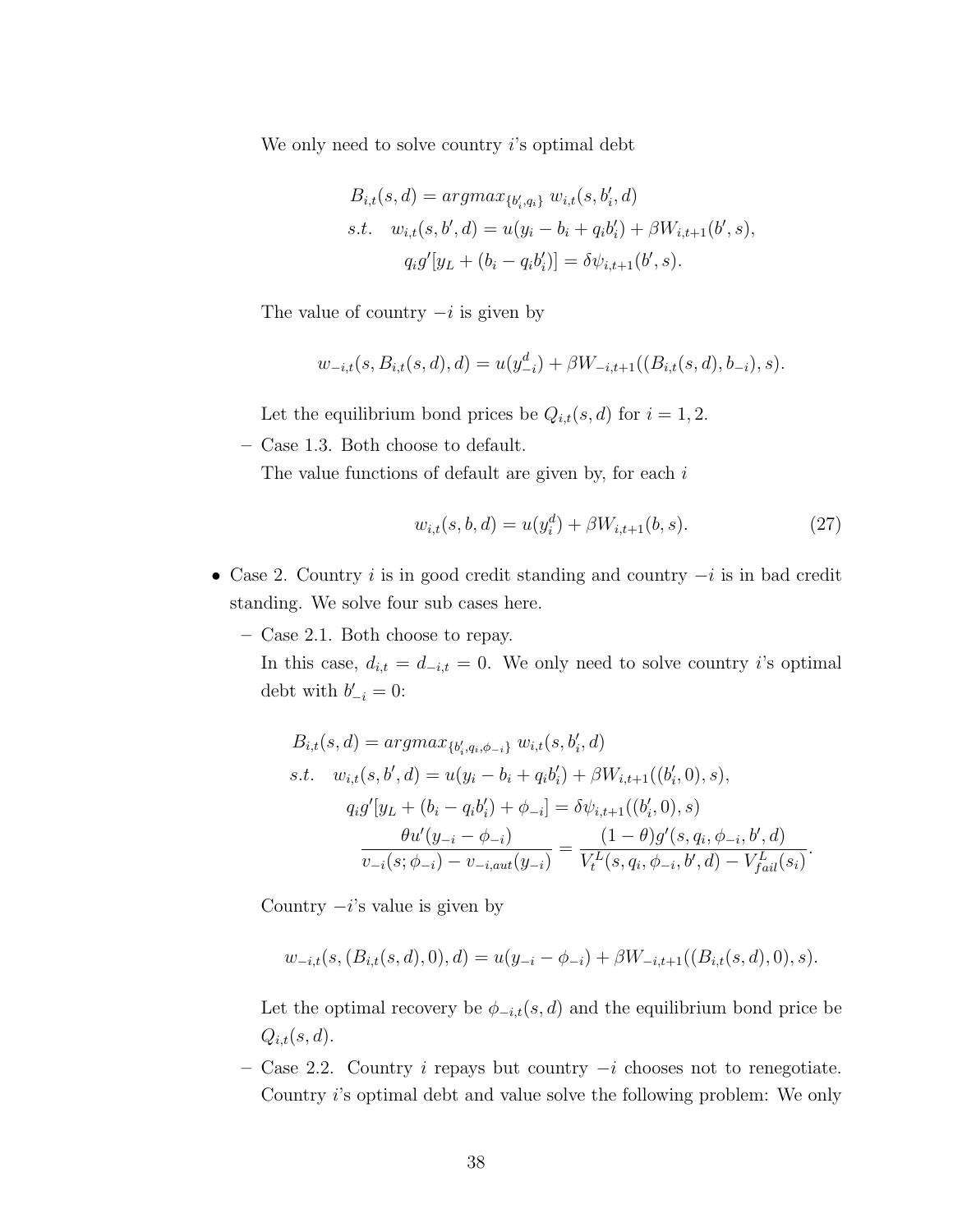need to solve country *i*'s optimal debt with  $b'_{-i} = b_{-i}$ :

$$
B_{i,t}(s,d) = argmax_{\{b'_i, q_i\}} w_{i,t}(s, b'_i, d)
$$
  
s.t. 
$$
w_{i,t}(s, b', d) = u(y_i - b_i + q_i b'_i) + \beta W_{i,t+1}((b'_i, b_{-i}), s),
$$
  

$$
q_i g'[y_L + (b_i - q_i b'_i)] = \delta \psi_{i,t+1}((b'_i, b_{-i}), s)
$$

Country  $-i$ 's value is given by

$$
w_{-i,t}(s,(B_{i,t}(s,d),b_{-i}),d) = u(y_i^d) + \beta W_{i,t+1}((B_{i,t}(s,d),b_{-i}),s).
$$

Let the equilibrium bond prices be  $Q_{i,t}(s, d)$ .

– Case 2.3. Country i defaults but country −i renegotiates. The recovery function  $\phi_{-i}$  solves the following equation:

$$
\frac{\theta u'(y_{-i} - \phi_{-i})}{v_{-i}(s; \phi_{-i}) - v_{-i,aut}(y_{-i})} = \frac{(1 - \theta)g'(s, \phi_{-i}, b', d)}{V_t^L(s, \phi_{-i}, b', d) - V_{fail}^L(s_i)}.
$$

Let the optimal recovery be  $\phi_{-i,t}(s, d)$ . With  $b' = (b'_i, b'_{-i}), b'_i = b_i$  and  $b'_{-i} = 0$ , the value functions of the two countries are given by:

$$
w_{i,t}(s, b', d) = u(y_i^d) + \beta W_{i,t+1}(b', s)
$$
  

$$
w_{-i,t}(s, b', d) = u(y_{-i} - \phi_{-i,t}(s, d)) + \beta W_{-i,t+1}(b', s)
$$

– Case 2.4. Both choose not to repay.

The values of the two countries are updated according to equation (27) .

• Case 3. Both countries are in bad credit standing.

The two recovery functions solve the Nash bargaining problem jointly. Otherwise, the two recovery functions are independent of each other.

2.2 Default/renegotiation decisions.

Taking as given the optimal borrowing decisions and value functions from Step 2.1, we find the equilibrium default/renegotiation decisions  $\{D_{i,t}(s), D_{-i,t}(s)\}\$  that solve jointly

$$
D_{i,t}(s) \in argmax_{\{d_{i,t}\}} w_{i,t}(s; d_{i,t}, D_{-i,t}(s), B(d_{i,t}, D_{-i,t}(s)))
$$
  

$$
D_{-i,t}(s) \in argmax_{\{d_{-i,t}\}} w_{-i,t}(s; D_{i,t}(s), d_{-i,t}, B(D_{i,t}(s), d_{-i,t})).
$$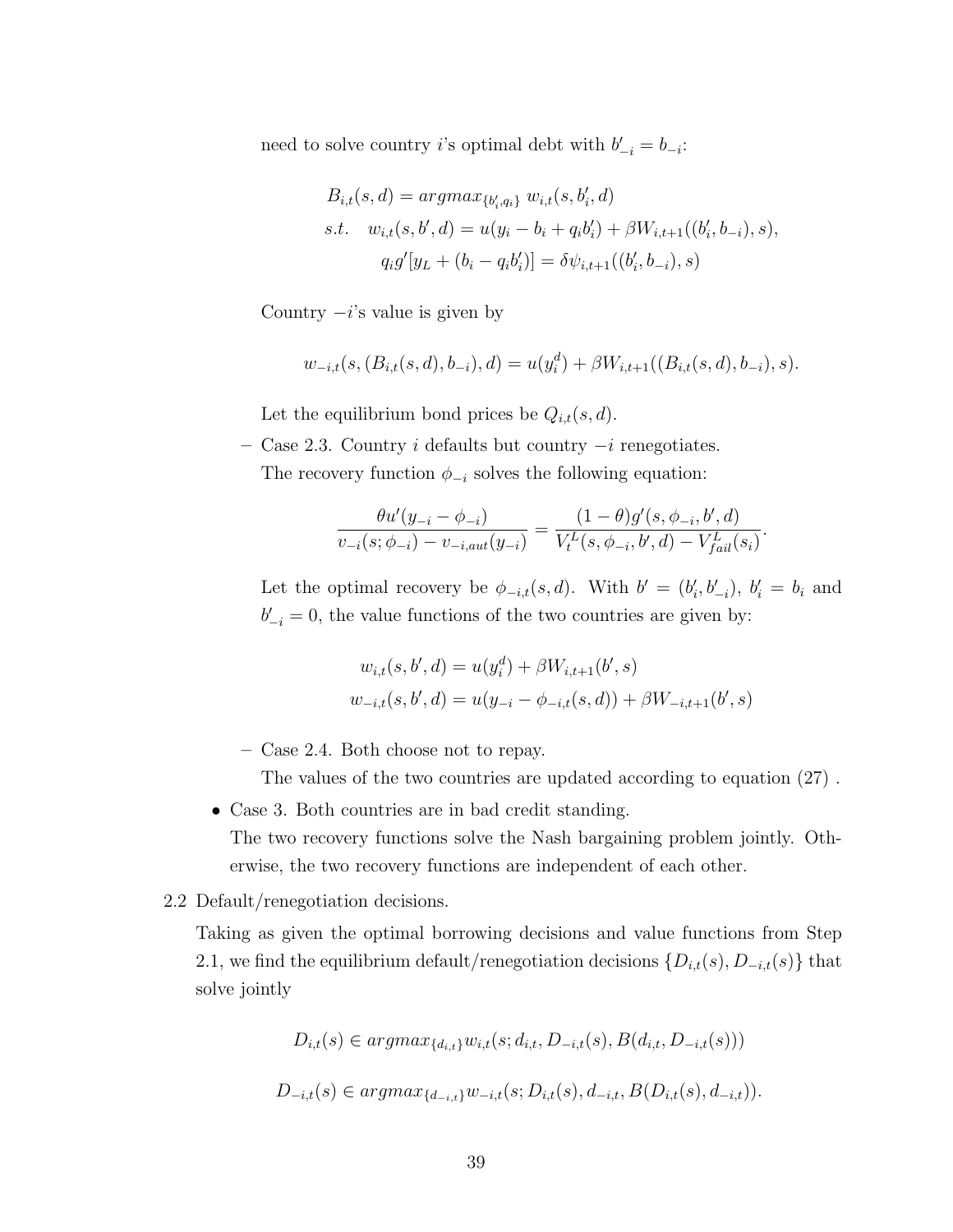If there are multiple pairs of  $(D_{i,t}, D_{-i,t})$  as equilibrium for a state s, we take the pair that maximizes  $w_{i,t}(s, D_{i,t}(s), B_{i,t}(s, D_{i,t}(s))) + w_{-i,t}(s, D_{-i,t}(s), B_{-i,t}(s, D_{-i,t}(s))).$ We use these equilibrium default/renegotiation decisions to update the functions for period  $t$ .

2.3 We finally update the period  $t$  value for each country  $i$ :

$$
v_{i,t}(s) = w_{i,t}(s, D_{i,t}(s), B_{i,t}(s, D_{i,t}(s))),
$$

lenders' consumption

$$
c_{L,t}(s) = y_L + \sum_{i=1}^{2} [(1 - h_{i,t})(1 - D_{i,t}(s)) [b_i - Q_{i,t}(s, D_{i,t}(s))B_{i,t}(s, D_{i,t}(s))]
$$
  
+ 
$$
\sum_{i=1}^{2} [h_{i,t}(1 - D_{i,t}(s))\phi_{i,t}(s, D_{i,t}(s))],
$$

and the expected discounted recovery  $\zeta$ 

$$
\zeta_{i,t}(s) = \delta \sum_{y'} \pi(y'|y) g'(c_{L,t}(s')) [(1 - D_{i,t}(s')) \phi_{i,t}(s') + D_{i,t}(s') \zeta_{i,t+1}(s')].
$$

The value of the lender is given by

$$
V_{L,t}(s) = g(c_{L,t}(s)) + \delta \sum_{y'} \pi(y'|y) V_{L,t+1}(s'),
$$

where the future debt in s' for country i is  $B^*_{i,t}(s)$ . In particular,  $B^*_{i,t}(s)$  =  $B_{i,t}(s, D_{i,t}(s))$  if  $h_i = 0$  and  $D_{i,t}(s) = 0$ ,  $B_{i,t}^*(s) = 0$  if  $h_i = 1$  and  $D_{i,t}(s) = 0$ , and  $B_{i,t}^*(s) = b_i$  if  $D_{i,t}(s) = 1$ .

# Appendix IV. Empirical Robustness

This appendix provides descriptive statistics and robustness of the empirical results in Section 5. Figure 3 plots the five-year moving average of the fraction of countries in default and the fraction of countries renegotiating over time. The figure illustrates that default rose in the early 1980s and remained elevated until the mid-1990s. Such an inverted hump shape mainly reflects the debt crises of the 1980s across Latin America. The fraction of countries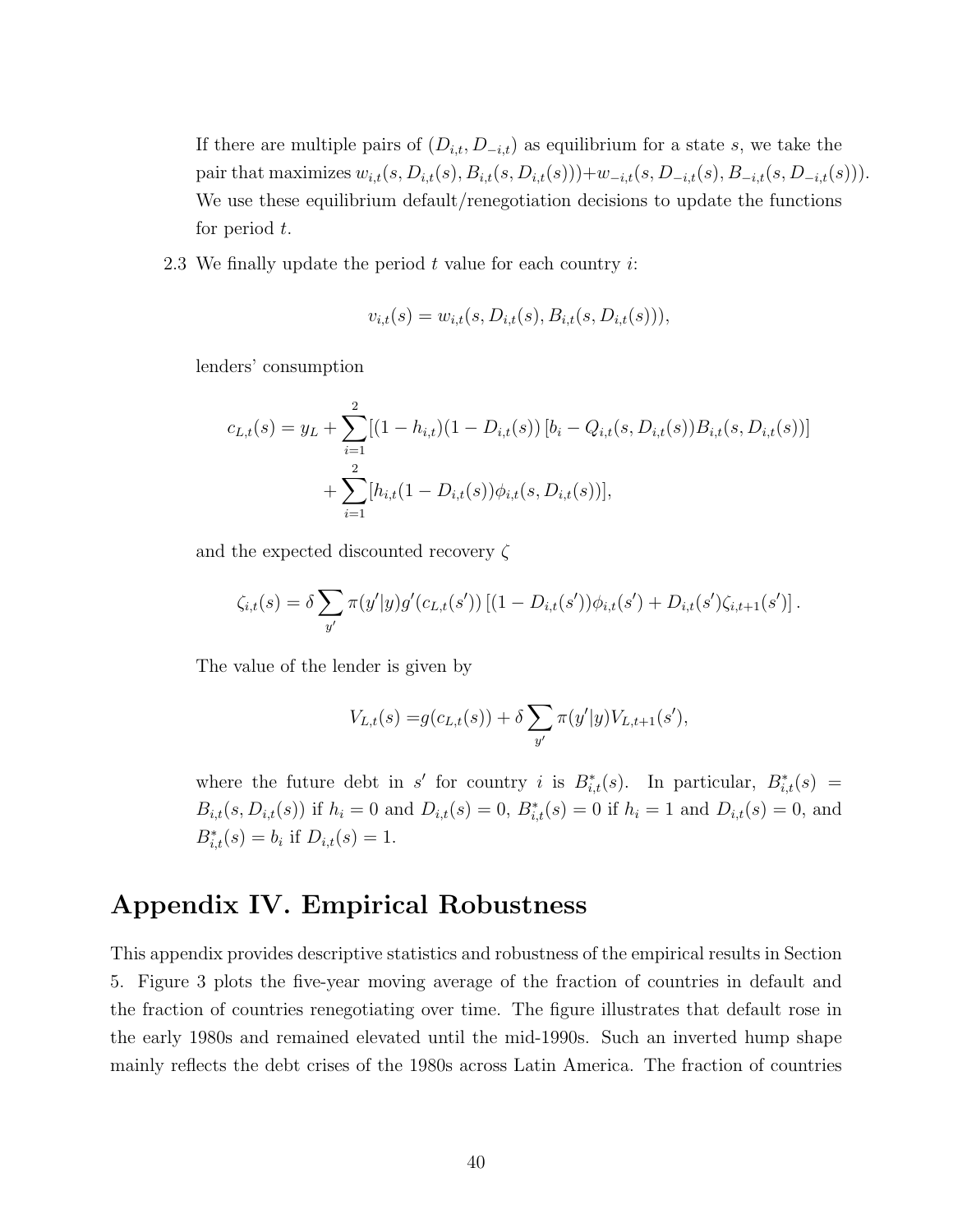

Figure 3: Historical Defaults and Renegotiations

renegotiating the debt rose to almost  $0.06$  in the mid-1990s.<sup>14</sup>

We provide two sets of robustness analysis for the regression results. We first address the concern that a common world shock might be driving the fraction of countries in default and the fraction of countries renegotiating. In Table 7 we add linearly detrended world GDP to all the regressions. World GDP is significant in the renegotiation and recovery regressions. World booms are associated with fewer renegotiations and higher recovery rates. The variables Frac Default<sub>it</sub> and Frac Renegotiate<sub>it</sub> continue to be significant and with the expected sign in all specifications. All standard errors continue to be clustered at the country level.

|                                      | Default   | Renegotiation | Recovery       |
|--------------------------------------|-----------|---------------|----------------|
| Fraction in Default <sub>it</sub>    | $1.36***$ | $-0.44**$     | $0.44***$      |
| Fraction Renegotiating <sub>it</sub> | $-2.18*$  | $3.14***$     | $-5.28***$     |
| $Debt/GDP_{it}$                      | $0.11***$ | $-0.04*$      | $-0.21***$     |
| World $GDP_t$                        | 0.03      | $-2.42***$    | $2.52***$      |
| Country fixed effects                | Yes       | Yes           | N <sub>0</sub> |
|                                      |           |               |                |
| Adjusted $R^2$                       | 0.28      | 0.06          | 0.38           |
| Observations                         | 2682      | 552           | 139            |

Table 7: Cross-Country Regressions with World GDP

We also estimate the renegotiation and recovery regressions, taking into account the

<sup>&</sup>lt;sup>14</sup>Recall that in the regressions, the main independent variables Frac Default<sub>it</sub> and Frac Renegotiate<sub>it</sub> are of the fraction of countries, not including  $i$ , that are in default or are renegotiating. In this figure, however, we simply illustrate overall fractions.